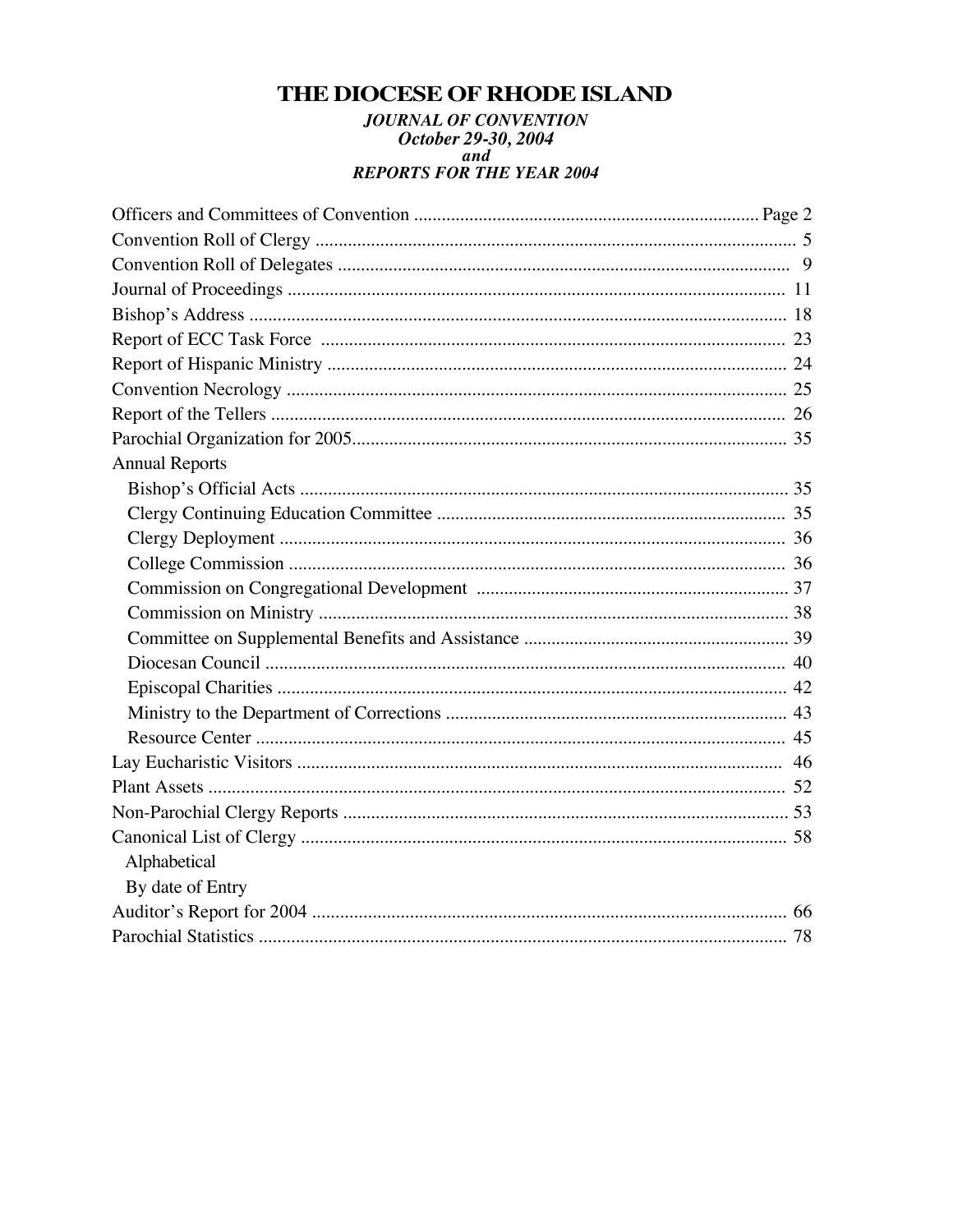#### **DIOCESE OF RHODE ISLAND**

275 North Main Street Providence, Rhode Island 02903-1298 (401) 274-4500 (Fax) 401-331-9430 *www.episcopalri.org*

#### BISHOP

The Rt. Rev. Geralyn Wolf ASSISTING BISHOP The Rev. Rev. David Joslin

East Greenwich 02818

#### SECRETARY REGISTRAR

The Rev. James P. Frink The Rev. Lawrence Bradner<br>
3A Grouse Trail 125 Taber Ave. Providence 02906

#### DIOCESAN STAFF

Ms. Peggy Amatore Ms. Susan Hurn<br>Director, Episcopal Charities Director, Resource Center Director, Episcopal Charities Director, Resource C<br>
Regina Barattini, The Rev. José Roberts Ms. Regina Barattini,<br>Finance Assistant The Rev. Richard Bardusch<br>
Canon for Congregational Development<br>
Administrative Assistant for Canon for Congregational Development and Mission Diocesan Affairs<br>
Mr. Tylan Creason Mr. Ronald W. Turn Assistant to the Bishop<br>Bishop's Chaplain Bishop's Chaplain The Rev. Canon Robert Vanderau<br>Ms. Joan DeCelles Canon to the Ordinary Joan DeCelles Canon to the Ordinary<br>Assistant Treasurer Ms. Gloria Williams Assistant Treasurer Ms. Gloria Williams<br>Ms. Diane Evans Ms. Administration/Re Diane Evans<br>
Administration/Reception<br>
Administration/Reception<br>
Mr. Christopher DeCelles Administrative Assistant Mr. Christopher DeCelles<br>
Episcopal Charities Supervisor, Diocesan H Ms. Betsy Fornal Deployment Officer

Hispanic Missioner<br>Ms. Debra Smith Mr. Ronald W. Turnbull<br>Comptroller Supervisor, Diocesan House Maintenance

## CHANCELLOR TREASURER

Edmund C. Bennett, Esq. Mr. Robert Batchelor<br>
50 S. Main Street 303 Gilbert Stuart Dri 50 S. Main Street 303 Gilbert Stuart Drive<br>Providence 02903 East Greenwich 02818

3A Grouse Trail<br>Smithfield 02917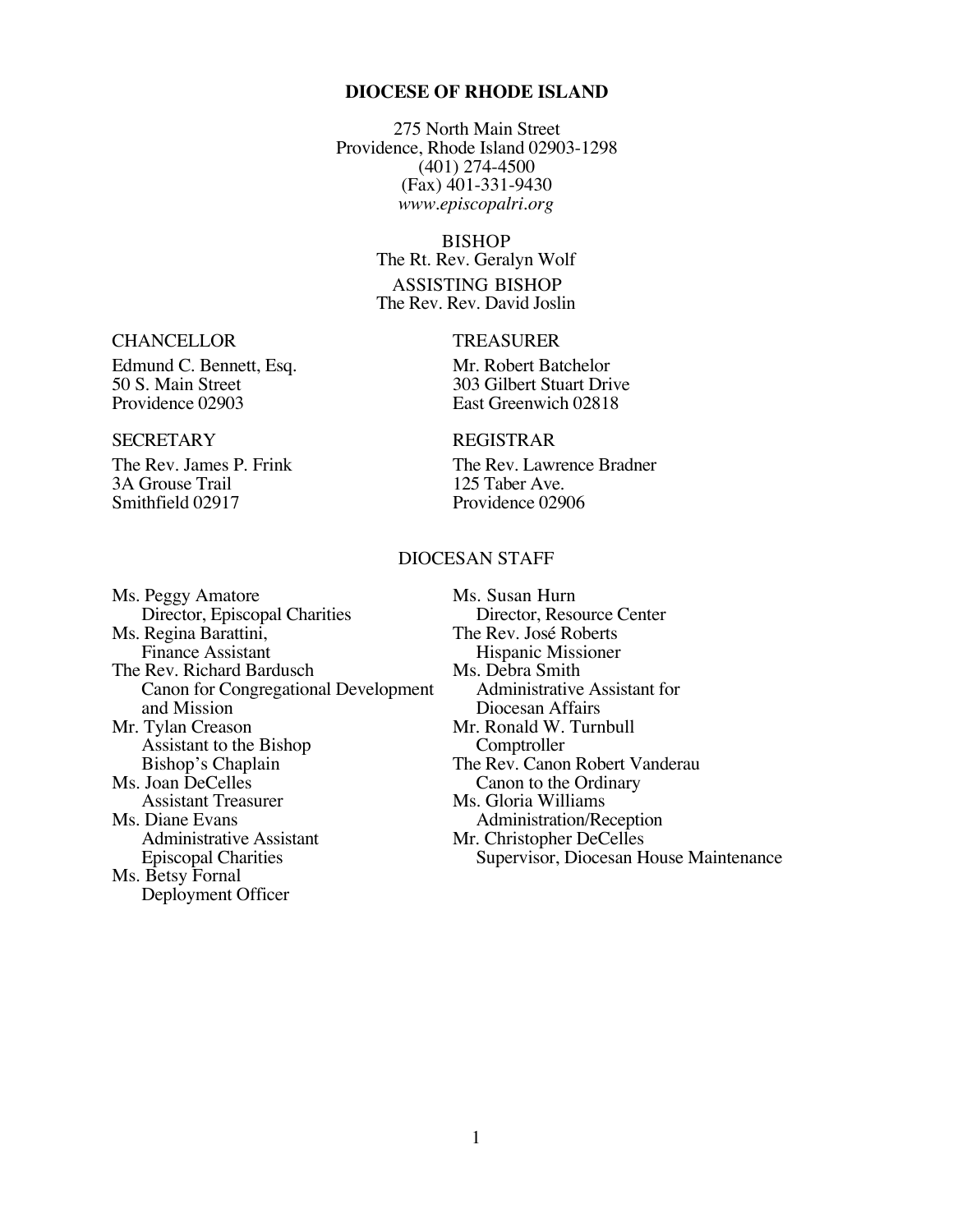#### THE STANDING COMMITTEE

| The Rev. Elizabeth Sherman      | 2005 | Ms. Lora E. MacFall     |
|---------------------------------|------|-------------------------|
| The Rev. Judith Mitchell        | 2006 | Ms. Jane Jellison       |
| The Rev. Robert Anthony         | 2007 | Mr. Benjamin Harris III |
| The Rev. Sandra Haines-Murdocco | 2008 | Mr. William Plumb       |

#### ECCLESIASTICAL COURT

| The Rev. John Lawrence   | 2005 |
|--------------------------|------|
| Ms. Margaret Noel        | 2005 |
| The Rev. Ann Coburn      | 2006 |
| Mr. Scott Avedesian      | 2006 |
| The Rev. John Van Siclen | 2007 |
| Ms. Mary Heffner         | 2007 |
| The Rev. Robert Anthony  | 2008 |

#### THE DIOCESAN COUNCIL

Ex Officio: The Bishop, The Rt. Rev. Geralyn Wolf The Treasurer, Mr. Robert Batchelor Finance Committee, The Rev. Robert Brooks The Chancellor, Edmund C. Bennett, Esq. The President of the Standing Committee: Ms. Lora MacFall Assisting Bishop: The Rt. Rev. David Joslin Comptroller, Mr. Ron Turnbull Canon to the Ordinary, The Rev. Cn. Robert Vanderau

#### BISHOP'S APPOINTEES

| The Rev. Philip Tierney         | 2005 |
|---------------------------------|------|
| Mr. John Kolarik                | 2005 |
| The Rev. Dn. Barbara Mays-Stock | 2006 |
| Ms. Margaret Thomas             | 2006 |
| The Rev. Canon John Lawrence    | 2007 |
| Mr. Bruce Livingston            | 2007 |

#### ELECTED BY CONVENTION

| The Rev. William Fraatz | 2005 |
|-------------------------|------|
| Mr. Dennis Stark        | 2005 |
| The Rev. Gregory Cole   | 2006 |
| Ms. Jeanne Mason        | 2006 |
| Mr. Benjamin H. West    | 2006 |
| The Rev. David Ames     | 2007 |
| The Rev. Pamela Gregory | 2007 |

| <b>COMMITTEE ON ADMISSIONS: Canon 2, Sec. 3</b> |      |
|-------------------------------------------------|------|
| The Rev. Dn. Austin Almon                       | 2005 |
| Ms. Virginia Hastings                           | 2006 |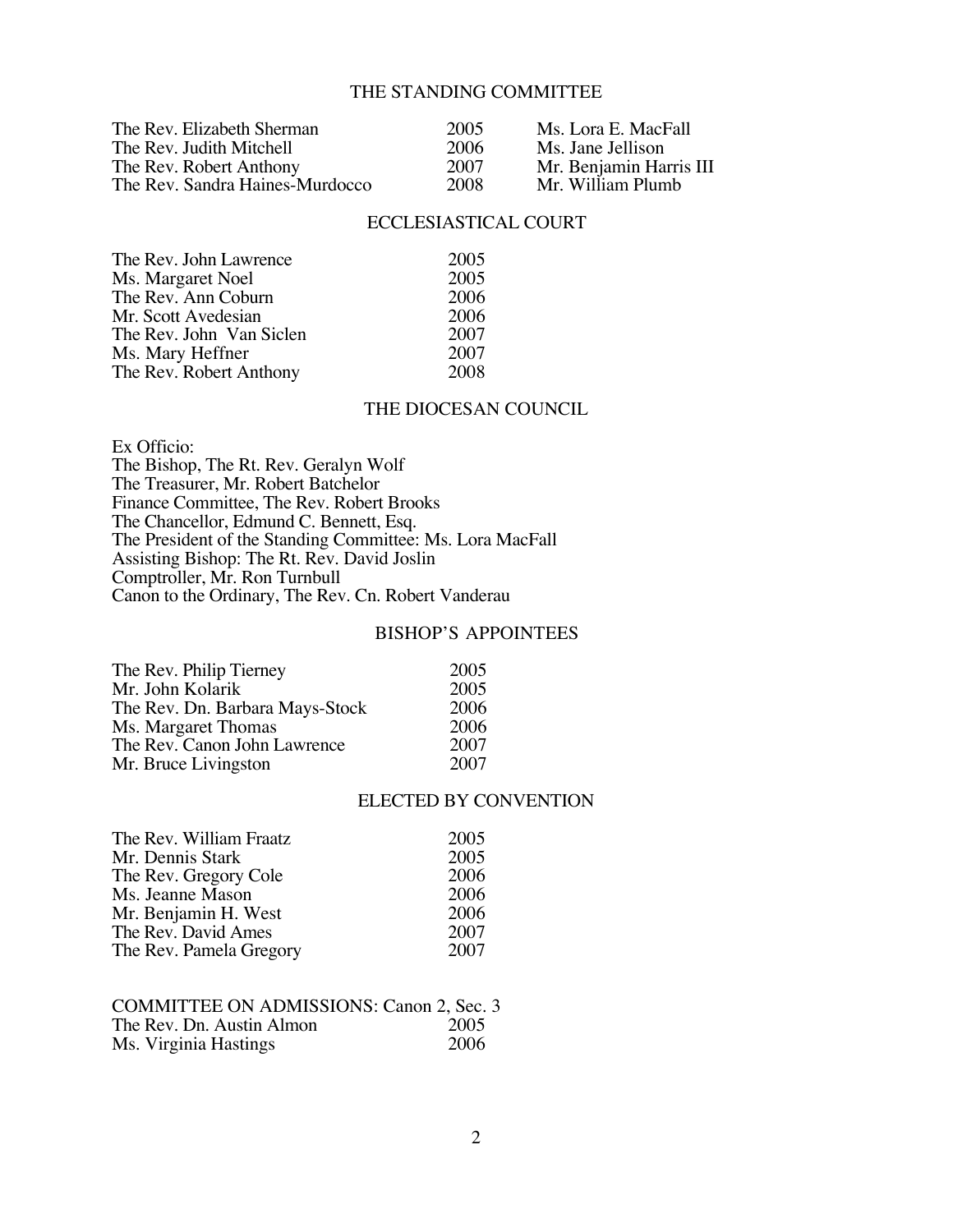| <b>COMMITTEE ON CANONS: Canon 2, Sec. 4</b>      |      |
|--------------------------------------------------|------|
| The Rev. Dn. Margaret Higbie                     | 2005 |
| Mr. Joel Harrington                              | 2005 |
| The Rev. Canon John Lawrence                     | 2006 |
| Mr. Jacques Hopkins, Esq                         | 2006 |
| Mr. Sydney Clifford                              | 2007 |
|                                                  |      |
| COMMITTEE ON AGENDA: Canon 2, Sec. 5             |      |
| The Chancellor, (ex officio)                     |      |
|                                                  |      |
| The Convention Manager, (ex officio)             |      |
| The Secretary, (ex officio)                      |      |
| Ms. Ruth Walsh                                   | 2005 |
| Mr. Harry Sacchetti                              | 2006 |
| The Rev. Dn. Barbara Mays-Stock                  | 2006 |
| Ms. Deborah Musto                                | 2006 |
| The Rev. Robert Vandereau                        | 2007 |
|                                                  |      |
| <b>COMMITTEE ON RESOLUTIONS: Canon 2, Sec. 6</b> |      |
| Ms. Carol Anne Bennett                           | 2005 |
| The Rev. Dn. Iris Mello                          | 2006 |
|                                                  |      |
| Mr. Geoffrey Milner                              | 2006 |
| The Rev. Jonathan Ostman                         | 2007 |
| Ms. Dorothy Wells                                | 2007 |
|                                                  |      |
| <b>COMMITTEE ON ELECTIONS: Canon 2, Sec. 7</b>   |      |
| The Convention Manager, (ex officio)             |      |
| The Secretary (ex officio)                       |      |
| The Rev. Jennifer Pedrick                        | 2005 |
| Ms. Mary Ann Kolakowski                          | 2005 |
| Ms. Mary Kyon                                    | 2006 |
| The Rev. Mark Galloway                           | 2006 |
|                                                  | 2007 |
| Mrs. Evelyn Brchan (C)                           |      |
| The Rev. Gregory Cole                            | 2007 |
|                                                  |      |
| <b>COMMISSION ON FINANCE: Canon 7, Sec. 1</b>    |      |
| The Bishop, (ex officio)                         |      |
| Mr. Lawrence Bacher (B)                          | 2005 |
| Mr. Harry Sacchetti                              | 2005 |
| Mr. Joseph Carnevale (B)                         | 2006 |
| The Rev. Dn. Edwin Hallenbeck                    | 2007 |
|                                                  |      |
| <b>COMMISSION ON MINISTRY: Canon 7, Sec. 3</b>   |      |
| The Rev. Michael W. Lemons                       | 2005 |
| The Rev. John Van Siclen                         | 2005 |
| Mr. Marvin Abney                                 | 2005 |
|                                                  |      |
| Mr. Gil Graves                                   | 2005 |
| Ms. Annette Cox                                  | 2006 |
| Mr. Richmond Robinson                            | 2006 |
| The Rev. Jennifer Pedrick                        | 2006 |
| The Rev. Dn. Linda Cappers                       | 2006 |
| The Rev. P. Wayne Runner                         | 2007 |
| The Rev. Alan Maynard                            | 2007 |
| Mr. Philip Masquelette                           | 2007 |
| Ms. Gretchen Gammons                             | 2007 |
|                                                  |      |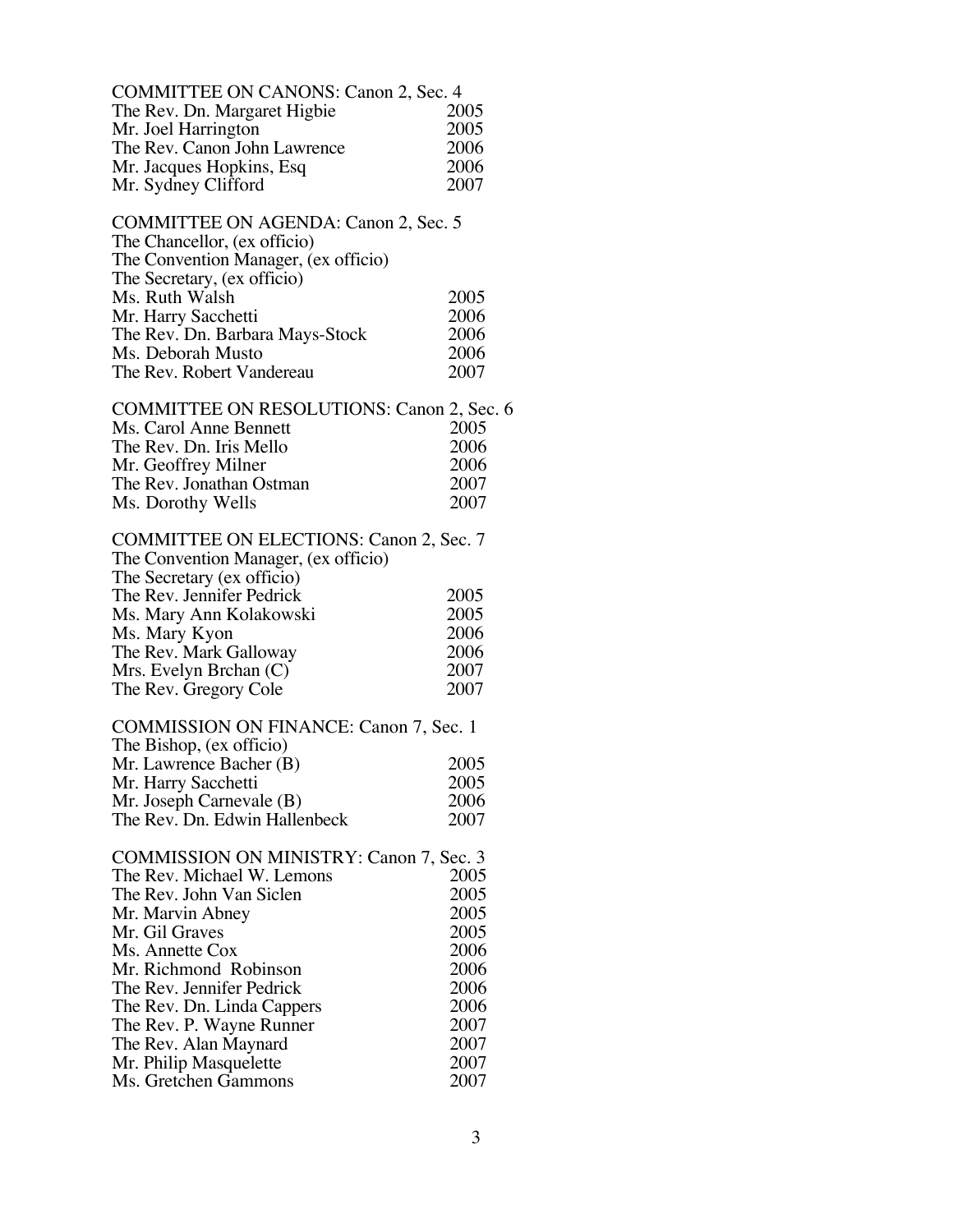COMMISSION ON INVESTMENTS: Canon 7, Sec. 4 The Bishop (ex officio) The Chancellor, (ex officio) The Treasurer, (ex officio) Ms. Frances H. Gammel-Roach Mr. Austin Smith The Rev. Gregory Cole The Rev. Robert Brooks The Rev. Jennifer West Mr. Richard Robinson Mr. Howard R. Merriman Mr. Charles Lee Ms. Gail Ginnetty

#### COMMISSION ON CHURCH ARCHITECTURE: Canon 7, Sec. 5

#### COMMISSION ON SUPPLEMENTARY BENEFITS: Canon 7, Sec. 7 Mr. Ronald Turnbull, ex-officio Ms. Joan DeCelles, ex-officio The Rev. Harrington Gordon, Jr. 2005<br>The Rev. Everett Greene 2006 The Rev. Everett Greene 2006<br>
Ms. Marilyn Savles 2007 Ms. Marilyn Sayles 2007<br>Ms. Nancy R. Brown-Cobb 2008 Ms. Nancy R. Brown-Cobb 2008<br>The Rev. J. Daniel Burke 2009 The Rev. J. Daniel Burke

#### COMMISSION ON CONGREGATIONAL DEVELOPMENT: Canon 7, Sec. 2(a) The Bishop, (ex officio) The Bishop, (CA UTICIO)<br>
The Rev. Mark Galloway 2005 Mr. Richmond Robinson<br>
The Rev. Peth Sherman (B) 2005 Mg. Elizabeth Formal (B)  $M<sub>0</sub>$  Elizabeth Fornal  $(R)$ The Rev. Richard Bardusch 2006 Ms. Linda Lemons

| The Rev. Beth Sherman (B)   | ZUUD. | NIS. Elizabeth Fornal (B) |
|-----------------------------|-------|---------------------------|
| The Rev. Richard Bardusch   | 2006  | Ms. Linda Lemons          |
| The Rev. Donald Parker (B)  | 2006  | Ms. Merredythe Nadeau (B) |
| The Rev. Pamela Gregory (B) | 2007  | Ms. Jeanne Mason          |
|                             | 2007  | Mr. Robert Wells $(B)$    |
|                             |       |                           |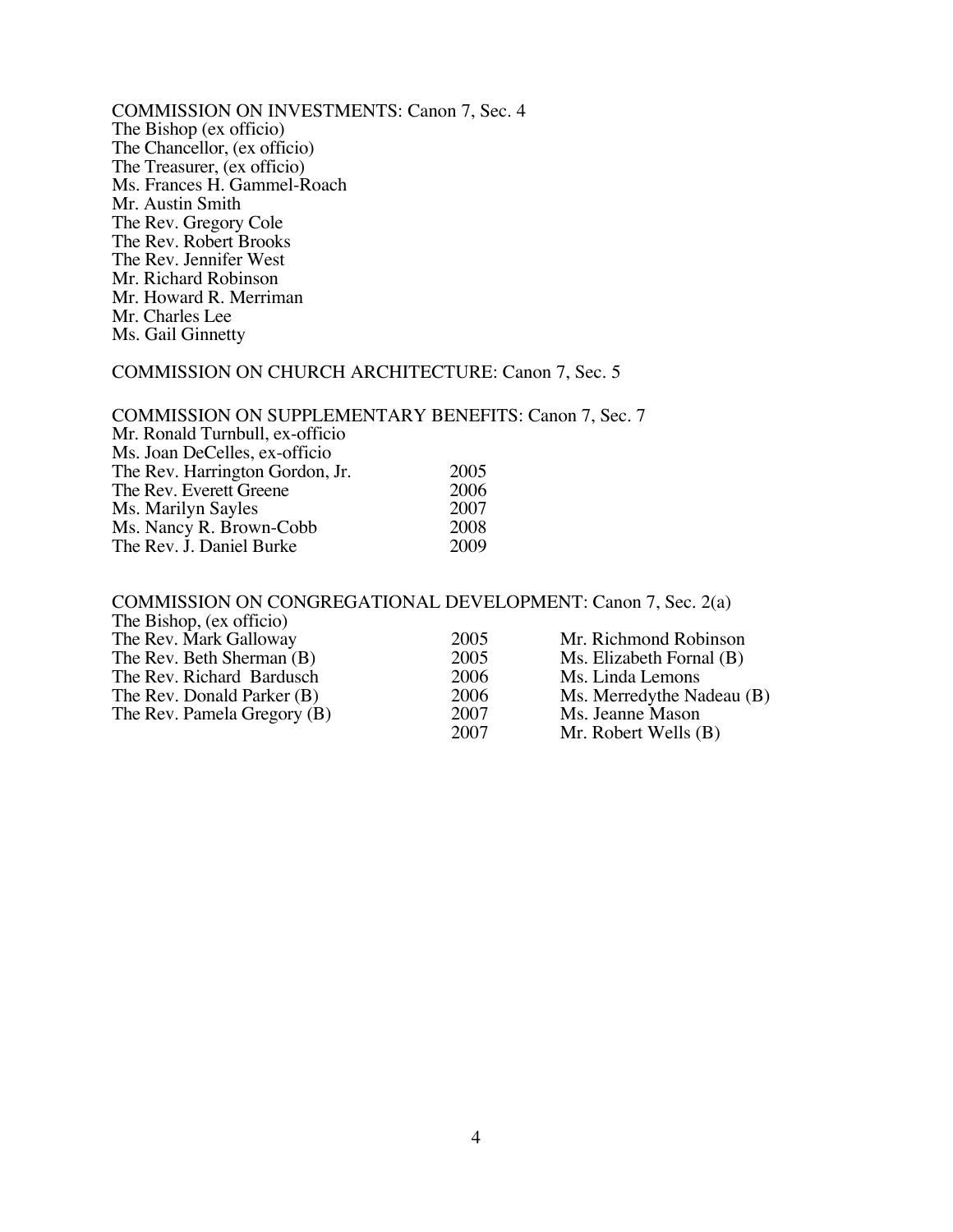| Jul 13, 1985<br>Almon, Austin A. Jr<br>$\ast$<br>Feb 1, 1969<br>Ames, David A. | New York                |
|--------------------------------------------------------------------------------|-------------------------|
|                                                                                | Rhode Island            |
|                                                                                | Southern Ohio           |
| ∗<br>Jun 18, 1994<br>Anderson, Evangeline                                      | Rhode Island            |
| Aug 21, 1979<br>Andrews, Nigel L.                                              | <b>Massachuestts</b>    |
| Jul 1, 1994<br>Anthony, Henry F., II                                           | <b>East Tennessee</b>   |
| $\ast$<br>Jun 1, 1988<br>Anthony, Robert W.                                    | W. Massachuestts        |
| Mar 28, 1968<br>Anthony, William S.                                            | Kansas                  |
|                                                                                |                         |
| ∗<br>Bailey, Patricia A.<br>Jun 24, 1995                                       | Rhode Island            |
| $\ast$<br>Sep 12, 2002<br>Bardusch, Richard E., Jr.                            | <b>Newark</b>           |
| $\ast$<br>Jun 24, 1968<br>Barnaby, Alcide, Jr.                                 | Rhode Island            |
| $\ast$<br>Jul 13, 1985<br>Barry, Jean                                          | Rhode Island            |
| $\ast$<br>Sep 7, 1967<br>Belt, Donald F.                                       | <b>Central New York</b> |
| Aug 1, 1997<br>Besier, Bettine E.                                              | Connecticut             |
| Nov 21, 1995<br>Blair, Rebecca H.                                              | <b>Massachuestts</b>    |
| ∗<br>Bocchino, James R.                                                        | Rhode Island            |
| Jun 23, 1984                                                                   |                         |
| Dec 21, 1976<br>Bolles, Hébert W.<br>∗                                         | Indianapolis            |
| Mar 7, 1977<br>Bradner, Lawrence H.                                            | South Dakota            |
| Jul 13, 1985<br>Broadhead, Janet                                               | Rhode Island            |
| ∗<br>Mar 7, 2000<br>Brooks, Robert T.                                          | Ohio                    |
| Jan 24, 1995<br>Burger, Douglas C.                                             | Special List            |
|                                                                                | Secy Hse of Bps         |
| ∗<br>Burke, J. Daniel<br>Feb 19, 1978                                          | Michigan                |
| ∗<br>Mar 4, 1992<br>Burlington, R. Craig                                       | <b>Newark</b>           |
|                                                                                | Rhode Island            |
| ∗<br>Mar 28, 1992<br>Burton, Christine H.                                      |                         |
|                                                                                |                         |
| ∗<br>Aug 12, 2002<br>Canavan, Mary A.                                          | Oregon                  |
| $\ast$<br>Jun 24, 1995<br>Cappers, Linda F.                                    | Rhode Island            |
| Jan 13, 1984<br>Carey, James                                                   | <b>Massachuestts</b>    |
| $\ast$<br>Cargill, David C.<br>Nov 21, 1979                                    | New Hampshire           |
| Jun 15, 1957<br>Chadwick, Loring W.                                            | Rhode Island            |
| Mar 8, 1969<br>Chaplin, George M.                                              | Rhode Island            |
| $\ast$<br>Aug 18, 1998<br>Coburn, Michael C.                                   | Connecticut             |
| Sep 20, 1973<br>Cochran, A. Royston                                            | <b>Massachuestts</b>    |
| Jun 26, 1993<br>Cole, Elaine A.                                                | Rhode Island            |
| $\ast$<br>Dec 6, 1995<br>Cole, Gregory A. M.                                   | Newark                  |
| * Collins, Judith T.<br>Jun 20, 1992                                           | Rhode Island            |
| Conner, Ronald P.<br>Sep 14, 1981                                              | Washington              |
| Cranston, John A.<br>May 12, 1964                                              | Connecticut             |
| Jun 20, 1992<br>Crowninshield, Susie C.                                        | Rhode Island            |
| $\ast$<br>May 16, 1983<br>Cummings, Robert C.                                  | Connecticut             |
|                                                                                |                         |
| Daniel, Clifton 3rd<br>Aug 10, 1984                                            | Southern Ohio           |
| DeCarvalo, Maria E. A.<br>Jun 23, 1990                                         | Rhode Island            |
| Jun 18, 1994<br>DePetrillo, Michael J.                                         | Rhode Island            |
| Jun 14, 1980<br>Desrosiers, Norman                                             | Rhode Island            |
| $\ast$<br>Devens, Philip<br>Feb 26, 1987                                       | Massachuestts           |
| Jun 26, 1973<br>Dickson, Joseph S.                                             | Chicago                 |
| ∗<br>Jun 24, 1995<br>Dolan, Mary Ellen T.                                      | Rhode Island            |
| $\ast$<br>Feb 1, 1993<br>Drake, Jo-Ann J.                                      | Pennsylvania            |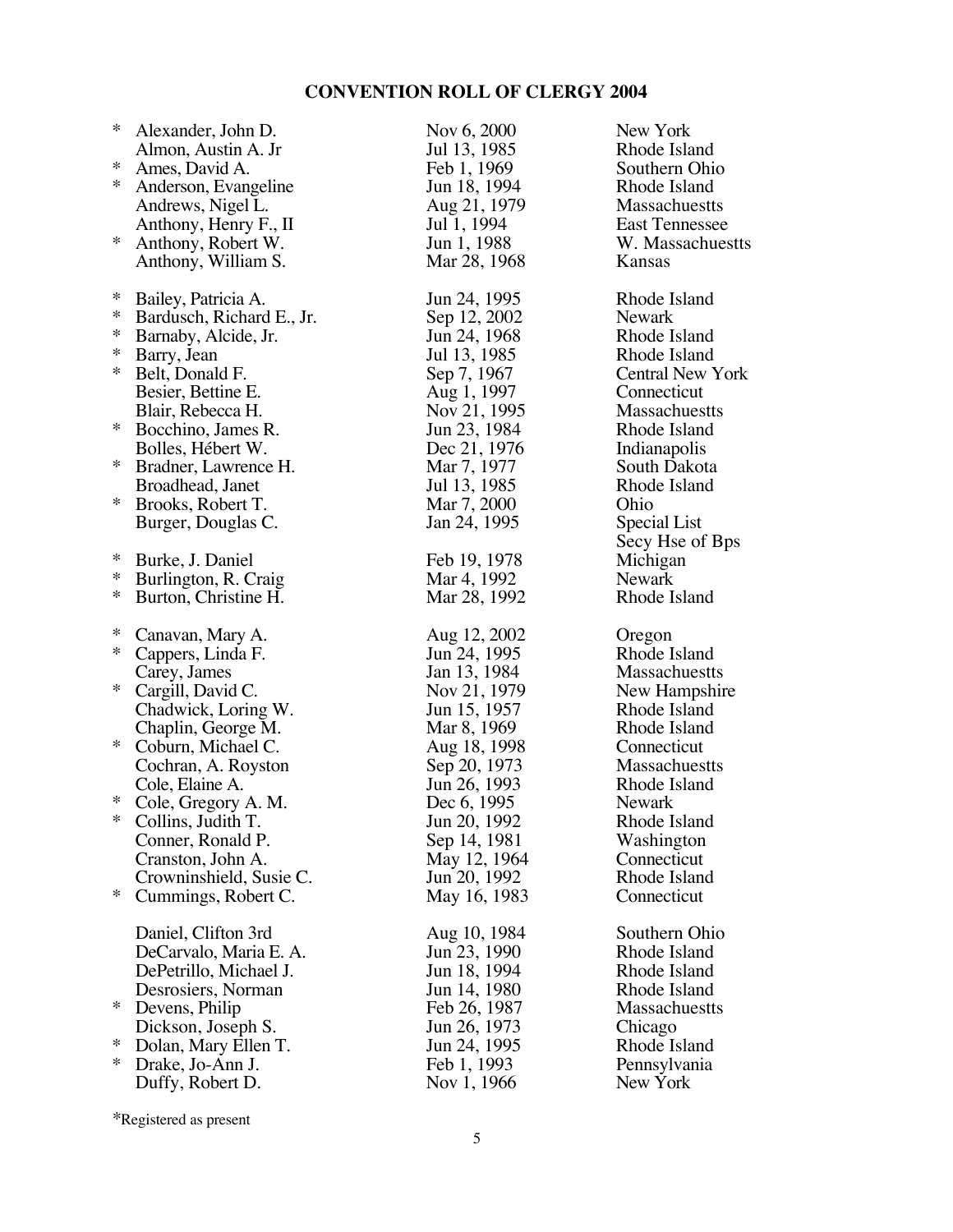| Elin, Darren<br>Fairman, Henry                                                                                                                                                    |                                                                                                          | Jun 26, 2003<br>Feb 2, 1982                                                                                                                               | Massachusetts<br><b>Bethlehem</b>                                                                                                                                                     |
|-----------------------------------------------------------------------------------------------------------------------------------------------------------------------------------|----------------------------------------------------------------------------------------------------------|-----------------------------------------------------------------------------------------------------------------------------------------------------------|---------------------------------------------------------------------------------------------------------------------------------------------------------------------------------------|
| Field, Robert W.<br>Fraatz, William F.<br>∗<br>Fraioli, Karen A.<br>∗<br>Franklin, Kenneth R.<br>∗<br>Frink, James P.                                                             |                                                                                                          | Feb 4, 1989<br>Dec 5, 2000<br>Jun 18, 1994<br>Feb 1, 1969<br>Jun 20, 1959                                                                                 | Rhode Island<br>Arizona<br>Rhode Island<br>Connecticut<br>Rhode Island                                                                                                                |
| ∗<br>Galloway, Mark R.<br>Gillespie, David M.<br>$\ast$<br>Green, Roy<br>∗<br>Greene, Everett H.<br>∗<br>Gregory, Pamela<br>$\ast$<br>Grinnell, Janice L.<br>Gutmann, Reinhart B. | Goldsborough, C. Neal<br>Gordon, Harrington M.                                                           | Dec 10, 1994<br>Feb 1, 1987<br>Nov 1, 2001<br>Jun 24, 1955<br>Aug 19, 1994<br>Sep 13, 1960<br>Mar 24, 1998<br>Mar 16, 1991<br>Mar 3, 1977                 | Rhode Island<br>California<br>Virginia<br>Rhode Island<br>Olympia<br>Rochester<br>Chicago<br>Rhode Island<br>Washington                                                               |
| Hagerman, Steven<br>∗<br>∗<br>Hallenbeck, Edwin<br>∗<br>Harris, Marsue<br>Hastings, Donald L.<br>Hickox, Jean W.<br>∗<br>Higbie, Margaret C. F.<br>∗<br>Hitt, Mary L.             | Haines-Murdocco, Sandra P.<br>Hemenway, Augustus L.<br>Henthorne, Granville V.<br>Hunt, Bishop George N. | Jun 16, 1995<br>Jul 13, 1985<br>Feb 18, 1983<br>Sep 8, 1975<br>Oct 23, 1961<br>Jan 23, 1974<br>Apr 5, 1986<br>Jun 23, 1990<br>Apr 13, 1995<br>Mar 1, 1980 | West Missouri<br>Sep 21, 1994 Maryland<br>Rhode Island<br>California<br>New York<br><b>Massachuestts</b><br>Connecticut<br>Rhode Island<br>Rhode Island<br>Rhode Island<br>California |
| ∗<br>Jellison, Frederick K.<br>∗<br>Jencks, Jeffrey A.<br>Johnson, Ida R.<br>Johnson, Michaela M.                                                                                 |                                                                                                          | Feb 15, 1955<br>Apr 5, 1986<br>Jul 13, 1985<br>Dec 1, 1992                                                                                                | Michigan<br>Rhode Island<br>Rhode Island<br><b>Western Massachusetts</b>                                                                                                              |
| Koumrian, Paul S.<br>Kuehl, H. August                                                                                                                                             |                                                                                                          | Jan 2, 1992<br>Sep 17, 1973                                                                                                                               | Massachuestts<br>Rochester                                                                                                                                                            |
| ∗<br>Laremore, Richard T.<br>Lavallee, Donald A.<br>∗<br>Lawrence, John E.<br>∗<br>Lemery, Gary C.<br>∗<br>Lemons, Michael W.<br>∗<br>Lesieur, Betsy<br>∗<br>Locke, William R.    |                                                                                                          | Jun 20, 1954<br>Jun 19, 1965<br>Sep 10, 2000<br>Aug 19, 1983<br>Oct 16, 1998<br>Jul 13, 1985<br>Dec 27, 1993                                              | Rhode Island<br>Rhode Island<br>Southern Ohio<br>California<br>Nebraska<br>Rhode Island<br>Rhode Island                                                                               |
| Manchester, Sean<br>Martin, Steele W.<br>Mason, Edward F.<br>Matott, Michele                                                                                                      |                                                                                                          | Nov 16, 1992<br>Sep 25, 1989<br>Feb 1, 1957<br>Nov 22, 1992                                                                                               | Rio Grande<br>Massachuestts<br>Ohio<br>Rhode Island                                                                                                                                   |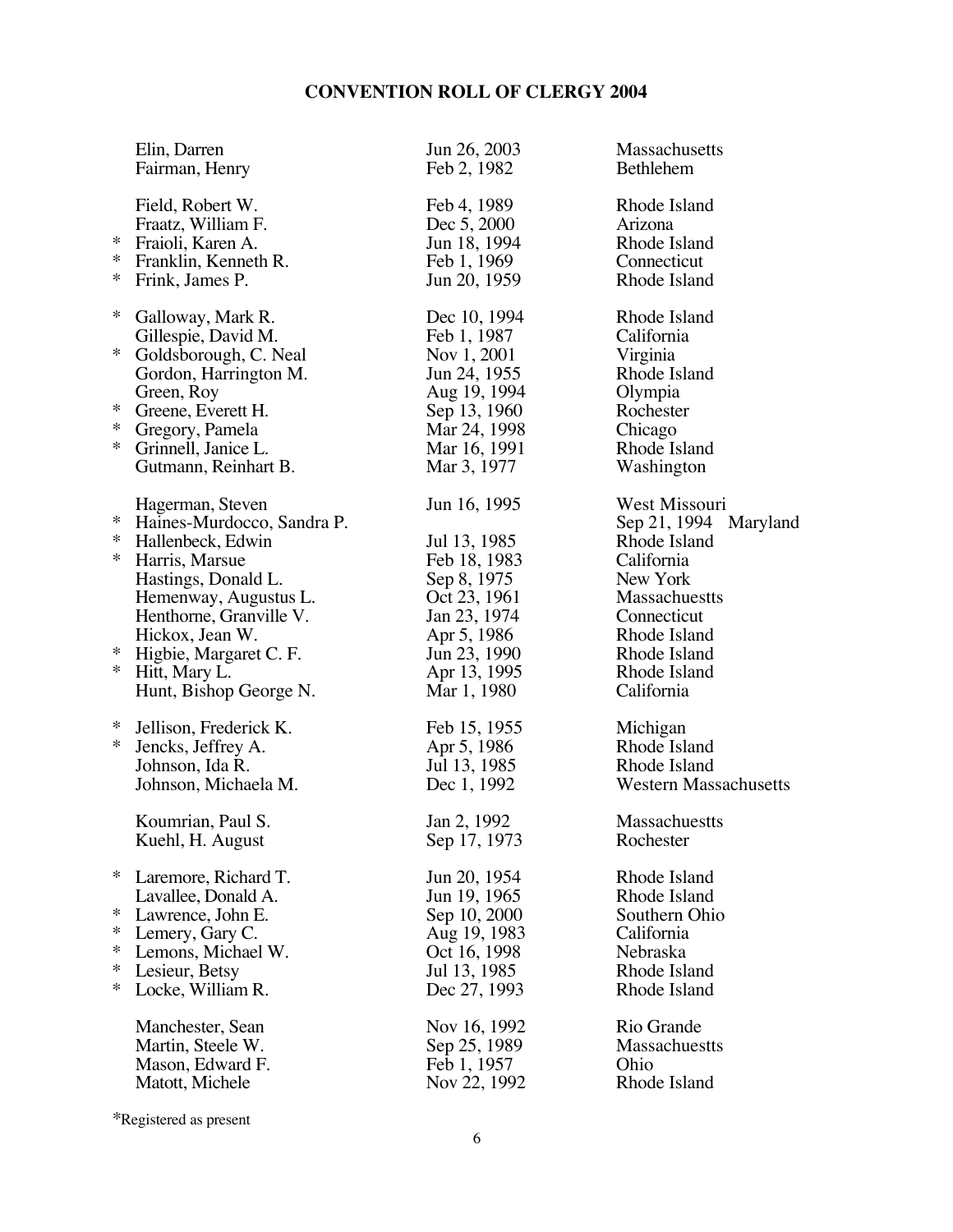|        | Mauney, James Patrick      | Apr 27, 1982 | <b>Sul Central Brazil</b> |
|--------|----------------------------|--------------|---------------------------|
| $\ast$ | Maynard, Alan P.           | May 8, 1975  | Maine                     |
|        | Mays-Stock, Barbara L.     | Mar 20, 1994 | Rhode Island              |
|        | McShane, Joan Lyon         | Apr 8, 1984  | Rhode Island              |
|        | Mello, Iris E.             | Jul 13, 1985 | Rhode Island              |
|        | Merchant, Livingston T.    | May 10, 1977 | Dallas                    |
| $\ast$ | Miller, Nancy F.           | Jun 24, 1995 | Rhode Island              |
|        | Millette, Carol L.         | Apr 5, 1986  | Rhode Island              |
|        | Mills-Curran, Lorraine M.  | Sep 1, 1991  | Rio Grande                |
| *      | Mitchell, Judith N.        | Jun 26, 1993 | Rhode Island              |
| $\ast$ | Morgan, Richard            | Jan 5, 1994  | Virginia                  |
|        | Neale, Alan Jr.            | Aug 1, 1991  | South Dakota              |
| ∗      | Neale, Hedwig B.           | Jun 23, 1990 | Rhode Island              |
| $\ast$ | Neilsen, Eloise S.         | Feb 4, 1989  | Rhode Island              |
| $\ast$ | Nestor, Elizabeth M.       | Jun 29, 1979 | Rhode Island              |
| $\ast$ | North, Susan G.            | Mar 16, 1991 | Rhode Island              |
|        | Nunley, Janet W.           | Dec 10, 1994 | Rhode Island              |
| ∗      | Olmsted, Nancy K.Y.        | Dec 19, 1994 | New Hampshire             |
|        | Ostman, Jonathan J. D.     | Sep 17, 1991 | <b>Massachuestts</b>      |
|        |                            |              |                           |
|        | Payton, William R.         | Nov 10, 1995 | Atlanta                   |
| $\ast$ | Peckham, Ashley H.         | Jun 27, 1970 | Rhode Island              |
| $\ast$ | Pedrick, Jennifer L.       | Jun 13, 1998 | Rhode Island              |
| $\ast$ | Pelletier, Ann D.          | Jun 23, 1990 | Rhode Island              |
| $\ast$ | Penfield, Joyce            | Jun 27, 2002 | New Jersey                |
| $\ast$ | Perry, Cecilia C.          | Jan 27, 1996 | Rhode Island              |
| $\ast$ | Phillips, Jennifer M.      | Jun 20, 2000 | Missouri                  |
|        | Pickens, Paul G.           | Jun 18, 1977 | Rhode Island              |
| $\ast$ | Prior, John Gregory        | Apr 10, 2002 | South Carolina            |
| ∗      | Rannenberg, Pamela L.      | Dec 16, 1999 | Virginia                  |
|        | Redding, Ann Holmes        | Jun 18, 1983 | Rhode Island              |
|        | Rice, Marshall T.          | Feb 9, 1996  | <b>Newark</b>             |
|        | Robinson, David G.         | Jun 21, 1986 | Rhode Island              |
|        | Rogers, John S.            | Feb 21, 1984 | Maine                     |
|        | Ruffino, Russell G.        | Oct 27, 1990 | Rhode Island              |
| $\ast$ | Runner, P. Wayne           | Aug 26, 1996 | New Jersey                |
|        | Ryan, David A.             | Jun 18, 1960 | Rhode Island              |
|        |                            |              |                           |
|        | Schneider, M. P.           | Mar 28, 1992 | Rhode Island              |
|        | Schweinsburg, Jr., Richard | May 20, 1998 | Albany                    |
|        | Scott, Keith E.            | Jun 28, 1965 | Southern Ohio             |
|        | Sessions, Marcia A.        | Aug 1, 1994  | Virginia                  |
|        | Shattuck, Gardiner H.      | Jul 15, 1986 | Massachuestts             |
|        | Shearer, Robert L.         | Nov 1, 1981  | California                |
| ∗      | Shepherd, Patricia         | Feb 29, 2004 | Ohio                      |
| $\ast$ | Sherman, Elizabeth         | Jun 30, 1999 | New York                  |
| $\ast$ | Shippee, Richard C.        | Jun 14, 1975 | Rhode Island              |
| $\ast$ | Shoemaker, H. Stephanie C. | Mar 16, 1991 | Rhode Island              |
|        | Shumaker, William N.       | Oct 27, 1951 | Rhode Island              |
|        |                            |              |                           |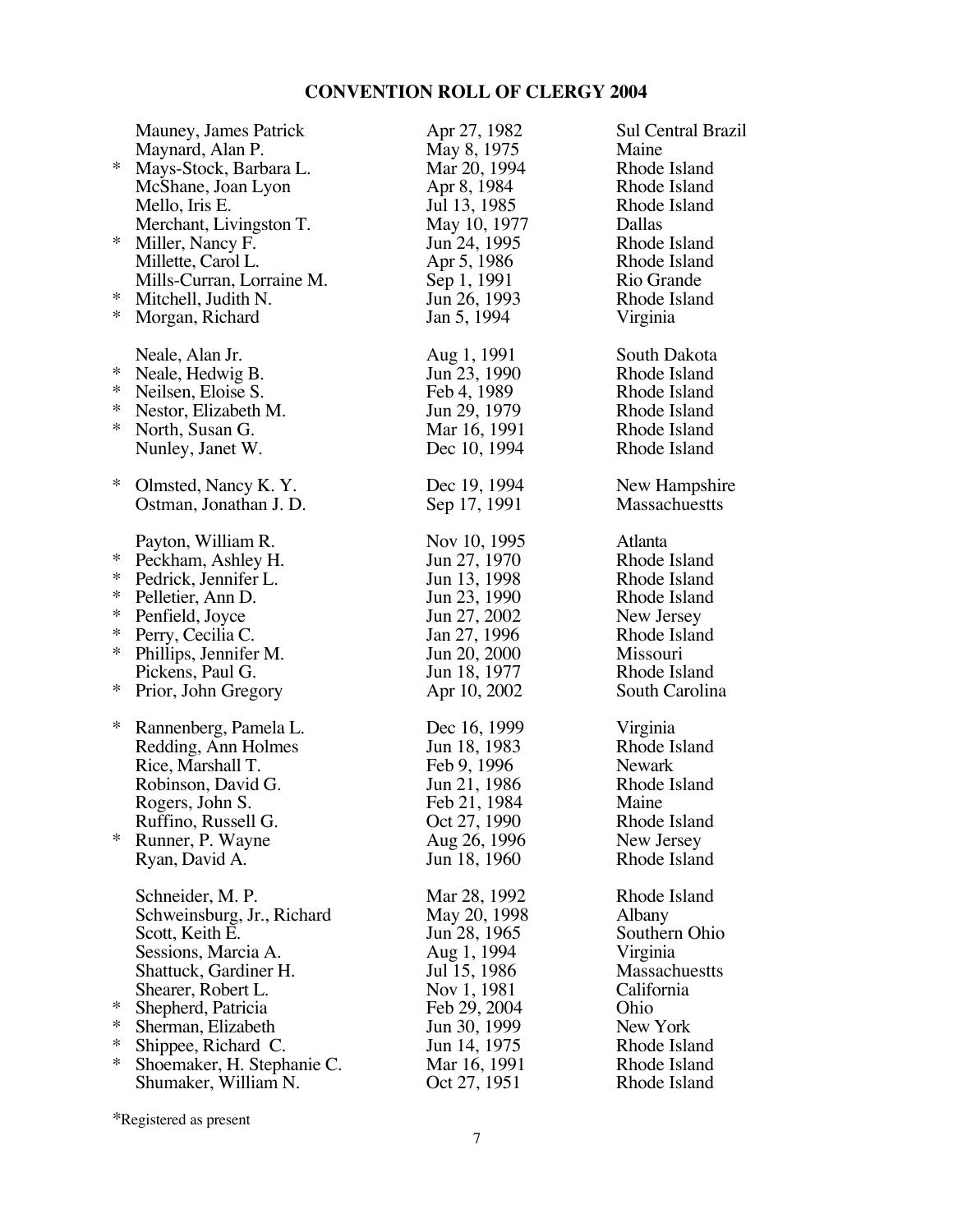| ∗<br>$\ast$      | Simonian, Marlene<br>Simpson, Richard R.<br>Spencer, Peter L.<br>Spulnik, Frederick J.<br>Stahl, Daryl W.<br>Stenning, Gordon J.<br>Stiles, Susan<br>Strahan, Linda C. | Jun 23, 1990<br>Aug 26, 1997<br>Jun 19, 1965<br>Jun 26, 1984<br>Aug 15, 1990<br>Jun 24, 1955<br>Jan 27, 1996<br>Feb 21, 1984 | Rhode Island<br>Western Kansas<br>Rhode Island<br><b>Massachuestts</b><br>Iowa<br>Rhode Island<br>Rhode Island<br>Virginia |
|------------------|------------------------------------------------------------------------------------------------------------------------------------------------------------------------|------------------------------------------------------------------------------------------------------------------------------|----------------------------------------------------------------------------------------------------------------------------|
|                  | Tarrant, Paul<br>Trafford, Edward J.<br>Turnbull, Henry G.<br>Twelves, Paul D.                                                                                         | Feb 23, 1995<br>Apr 5, 1986<br>Jun 23, 1956<br>Dec 17, 1996                                                                  | <b>Massachuestts</b><br>Rhode Island<br>Rhode Island<br><b>Newark</b>                                                      |
|                  | Ulanowski, Paula H.                                                                                                                                                    | Apr 17, 1983                                                                                                                 | Rhode Island                                                                                                               |
| $\ast$<br>$\ast$ | Van Siclen, John<br>Vanderau, Robert J., Jr.<br>Verber, James L.                                                                                                       | Sep 9, 1999<br>Mar 17, 1994<br>Jul 13, 1985                                                                                  | Vermont<br>Central Florida<br>Rhode Island                                                                                 |
| ∗                | Westhorp, Peter H. G.<br>Wheelock, L. Gail<br>Willis, Nancy A.<br>Winsor, Edward S.<br>Wright, Elizabeth L.                                                            | Jun 24, 1968<br>Feb 4, 1989<br>Jun 15, 1996<br>Jun 7, 1958<br>Feb 4, 1989                                                    | Rhode Island<br>Rhode Island<br>Rhode Island<br>Rhode Island<br>Rhode Island                                               |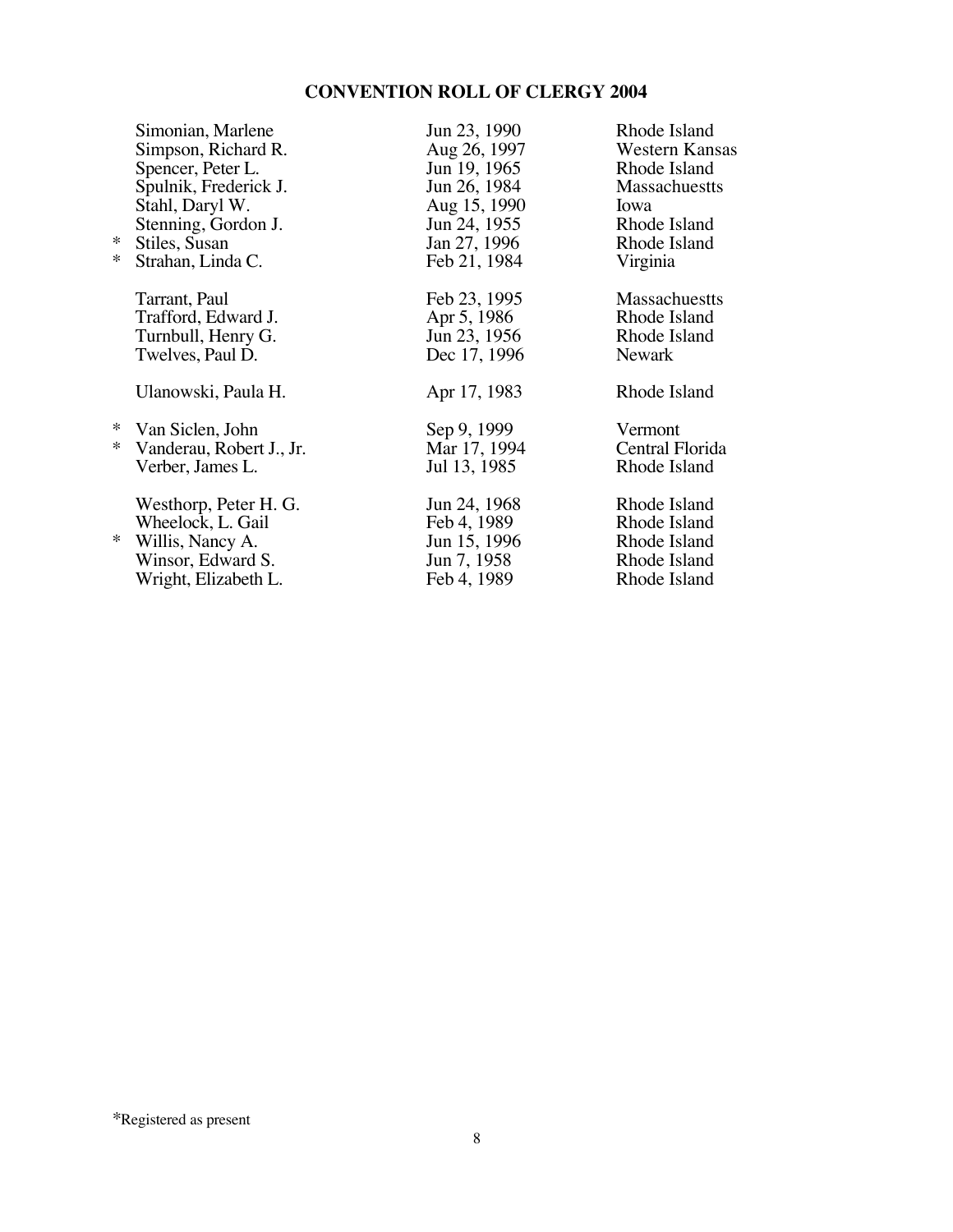#### **CONVENTION ROLL 2004 Lay Delegates and Alternates registered present**

#### **DEANERY I, CENTRAL**

**Deans:** The Rev. James Bocchino/Ms. Margaret Noel

Centredale, St. Alban's: M. R. Pagano, James Segovis Greenville, St. Thomas': North Providence, St. James: Virginia Gómez Bernstein, Daniel A. Harvey North Scituate, Trinity: Susan Carpenter, MaryAnn Kolakowski, Milton Shumacher Providence, All Saints: Agnes Fox, Robert S. Frueh Providence, Cathedral: Dorothy Brightman, Adrienne Southgate, Kevin Valentine Providence, Epiphany: Anne W. Hicks Providence, Grace Church: Martha Ames, Ann DiPippo, Wiiliam Harber Providence, Messiah: Joan Melaragno, Alice Smith Providence, St. Martin's: Bernadine Cunnigen, Donald Cunnigen, Robert Goff, Jr., Gail Peet Providence, SS Peter & Andrew: Jean Field Providence, St. Stephen's: Rhoda Croft, Richard Noble

#### **DEANERY II, WEST BAY**

**Deans:** The Rev.Philip Devens/Ms. Carol Drought

Coventry, Christ Church: Carol S. Drought, James Tonge

Coventry, SS Andrew & Philip: Pam Amaral, Frederick Malaby, Harry Sachetti

Coventry, St. Matthias': Julie Nathanson, Frances Sturdavant

Cranston, Ascension: Betsy Huey, Frederic Whiteside

Cranston, St. David's: Irene Bedrosian, Carol Blackinton, Penny Clarke,

Cranston, Transfiguration: Carol Brierley, David Brierley

Cranston, Trinity: Nancy Dorsey, Donna Manchester, William F. Plumb

Warwick, All Saints': Cheryl Flynn, Stephen Nazareth

Warwick, St. Barnabas': William Barker

Warwick, St. Mark's: Laurie J. Connors, John Kolarik, Janet Murphy

Warwick, St. Mary's: Barbara Bickerstaff, Richmond Robinson

#### **DEANERY III, BLACKSTONE**

**Deans:** The Rev. Michael Lemons/Mr. Arthur Alarie

Ashton, St. John's: Ann Marie Alarie, Arthur Alarie

Central Falls, St. George's: Iris Casteneda, Modesta Pellot

Cumberland, Emmanuel: Elena Acello, Karl Marzocchi

Lincoln, Christ Church: Bette Bruckner, Jean Kay, Robert Kay, Robert Lincourt

Pascoag, Calvary: Cate Gorman, David Sidla

Pawtucket, Church of the Advent: Christine Harrison

Pawtucket, Good Shepherd: Franklyn Cook, Roberta Cook

Pawtucket, St. Luke's: Jennifer Conrad, Barbara Stevenson

Pawtucket, St. Martin's: Richard Marsland

Pawtucket, St. Paul's: Penelope Fisher, Sandra Gildea

Providence, Redeemer: Robert W. Howe, Anne Kirby

Woonsocket, St. James': Philip J. Huntley, Catherine Thenbault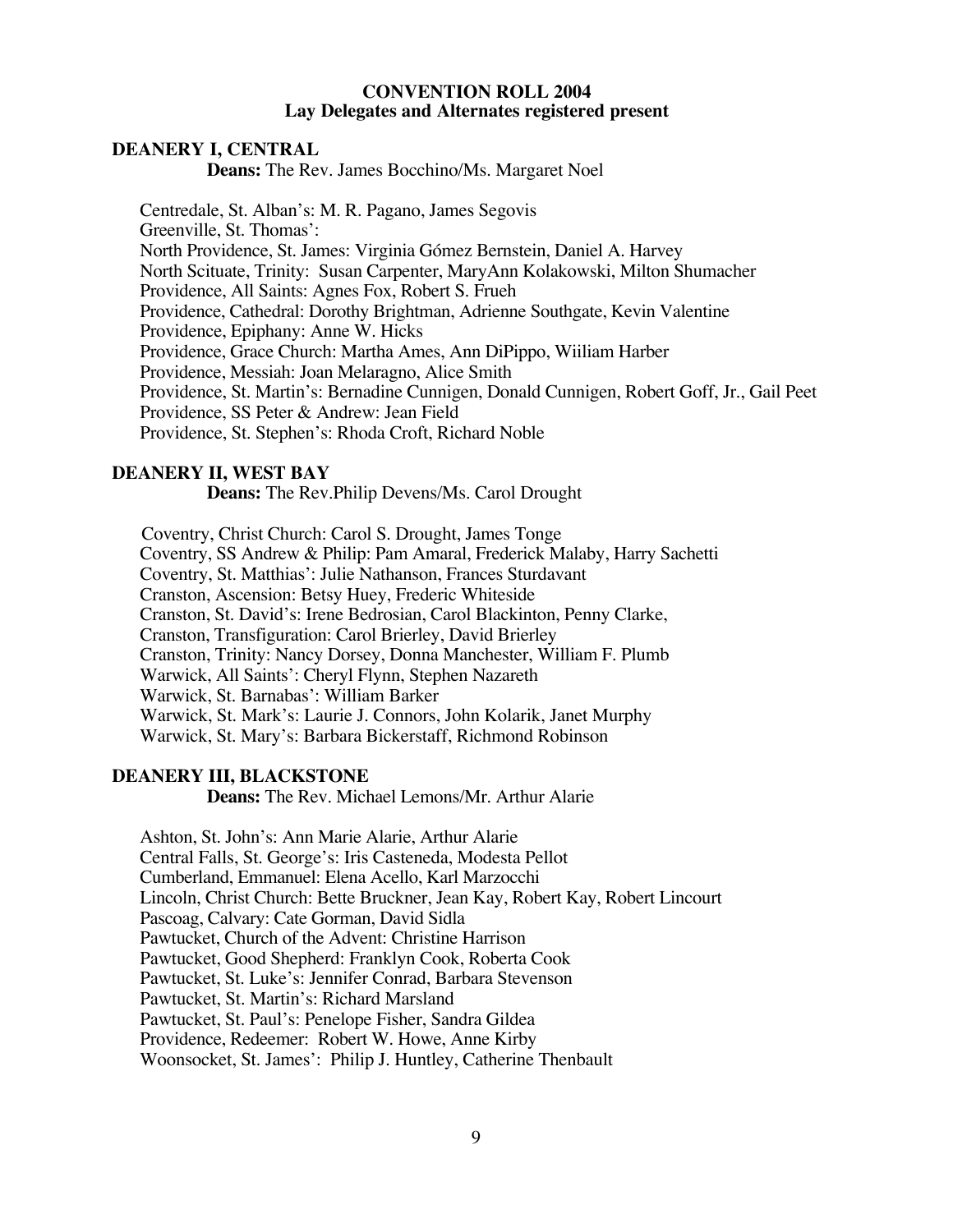#### **CONVENTION ROLL 2004 Lay Delegates and Alternates registered present**

#### **DEANERY IV, EAST BAY**

**Dean:** Mr. Richard Munro

Barrington, St. John's: Mary Hood, Charlotte Tracy, Nancy Tripp Barrington, St. Matthew's: Barbara S. Moore, Penny Pearson Bristol, St. Michael's: Gretchen Gammons, Raymond Payson, Candace Stanley East Providence, St. Mary's: Kenneth Bridge, Richard T. Hauck Riverside, St. Mark's: Linda Lawson, M. Jeanne Mason, Ellen Metcalfe Rumford, St. Michael's & Grace: Charlene I. Underhill Warren, St. Mark's: Helen Hunt

#### **DEANERY V, AQUIDNECK**

**Deans:** The Rev. Canon John Lawrence/ Ms. Mary Lyon

Little Compton, St. Andrew's-by-the-Sea: Kay J. Lisle Middletown, Holy Cross: Middletown, St. Columba's: James Terry, June L. Terry Newport, Emmanuel: Lillian Hargrove, Ellen Vadney Newport, St. George's: Sally Bloomfield Newport, St. John the Evangelist: Jay F. Jacot Newport, Trinity: Wendy Durudogan, Jeramy Lawrence, G.M. Bruce Livingston, Larry Pulice Portsmouth, St. Mary's: Thomas Brown, Jr., Bill Gagne, Beverly T. Hall Portsmouth, St. Paul's: Tiverton, Holy Trinity: Marilyn May

#### **DEANERY VI, NARRAGANSETT**

**Deans:** The Rev. Jennifer Phillips/ Ms. Evelyn Brchan

Alton, St. Thomas': Barry Musto Block Island, St. Ann's-by-the-Sea: Rebecca Ballard Charleston, Holy Spirit: Bette Bemis, Lynn Quillen East Greenwich, St. Luke's: Christine Boyaval, Virginia E. Butler, Ron Clement, Alfred K. Potter, II Hope Valley, St. Elizabeth's: Catherine O'Rourke Jamestown, St. Matthew's: Charles Blaz, Ralph Misto, Jr. Kingston, St. Augustine's: Nancy R. Brown, Arthur Olsen, Norma Villanis Narragansett, St. Peter's: Verna Atwood, Diane Nobles, Barbara Pellegrino North Kingstown, St. Paul's: Karen Gager, Ninni Jacob, Jane Tiernan-Reilly, Bruce Timperley Saunderstown, St. John's: Gordon Morrison, Janice Post Wakefield, Ascension:Mary Anne Golda, Joan Turner, Karen Visich Westerly, Christ Church: Anne Burke, George O. Parent, John S. Wilks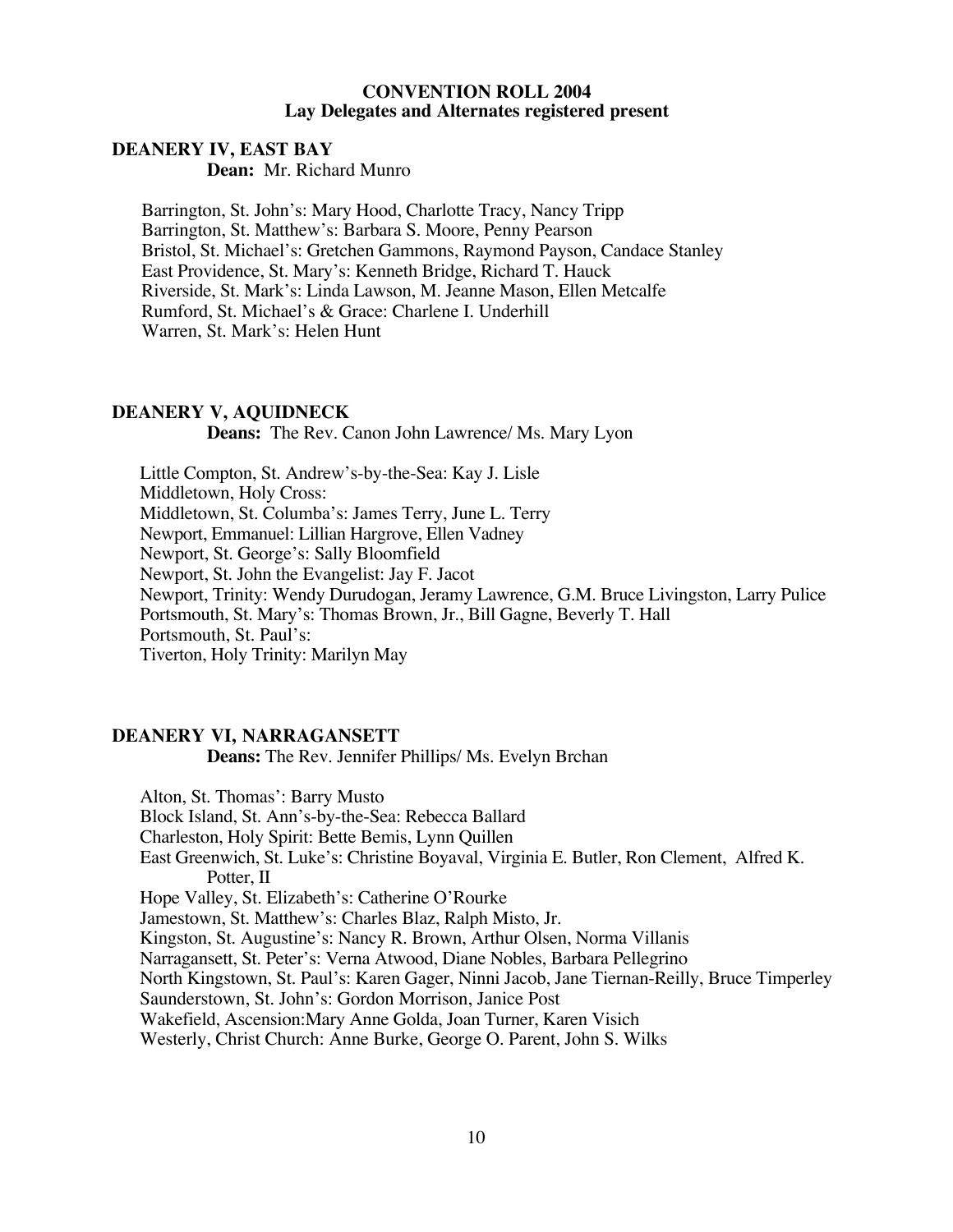#### DIOCESE OF RHODE ISLAND JOURNAL OF PROCEEDINGS 214th ANNUAL CONVENTION

The two hundred fourteenth meeting of the Convention of the Diocese of Rhode Island began with a reception and dinner at 6:00 p.m. on Friday, October 29, 2004, at Rhodes on the Pawtuxet, Cranston. The theme for this year's Convention was *Leading and Serving: Leadership, Outreach, Advocacy and Service.* 

Following dinner, Ms. Peggy Amatore, Director of Episcopal Charities, spoke to Convention about National Philanthropy Day on November 23th. Two of our parishioners will be honored as volunteers in Partners in Philanthropy. They are Joe Gonsalves from All Saints, Warwick, and Bruce Livingston from Trinity Church, Newport. She then introduced the Rev. Craig Burlington, President of the Board of Episcopal Charities, who presented the Bishop Higgins award to Harry Sacchetti and Carol Keiser for their many years of volunteer work for Episcopal Charities.

Bishop Wolf introduced the speaker for the evening, the Rev. John Holt, Executive Minister of the Rhode Island State Council of Churches. He spoke on *Leadership: Stop! Look! Act!*

Convention reconvened on Saturday, October 30, 2004, at 8:30 a.m. with a celebration of the Holy Eucharist. The preacher for the celebration was the Rev. Sabina Alkira from Harvard University. Her topic was *"Outreach, Advocacy and Service"*.

Convention was called to order at 9:45 a.m. The Chancellor noted that all clerical and lay delegates are entitled to voice and vote and that all Deputies to General Convention, all officers of the Diocese and all Chairs of Commissions of the Diocese are entitled to a seat and voice, but not a vote, unless they are otherwise members of the Convention. He also observed that the Convention is open to all persons unless otherwise ordered by Convention. He said that the Convention is governed by the Constitution, Canons, and Standing Rules of Order of this Diocese. He asked all speakers to identify themselves by giving their names and congregational affiliation. He further said that any "late resolution" should be given to Ms. Carol Ann Bennett, the chair of the Committee on Resolutions,

The Secretary reported that there was a quorum present, at least one-third of the clergy were present and one-third of all parishes and missions were represented by at least one delegate. The Rev. Barbara Mays-Stock then moved that the Agenda for the 214th Annual Convention is hereby approved as presented. The motion was passed.

The Rev. Mark Galloway reported for the Committee on Elections. He presented a slate of nominees for the various offices. Mr. Harry Sacchetti was nominated from the floor as a lay member of the Standing Committee. The Rev. Robert Brooks was nominated as a member of the Commission on Finance.

The Chancellor introduced the following Special Rule of Order for the election of Deputies to the General Convention:

Resolved: That the following special rules of order for the election of deputies to General Convention are hereby adopted:

1. Alternates. The selection and seniority of alternates shall be determined by the aggregate number of clerical and lay votes from the first three ballots. In the event of a tie, the Diocesan Council shall determine the selection and seniority.

2. Nominees. Beginning with the fourth ballot, and for each successive ballot, the clerical and lay nominee with the lowest number of votes from the preceding ballot shall be deleted from the list of nominees.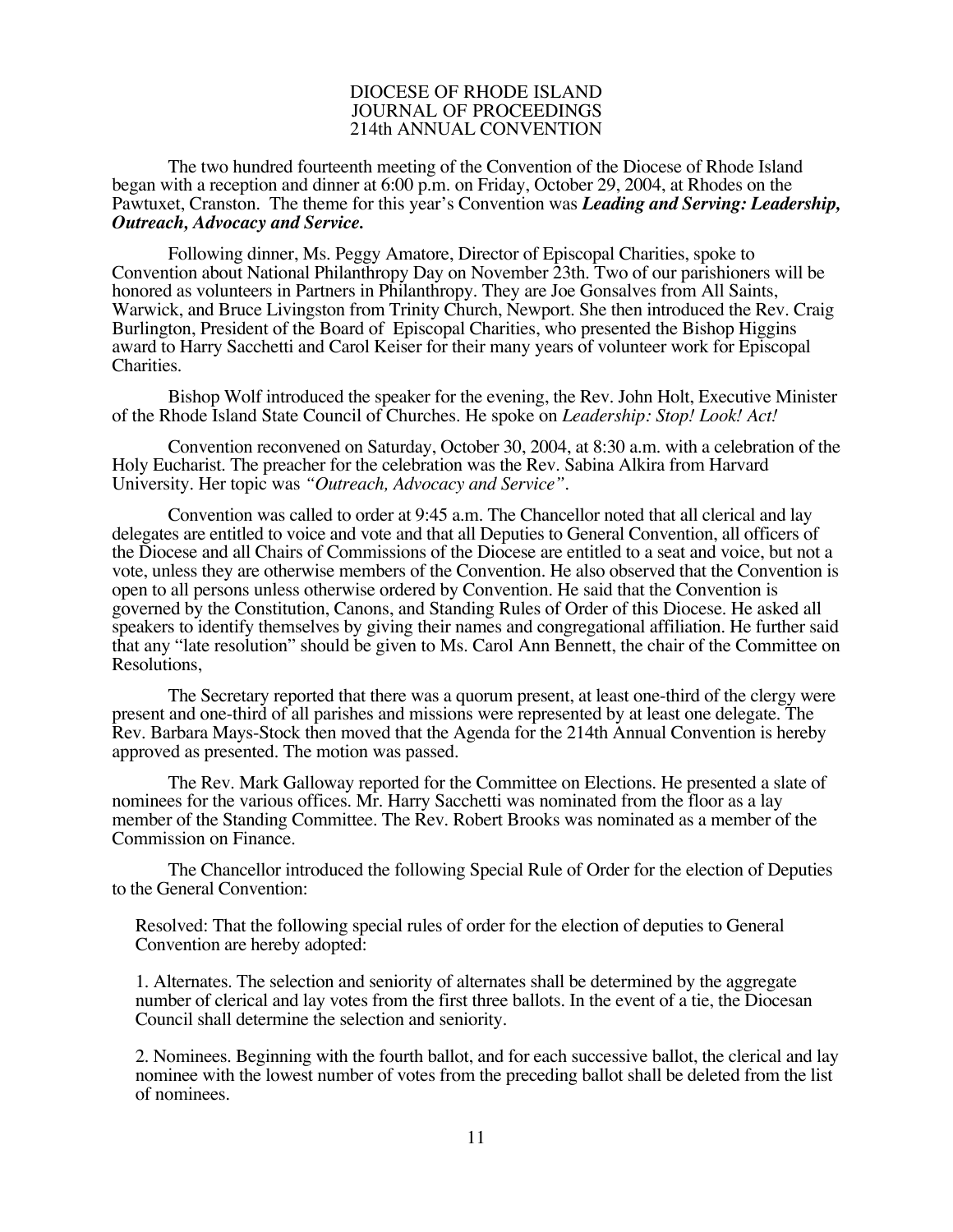This was passed. The Chancellor then introduced a further resolution:

Resolved: That the following rule of order for the selection of members of Diocesan Council is hereby adopted:

That the term of office for members of Diocesan Council shall be determined by the order of election and by the aggregate number of votes received in descending order.

This was passed and Convention proceeded to vote.

The Bishop then introduced clergy new to the Diocese since the last convention:

The Rev. Patricia Sheppard, Vicar, Church of the Holy Spirit, Charlestown. The Rev. Edward Boucher, Priest-in-Charge, Church of the Good Shepherd, Pawtucket The Rev. Philip Tierney, Rector, St. Paul's Church in Wickford. The Rev. Pamela Mott, Rector, St. Mary's Church in Portsmouth.

She welcomed the Rt. Rev. David Joslin, retired bishop of Central New York and former rector of Christ Church, Westerly, as Assisting Bishop.

She announced the ordination of the Rev. Timothy Griffin, transitional deacon.

She spoke of new staff members since the last Convention:

Ms. Betsy Fornal, Clergy Deployment officer. Ms. Wendy Shapiro, Administrative Assistant to the Bishop. Ms. Sarah McLaughlin, temporary Administrative Assistant. The Rev. Richard Bardusch, Canon for Congregational Development & Mission.

Mr. Robert Bachelor then gave the Treasurer's report. After the presentation he moved that the financial statements of the Diocese of Rhode Island be accepted as presented. It was so voted.

Following this the Bishop gave her address to Convention. A copy of this address is appended to these minutes.

She then called upon Ms. Kathleen F. Good to report on Hispanic Ministry. A copy of this report is appended to these minutes.

Following that, Ms. Meredythe Nadeau reported for the Commission on Congregational Development. Then Ms. Susan Hurn gave a report for the Episcopal Conference Center Task Force. Her report is included after these minutes.

Mr. James Segovis gave a status report on the Diocesan Study, given the title "Bridge Builders." He announced that there would be a further meeting with the clergy on Thursday, November 18, at St. Paul's Church, Pawtucket.

Convention then recessed for noonday prayers, including the reading of the Necrology and then for lunch.

The Bishop called Convention to order at 1:00 p.m. and the results of the first ballot were announced. There was no election for a clerical member of the Standing Committee, Mr. William Plumb was elected as a lay member of the Standing Committee. The Rev. David Ames was elected as a clerical member of Diocesan Council and Mr. James Segovis, Ms. M. Jeanne Mason, and Mr. Benjamin H. West were elected as lay members of Diocesan Council. The Rev. Dn. Ted Hallenbeck was elected to the Commission on Finance. The Rev. Patricia Sheppard and Ms. M. Jeanne Mason were elected to the Commission on Congregational Development.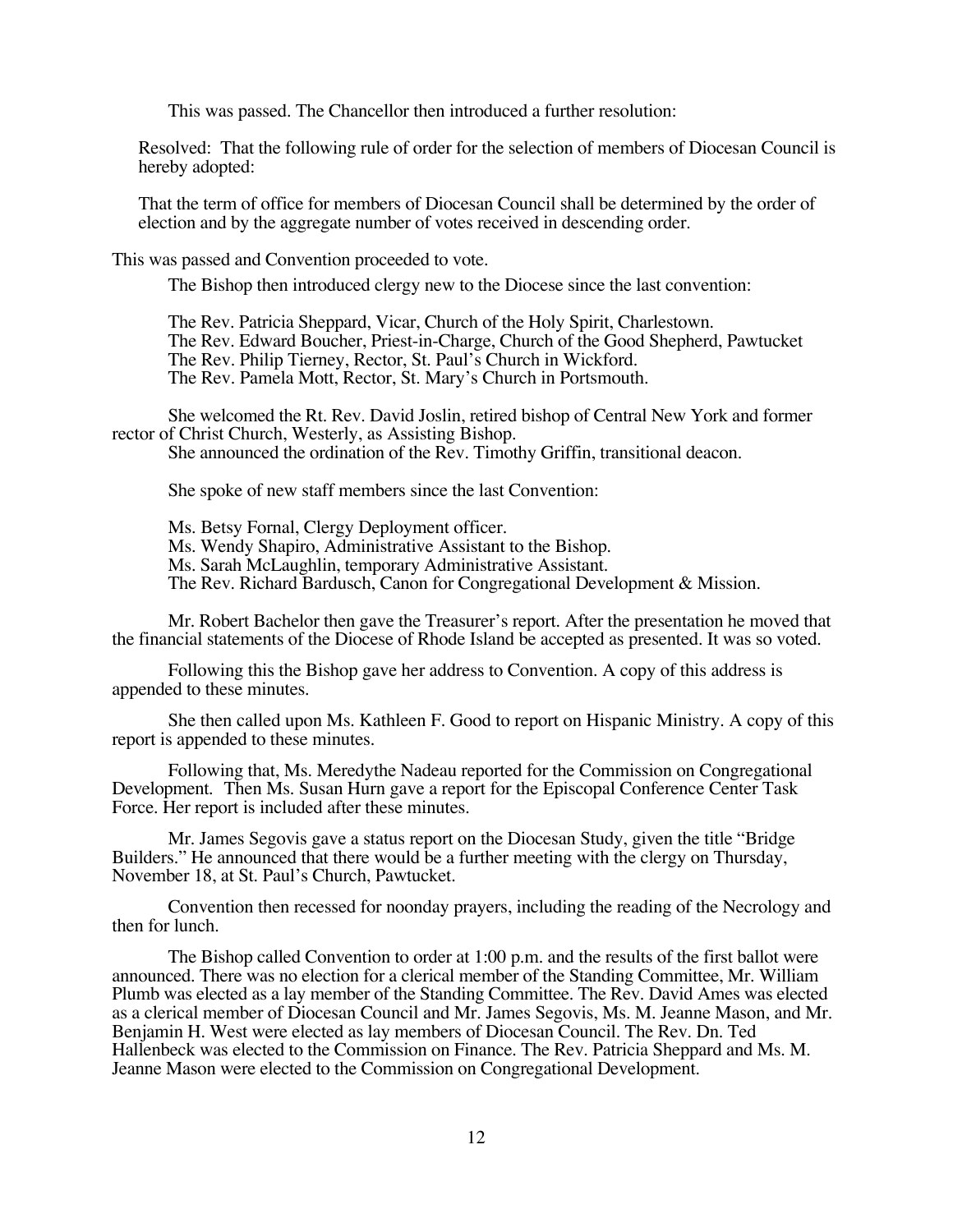The Rev. Craig Burlington, the Rev. William Locke, and the Rev. Canon John Van Siclen were elected as Deputies to General Convention in the clerical order. Ms. Caryl Frink, Ms. Mary Ann Kolakowski, Ms. Elizabeth Fornal, and Ms. Carol Anne Bennett were elected as Lay Deputies to General Convention. A second ballot was needed to elect a fourth clerical Deputy to Convention and a clerical member of the Standing Committee. Convention proceeded to vote.

The Bishop then gave a PowerPoint presentation concerning the Windsor Report and on the nature of the Anglican Communion, its organization and the various members.

On motions from the floor the Rev. James Frink was elected Secretary of Convention and Mr. Robert Bachelor was elected Treasurer of the Diocese.

On nomination from Diocesan Council, the Rev. Jennifer West, Mr. Howard R. Merriman, Jr., and Mr. Austin C. Smith were elected to the Commission on Investments.

The Bishop nominated the Rev. Robert Anthony for a four year term on the Ecclesiastical Court and this was confirmed by Convention.

For the Commission on Ministry, the Bishop nominated the Rev. P. Wayne Runner, the Rev. Alan Maynard, and Mr. Philip Masquelette for three year terms and Mr. Marvin Abney and Mr. Vernon Graves for one year terms. The Convention confirmed these as members of the Commission.

For the Commission on Congregational Development the Bishop put forth the names of the Rev. Donald Parker, the Rev. Pamela Gregory, and Mr. Robert Wells. These were confirmed by vote of Convention.

Mr. Edmund C. Bennett, Esq. was confirmed as the Chancellor of the Diocese. The Bishop announced that she had appointed the Rev. Daniel Burke to the Commission on Supplemental Benefits. Other appointments included Mr. Sydney Clifford to the Committee on Canons and the Rev. Robert Vandereau to the Committee on Agenda.

The Committee on Elections brought in the results of the second ballot. The Rev. Sandra Haines-Murdocco was elected to the Standing Committee. There was no election for the fourth Deputy to General Convention so that a third ballot was taken.

Following balloting, the Bishop appointed a committee to audit the Minutes of Convention: Mr. Edmund C. Bennett, the Rev. Kenneth Franklin, and the Bishop. She also announced that she has appointed the Rev. Jonathan Ostman and Ms. Dorothy Wells to the Committee on Resolutions. Further, she has appointed the Rev. Gregory Cole and Ms. Evelyn Brchan to the Committee on Elections.

The Bishop introduced Ms. Carol Anne Bennett, the chair of the Committee on Resolutions. She presented the following resolution:

#### **REPORT OF COMMISSIONS ON INVESTMENTS AND FINANCE (Submitted by Arthur Alarie, St. John's, Ashton; Jennifer Phillips, St. Augustine's, Kingston; Hedwig Neale, St. Luke's, East Greenwich, and Mary Canavan, Calvary, Pascoag.)**

**RESOLVED**, That by April 30, 2005, both the Commissions on Investments and Finance of the Episcopal Diocese of Rhode Island will provide a report of their analysis and recommendations regarding investing in socially responsible investments and specifically in income-producing real estate to relieve some of the need for lower income and subsidized housing units in Rhode Island; and be it further

**RESOLVED,** That these reports and recommendations will be made to Diocesan Council at its May, 2005 meeting and to the 215th Annual Convention.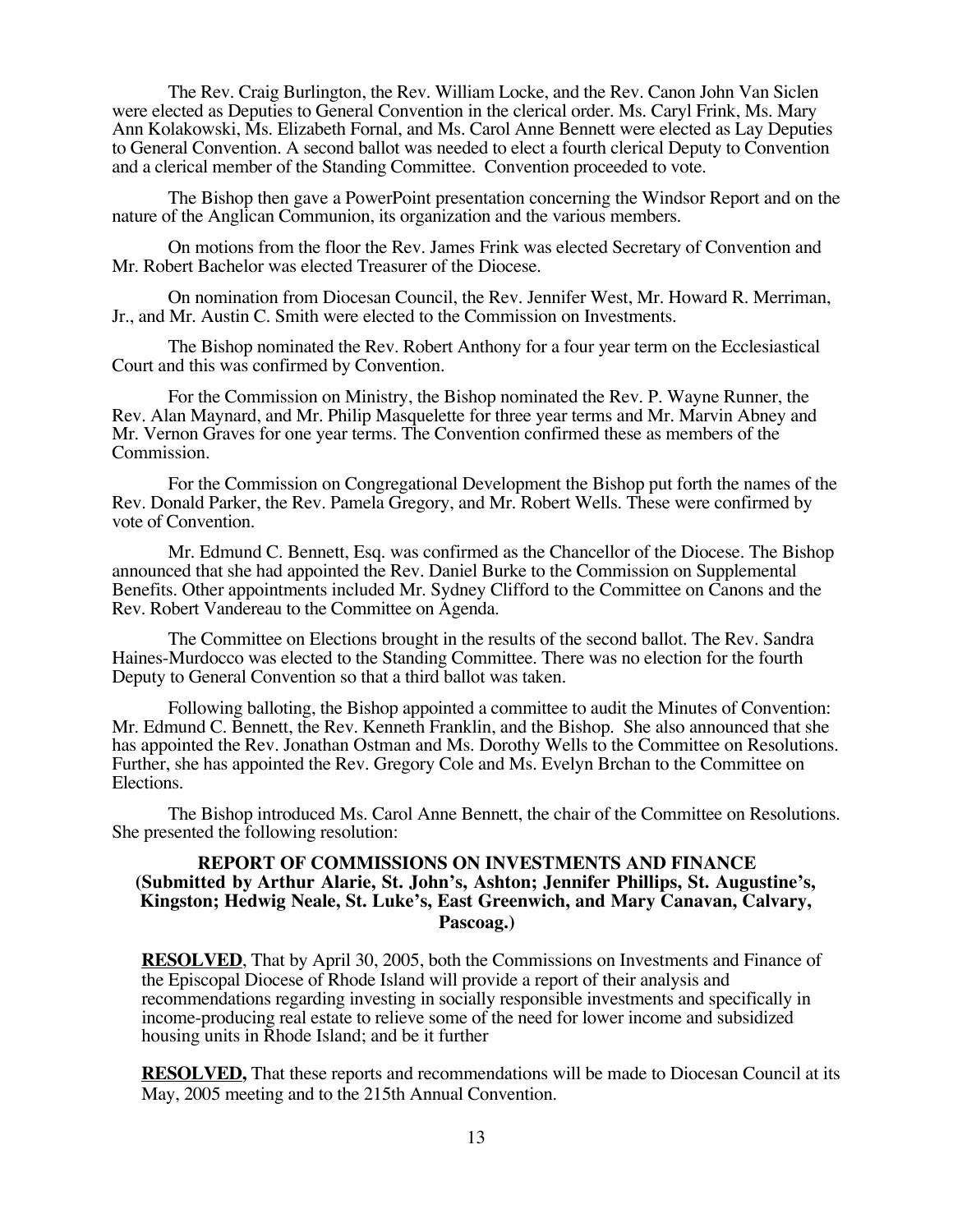The resolution was moved and seconded and after discussion it was passed.

Ms. Carol Anne Bennett then presented a second resolution with the recommendation that it be referred to the Committee on Canons and the Committee on Program and Budget because of a name change and an issue of funding.

#### **COMMISSION ON EVANGELISM (Submitted by James Burgess, All Saints', Providence, and Mary Canavan, Calvary, Pascoag.)**

**RESOLVED**, That the Episcopal Diocese of Rhode Island hereby changes the name of the canonically established committee called, "Commission on Communications and Evangelism" back to "Commission on Evangelism"; and be it further

**RESOLVED**, That the canonically established Commission on Evangelism be adequately and appropriately staffed by November 30, 2004, as provided in the canons of the Episcopal Diocese of Rhode Island.

It was moved and seconded. After discussion a substitute resolution was presented: **RESOLVED**: That the Episcopal Diocese of Rhode Island establish a Committee on Evangelism and that this be referred to the Committee on Canons.

This was passed.

A third resolution was presented with the recommendation that it be referred to the Committee on Program and Budget because there is an issue of funding.

#### **FUNDING THE WORK OF THE RE-STAFFED "COMMISSION ON EVANGELISM" (Submitted by Mary Canavan, Calvary, Pascoag, and James Burgess, All Saints', Providence.)**

**RESOLVED**, That the Episcopal Diocese of Rhode Island hereby provides an annual budget of \$15,000 a year to the Commission on Evangelism for a state-wide advertising and marketing campaign promoting the Episcopal Church and for an annual conference on evangelism.

It was moved and seconded to refer the resolution to the Committee on Program and Budget and it was so voted.

The next resolution presented was:

#### **POLITY OF THE EPISCOPAL CHURCH (Submitted by the Rev. James Frink)**

**RESOLVED**, That this 214th Convention of the Diocese of Rhode Island affirms that, in the polity of the Episcopal Church, decisions affecting the life of the Church are made by the laity, clergy, and bishops acting together in convention under the guidance of the Holy Spirit, and asks that the delegates to this Convention communicate this action to their congregations.

It was moved and seconded. Following discussion, the motion was tabled.

The Committee then presented this resolution: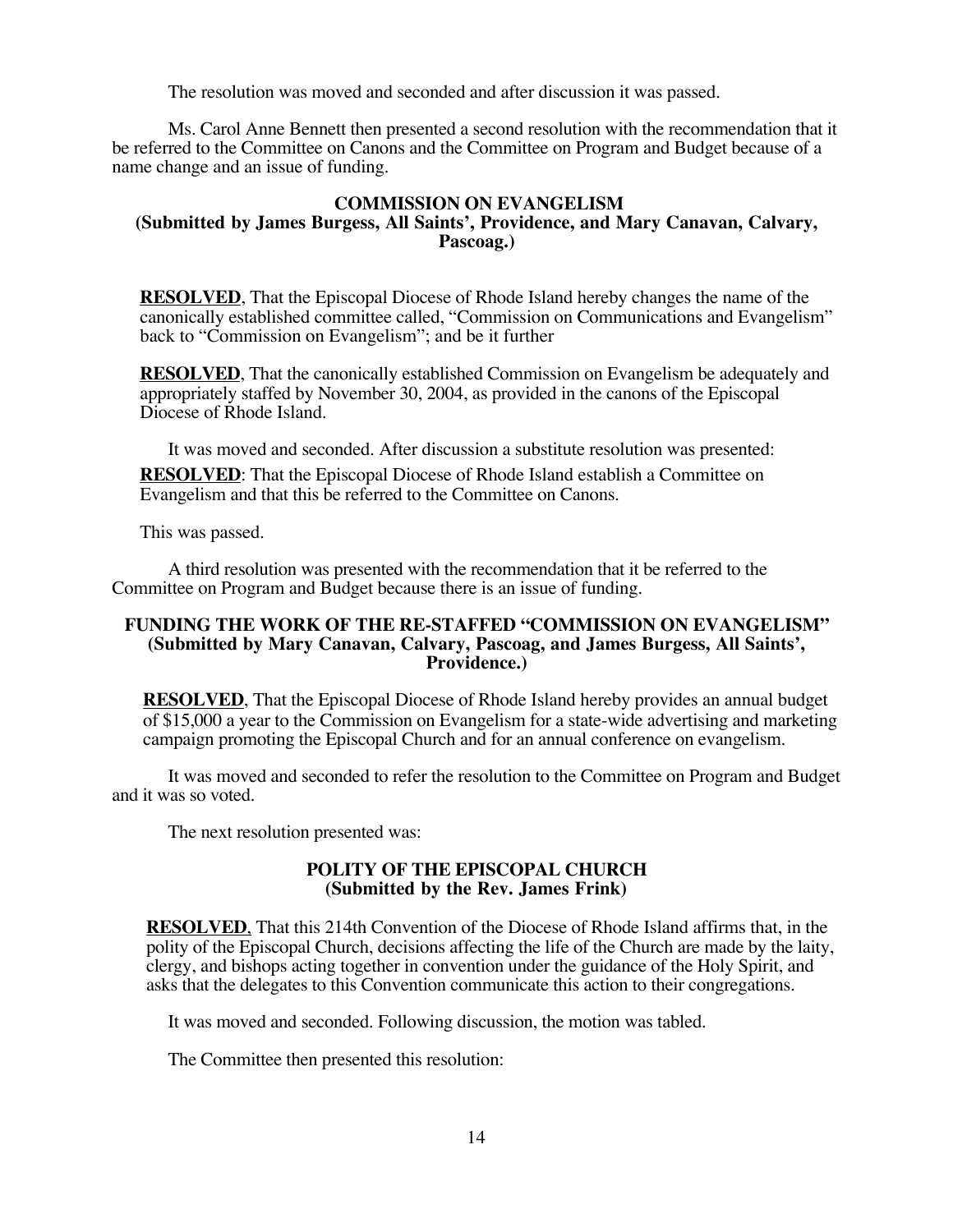#### **DOUBLE AVERAGE SUNDAY ATTENDANCE BY 2020 (Submitted by Mary Canavan, Calvary, Pascoag; Marsue Harris, St. George's, Newport; Patricia Sheppard, Holy Spirit, Charlestown; and James Burgess, All Saints', Providence)**

**RESOLVED**, That the Episcopal Diocese of Rhode Island affirms and joins the initiative of other dioceses in the United States to double the Average Sunday Attendance (ASA) by the year 2020.

It was moved, seconded and passed. Ms. Bennett then presented this resolution:

#### **INCLUSIVENESS IN THE CHURCH (Submitted by the Rev. Jo-Ann J. Drake, Church of the Redeemer, Providence.)**

**RESOLVED**, That this 214th Convention of the Diocese of Rhode Island affirms that theologically and historically we rely on the incarnate Christ, and therefore: we are open to newer and deeper understanding of God's continuing revelation; we accept the limitations of human knowledge; we pledge to strive for justice and peace among all people; and we advocate for inclusiveness which respects the dignity of every human being.

The resolution was moved and seconded. A motion to table was defeated. After discussion, the submitter of the resolution was asked to reword the resolution to take into account objections to the phrase "continuing revelation". While this was being done, the next resolution was presented. The original resolution read as follows:

#### **APPORTIONMENT REDUCTION AND REVIEW (Submitted by the Rev. Robert W. Anthony, Christ Church, Westerly)**

**RESOLVED**, That the 214th Annual Convention votes to reduce the present Apportionment amount from 17.5% to 16% in 2005 and directs the Program and Budget Committee of the Diocese, in consultation with the Bishop's Office, the Finance Committee and the Diocesan Council to review the "formula" regarding Apportionment (in accordance with Canon xiv: 14.2b) to include a proposed reduction for parishes and missions demonstrating actual costs for outreach use of parish facilities and staff, subsidized by the parish or mission operating budget; and be it further

**RESOLVED**, That the Diocesan Program and Budget Committee presents its research with recommendations to the 215th Annual Convention.

This was replaced by a substitute resolution:

#### **APPORTIONMENT REDUCTION AND REVIEW**

**RESOLVED.** That the resolution adopted at the 2003 Convention for the Apportionment Percentage is hereby reconsidered and amended to add the following: Notwithstanding the foregoing, an Apportionment Percentage of 17.0% is hereby approved and adopted for all parishes and missions for fiscal year 2005.

**RESOLVED**. That this 214th Annual Convention requests the Committee on Program and Budget of the Diocesan Council and the Commission on Finance to review the definition of "income" under Canon 14.2 and consider the inclusion of a deduction for actual costs for the use of parish facilities and staff in outreach programs with a report and recommendations to Diocesan Council and the 215th Annual Convention.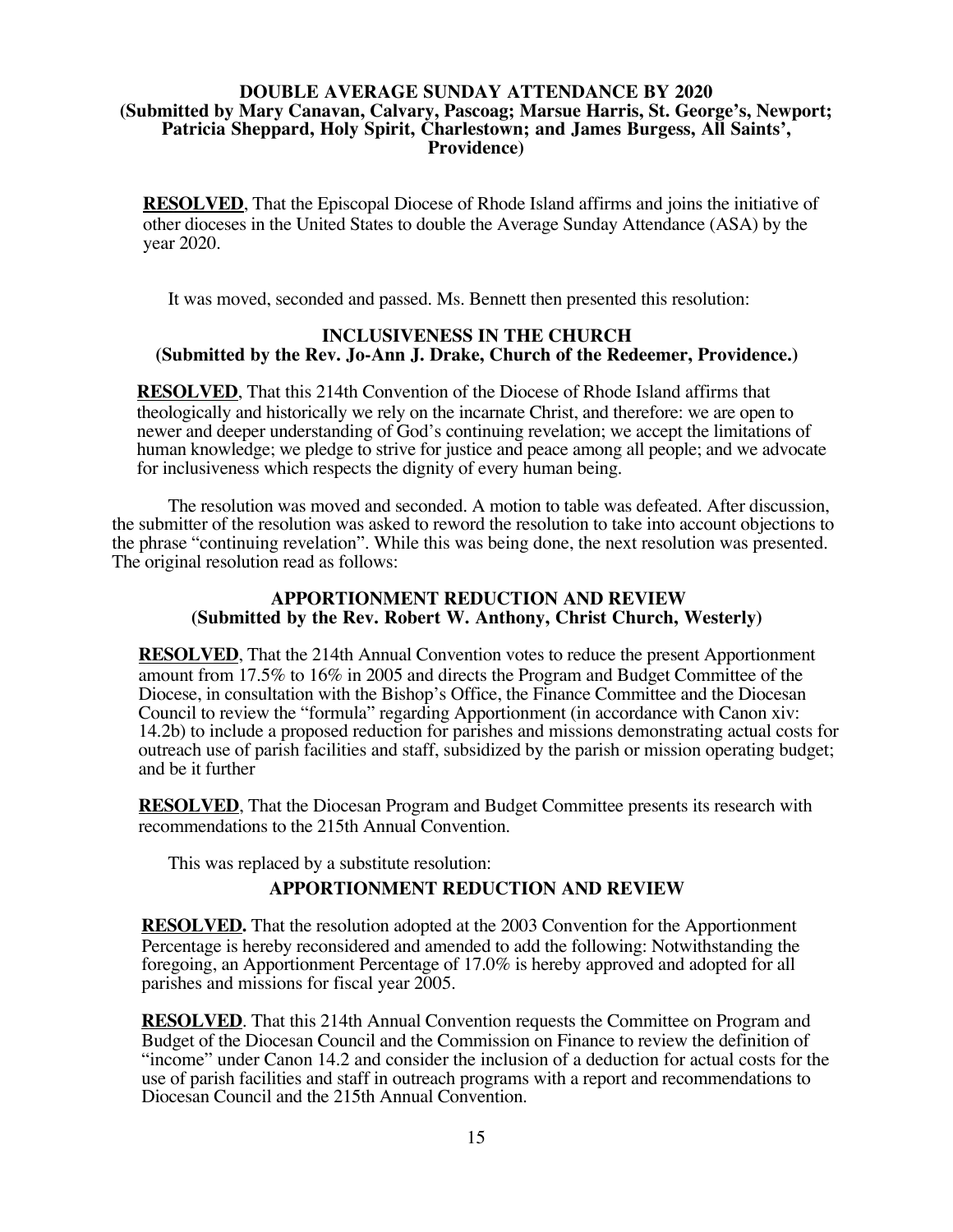It was moved, seconded and passed to refer the first resolution to the Committee on Finance and Diocesan Council. The second resolution was then voted upon and passed.

Convention then returned to the resolution entitled "Inclusiveness in the Church". It was moved to amend the resolution by striking the word "continuing" in the third line of the resolution and capitalizing the word "revelation". The amendment was accepted and the resolution as amended was approved. The resolution then reads:

**RESOLVED**, That this 214th Convention of the Diocese of Rhode Island affirms that theologically and historically we rely on the incarnate Christ, and therefore: we are open to newer and deeper understanding of God's Revelation; we accept the limitations of human knowledge; we pledge to strive for justice and peace among all people; and we advocate for inclusiveness which respects the dignity of every human being.

There was one late resolution titled "Jonathan Myrick Daniel's Day". On action of Convention it was agreed to consider the resolution. It reads as follows:

#### **JONATHAN MYRICK DANIELS DAY (Submitted by the Rev. Alcide Barnaby, Jr., the Rev. Karen Fraioli, and the Rev. David Ames.)**

**RESOLVED.** That the 214th Annual Convention of the Diocese of Rhode Island votes to establish an annual Diocesan Observance to commemorate the life, work, and vision of Jonathan Myrick Daniels to be held on the third Wednesday of August.

The resolution was adopted. The Committee on Elections then brought in the results of the third ballot. The Rev. Jennifer Phillips was elected the fourth clerical Deputy to General Convention. The alternate Deputies will be determined according the the Special Rule of Order adopted at the start of Convention.

 The Bishop acknowledged the work of the Rev. Jeffrey Jenckes, a National Guard chaplain who returned this spring after 14 months of service in Iraq. She also noted that the Rev. Neal Goldsworthy has been called to active duty and will be serving as a service chaplain in Kuwait. The Rev. James Bocchino suggested that parishes notify the editor of *RISEN* with the names of those serving in war zones so that they could be listed and prayed for. The Bishop agreed that this was a fine idea and suggested that these names be sent to her office and they would be gathered and sent to the various parishes.

The Rev. Alcide Barnaby called the attention of Convention to the upcoming Provincial meeting and Convocation to be held the Friday and Saturday before Thanksgiving. The theme of the Convocation is HIV/AIDS in Africa.

The Rev. Richard Bardusch told Convention about a new ministry in the Diocese, Recovery Ministries, dealing with addictions and addictive behaviour and providing resources.

The Bishop announced a Diocesan Convocation to be held on Saturday, February 26, with more information to be forthcoming.

Following some further announcements, the Bishop called upon the chair of the Committee on Resolutions who, together with Mr. Geoffrey Milner, presented the following courtesy resolutions.

RESOLVED, that the 214th Convention expresses its gratitude to the Rt. Rev. Geralyn Wolf for her ministry as Bishop and assures her of our affection, support and prayers; and be it further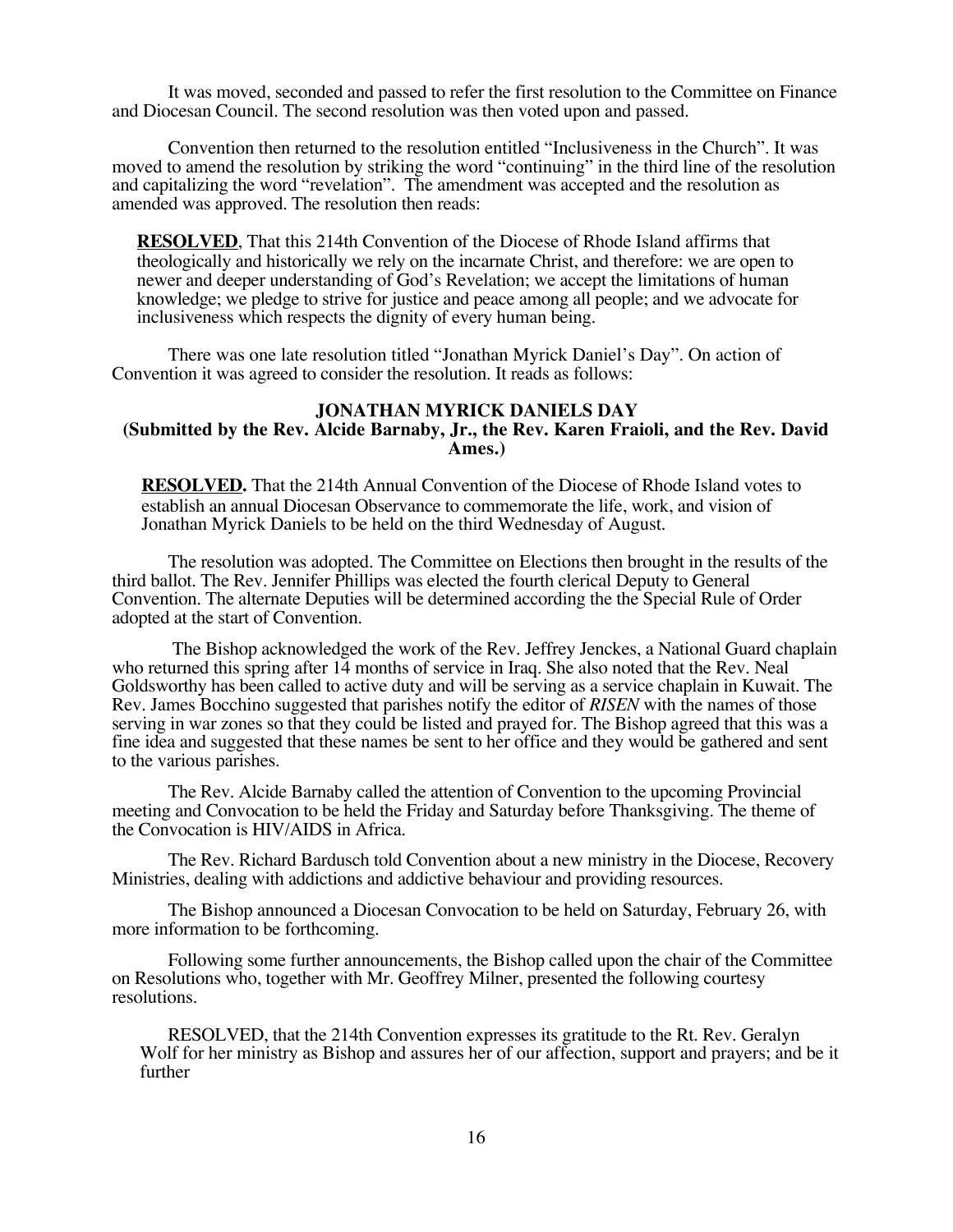RESOLVED, that this Convention expresses its appreciation to the Rt. Rev. David B. Joslin, Assisting Bishop, for his ministry among us and welcomes his return to our Diocese; and be it further

RESOLVED, that this Convention extends its greetings and prayers to our Presiding Bishop, the Most Rev. Frank T. Griswold, III, and to the Most Rev. Rowan Williams, Archbishop of Canterbury, as they strive for reconciliation in the Anglican Communion; and be it further

RESOLVED, that this Convention extends greetings and affection to the Rt. Rev. George N. Hunt, retired Bishop of Rhode Island, and his wife Barbara; and be it further

RESOLVED, that this Convention sends greetings to Bishop Robert Mulvee and to our sisters and brothers in Christ in the Roman Catholic Diocese of Providence, assuring them of our continuing prayers and appreciation for their ministry in our state; and be it further

RESOLVED, that this Convention extends it appreciation to the Rev.John Holt, Executive Minister of the Rhode Island State Council of Churches, and thanks him for his summons to leadership last night; and be it further

RESOLVED, that this Convention expresses its appreciation to the Rev. Sabina Alkira, our preacher at the Eucharist this morning and is encouraged by her call to outreach, advocacy, and service; and be it further

RESOLVED, that this Convention congratulates the Rev. Frederick K. Jellison on the 60th anniversary of his ordination to the priesthood and the Rev. Donald F. Belt on the 50th anniversary of his ordination to the priesthood; and be it further

RESOLVED, that this Convention acknowledges the gift of administration of Mr. Mark Dirksen who served our diocese with versatility, commitment, and energy, and wishes him and his wife Beth well in their pilgrimage; and be it further

RESOLVED, that this Convention expresses its gratitude and appreciation to the Rev. Pamela Rannenburg for her dedicated work with clergy and parishes and wishes her well in her new ministry; and be it further

RESOLVED, that this Convention expresses its appreciation to the eleven parishes that have committed to participate in the Transforming Congregations program; and be it further

RESOLVED, that this Convention expresses its thanks to the Episcopal Church Women for their ministry of hospitality and efficiency in assisting with registration and elections at this Convention, and especially sends get well wishes to Mrs. Evelyn Brchan for a full and speedy recovery; and be it further

RESOLVED, that this Convention expresses its appreciation to the members of the Bishop's staff for their work in preparation for this convention and for their faithful work and ministry in and for our Diocese.

These resolutions were greeted with applause and appreciation. Convention then moved to closing prayers and a blessing by the Bishop. Convention adjourned, *sine die*.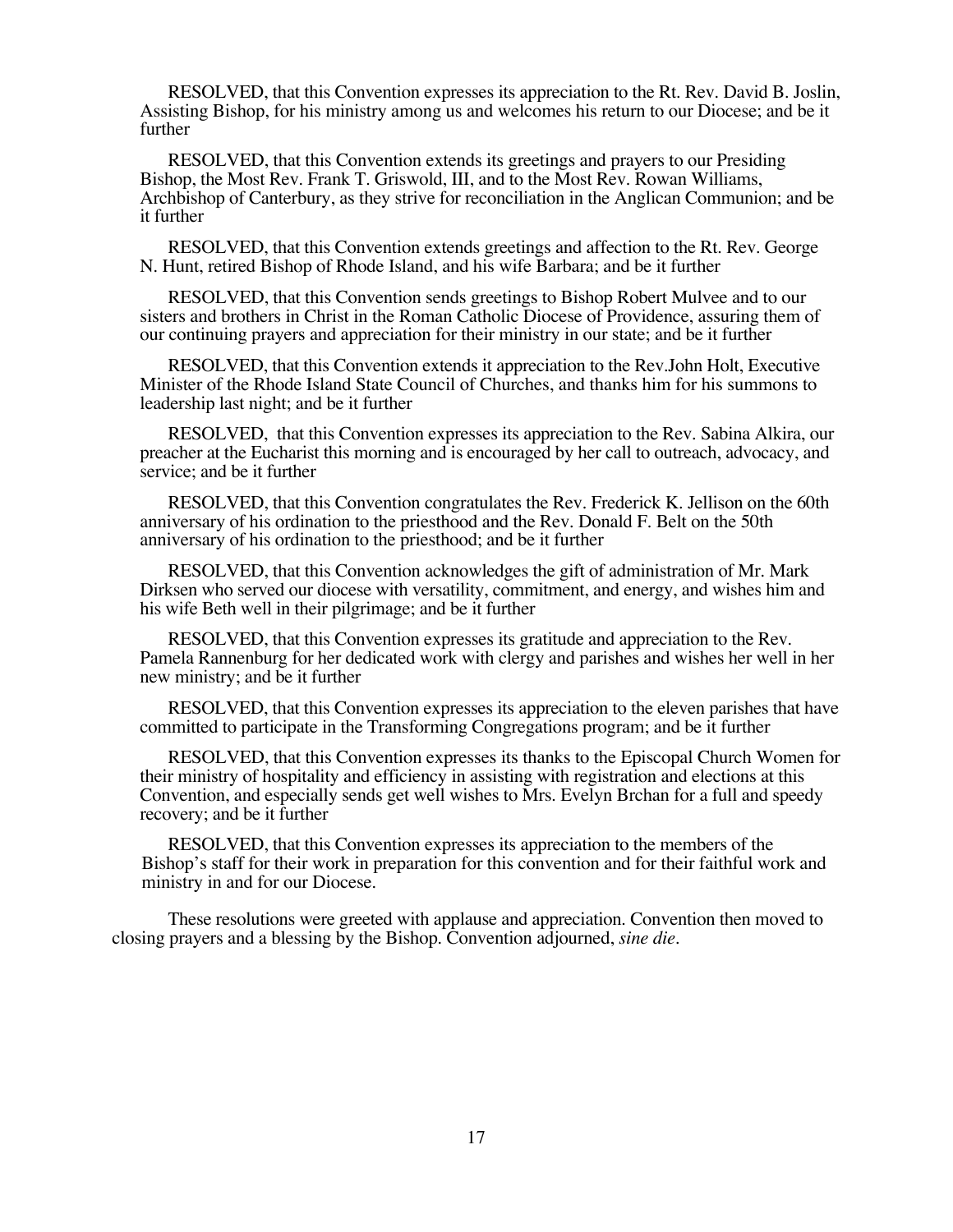#### **BISHOP'S CONVENTION ADDRESS DIOCESE OF RHODE ISLAND 30 OCTOBER 2004**

We gather together at this Convention, with a special focus on Leadership and Outreach, which I will call Mission.

Mission is everything we do to reveal the presence of Christ, and his promises. Mission is about anticipating the glory of the Kingdom of God, and sharing its gifts outside the walls of the church. It is about relationships, the crossing of cultural divides and economic differences, stepping over thresholds, reaching out to the poor and being enriched by their generosity. Mission is compelling, exciting, and challenging. It demands sacrifice for the sake of others. The Catechism says, "The mission of the Church is to restore all people to unity with God and each other in Christ." (BCP, 855)

In my visits throughout the diocese I have heard an important question, "What do we get for all the money we give to the Diocese?" A more Christ-like question would be, "What do we give for all the money we give to the Diocese?"

When we draw our gifts together, we are extending Jesus' arms of sacrificial and reconciling love, and thus draw others into his embrace.

What are we giving? Amongst many things, we are giving hope to Spanish speaking Christians, training for local churches, vision for the Episcopal Conference Center and I want to focus on those three because for years I've heard there is no vision and no focus and no mission in this diocese.

Hispanic Ministry is one of the most critical initiatives that our diocese has undertaken in many years. In January 2004, Father Jose Roberts became the full time Missioner of our diocese, serving part-time as priest-in-charge of St. George's Church. Since then, the average Sunday attendance at St. George's, Central Falls, increased from 80 parishioners to over 150. It is estimated that 13% of Rhode Island's population is Spanish speaking. The harvest is plentiful, and our church has an extraordinary opportunity to expand this ministry. The Church of the Epiphany recently began a Sunday afternoon service in Spanish. Forty people attended the first Mass. They have just gotten off the ground and their average attendance right now is about 25. The Committee for Hispanic Ministry has chosen Olneyville and the Church of the Messiah for its next site. We know that Woonsocket and Newport have significant Spanish speaking populations, as does Cranston. We are taking advantage of the opportunities for evangelism and church growth, but one priest cannot do all the work, even with the help of devoted lay leaders.

The goal of the Committee is to call another full time priest for Hispanic Ministry during the year 2005. For those who seek a strong and viable vision for our diocese, the focus on ministry to Spanish speaking people is critical.

What are you giving for your giving? Spiritual hope and pastoral care to an ever-growing part of our population.

Each parish can be a place for mission, for self-donation that brings light to hearts that seek a way to move beyond the shadows.

The Commission for Congregational Development has worked long and hard in addressing the need to help our churches develop tools for growth and renewal. A significant part of their work is to strengthen our resolve for mission. Instead of spending money to patch up problems, the commission is supporting churches that desire to embrace the rewarding challenges of change and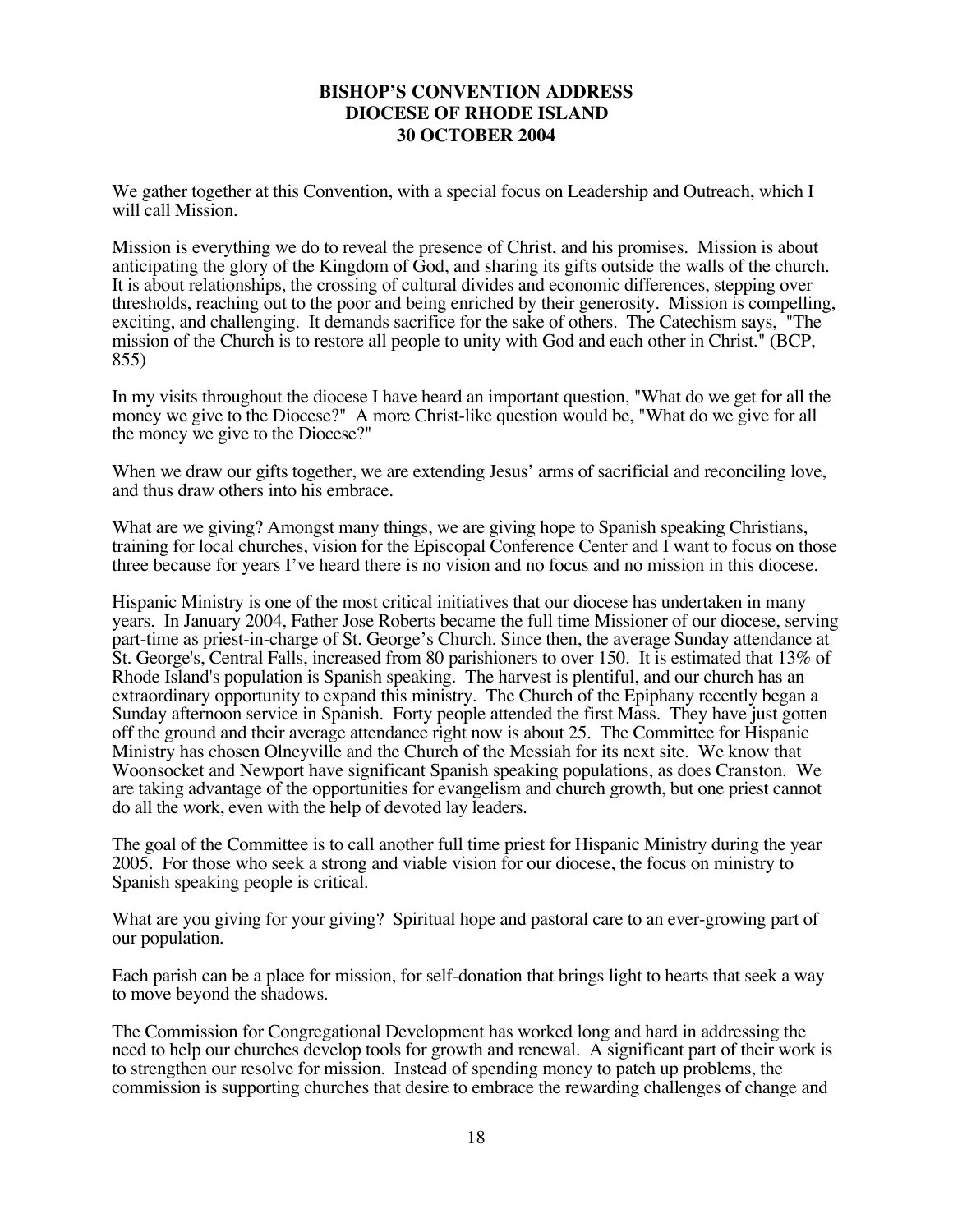growth. They have developed a three year process to help churches articulate goals, develop styles of evangelism, incorporate new members, increase skills for spiritual formation, education, and organizational growth. First and foremost, every church is a place in which God is worshipped and praised. And every church is a school of formation so that the baptized will know the faith and proclaim its message. Once again, I cannot instill more forcefully how important it is to have education available to adults every Sunday, even if it is for only twenty minutes. And every church is a training camp for mission, reaching out to extend God's kingdom.

Another significant work this year has been the Episcopal Conference Center. My sincere hope is that we have programs and facilities at ECC that promote the Gospel of Christ through the witness of community. Creating Christian community is our guiding principle, and safety and security our continual commitment. The ECC task force listened to many voices throughout our diocese. They learned that we want to maintain the family spirit that has endured for three generations, while broadening our vision to welcome new programs and ideas into this vital circle. Many of our campers come to ECC un-churched. Our camps are fertile ground for evangelism. They are also pathways to ordination, as many of our counselors seek God's will for their life and are discerning their vocations.

To fulfill Christ's mission, we must continue to share our resources. Some refer to this sharing as apportionment and others as a tax. Whatever your description, the focus of our work is to live in Christ Jesus and Transform the World. What are we giving to others? Christian witness in our prisons and colleges, recovery ministries to those with addictions, micro-enterprise for those seeking to begin a small businesses, a voice for low-income housing, and active commissions and committees to expand our outreach and development for leadership. These things find their growth and vitality when we do them together. In our parishes and missions there are ministries that are best fostered on the local level, and serve the needs of a local community. That's called subsidiarity: having mission as close to the local level as possible and, working as a diocese for expanded programs.

St. Paul said to the Church at Corinth: "… everything is for [Jesus'] sake, so that grace, as it extends to more and more people, may increase thanksgiving, to the glory of God." (2 Corinthians 15)

I invite you to think honestly and creatively of how we can continue to turn our resources to God's glory. Let me share a concern and a challenge. We have many churches with very few members. We have parishes and missions that can no longer afford even a half-time priest. They use their resources for survival. Let me ask you. Is this the Gospel? Does this provide energy and joy in spreading the kingdom? The members of these churches are devoted, faithful, hard working, in love with the church in which they worship and they have hope for future growth. However, they're spending down endowments, foregoing building maintenance, not growing in numbers, and constantly worrying about money. Some of these characteristics are applicable to larger churches as well. The Christian community is more than anxiety and worry, more than survival and maintenance. As a body, as a diocese, we must give serious, prayerful attention to a repositioning of our resources. With the Commission on Congregational Development, I plan to increase my attention to the stewardship of our material resources in order to increase our spiritual integrity. In the almost nine years that I have been here I have heard over and over again, "She's going to close our church." If that's your worry, there must be some reason for it. We cannot use the resources that God has given to us for maintenance and survival when our state and world are crying for a more invigorated ministry.

Jesus said, "All authority in heaven and on earth has been given to me. Go therefore and make disciples of all nations, baptizing them in the name of the Father and of the Son and of the Holy Spirit, and teaching them to obey everything that I commanded you." That's why we can't be weighed down by our buildings nor be held back by a false notion that the 1950's will return. They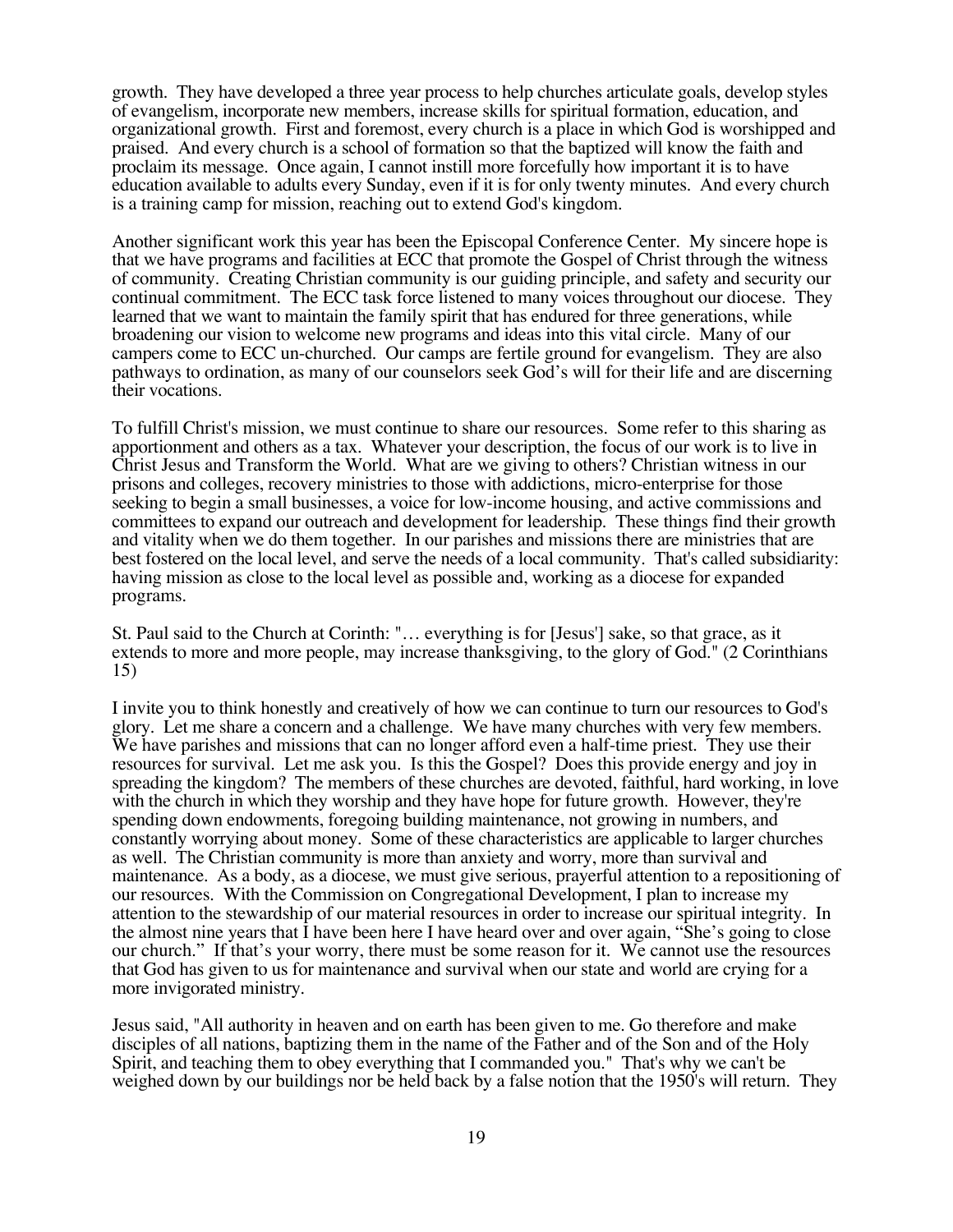won't. Jesus demands more from us. Following Jesus is about sacrifice, not for ourselves, but for the sake of others. As much as I love to receive, being a disciple is about giving. Giving is the road to receiving.

In the year 2000, the year of Jubilee, each deanery had access to \$10,000 to create a new area of mission. With much perseverance, the Aquidneck Deanery formed an Interfaith Hospitality Network with eight inter-faith religious communities. Each church and synagogue, in rotation, provides one week of nightly food and shelter for homeless families. In the course of a year, each opens their facilities six times, possible for almost every parish. Because of the proximity of each house of worship, children can attend the same school for an entire year, and parents can find and maintain employment.

The East Bay Deanery, decided to create a chapel at the airport, affording travelers a place of prayer and quiet. Following 9/11, new restrictions were placed on airports, delaying this project, but not diminishing the dedication of this deanery. While waiting for airport construction, they developed a relationship with the Rhode Island Council for the Arts and solicited entries for the chapel. The artists have completed their work, and the airport will soon complete theirs.

These are significant ventures, and projects like them are possible for anyone who has the creativity and will to do it.

Through faith and perseverance these deaneries have given gifts to the homeless and travelers. It is you, the people of the Diocese of Rhode Island who have made this possible.

My sisters and brothers we place ourselves under the authority of Jesus. It is not our will, but his. It is not our ministry, but the sharing of his hope for the world. Leadership in the church is about taking the Christian message seriously, and imparting its promises to others. It's about faithfulness, commitment, and action. Hispanic Ministry, Congregational Development, Episcopal Conference Center, and everything mentioned is what we're giving for our giving. In addition, we give almost \$500,000 to 99 missions through Episcopal Charities, and over \$400,000 to worldwide missions through our apportionment to the National Church.

People in your church are going to ask, "What are we getting for all that we give?" You are leaders! Don't join in with gossip and negativity. Take the address home. Share it with them. You're the voices. You're the ones who make the difference.

One year ago, I supported a resolution passed by this convention to secure the services of a consultant to help move toward a renewed sense of our work and ministry as a diocese. The Standing Committee chose the consultant, and with him, developed a process to further the goals of the resolution. What began as an in-house look at our common life, and the systems within it, was publicized through the local newspaper, the associated press and a national church magazine. I was pained and hurt by reading some of the comments, and to learn that the preliminary remarks of our consultant were given to the religion editor of the Providence Journal.

When a reporter asked the Archbishop of Canterbury, Dr. Rowan Williams, what was the most difficult aspect of his ministry, he replied, "I am sorry that I cannot meet everyone's expectations." I am also sorry for not meeting the personal hopes and dreams that some of you seek in a bishop. My friends, I have made many mistakes and I am sincerely sorry if through my weaknesses and shortcomings, you have been hurt or disappointed. The gift of Jesus is reconciliation, and it is to this end that we must press on. "Bear with one another," says St. Paul, "and, if anyone has a complaint against another, forgive each other; just as the Lord has forgiven you, so you also must forgive," (Colossians 3:13)

Like any priest in a parish, I experience a certain level of discomfort when the natter is greater than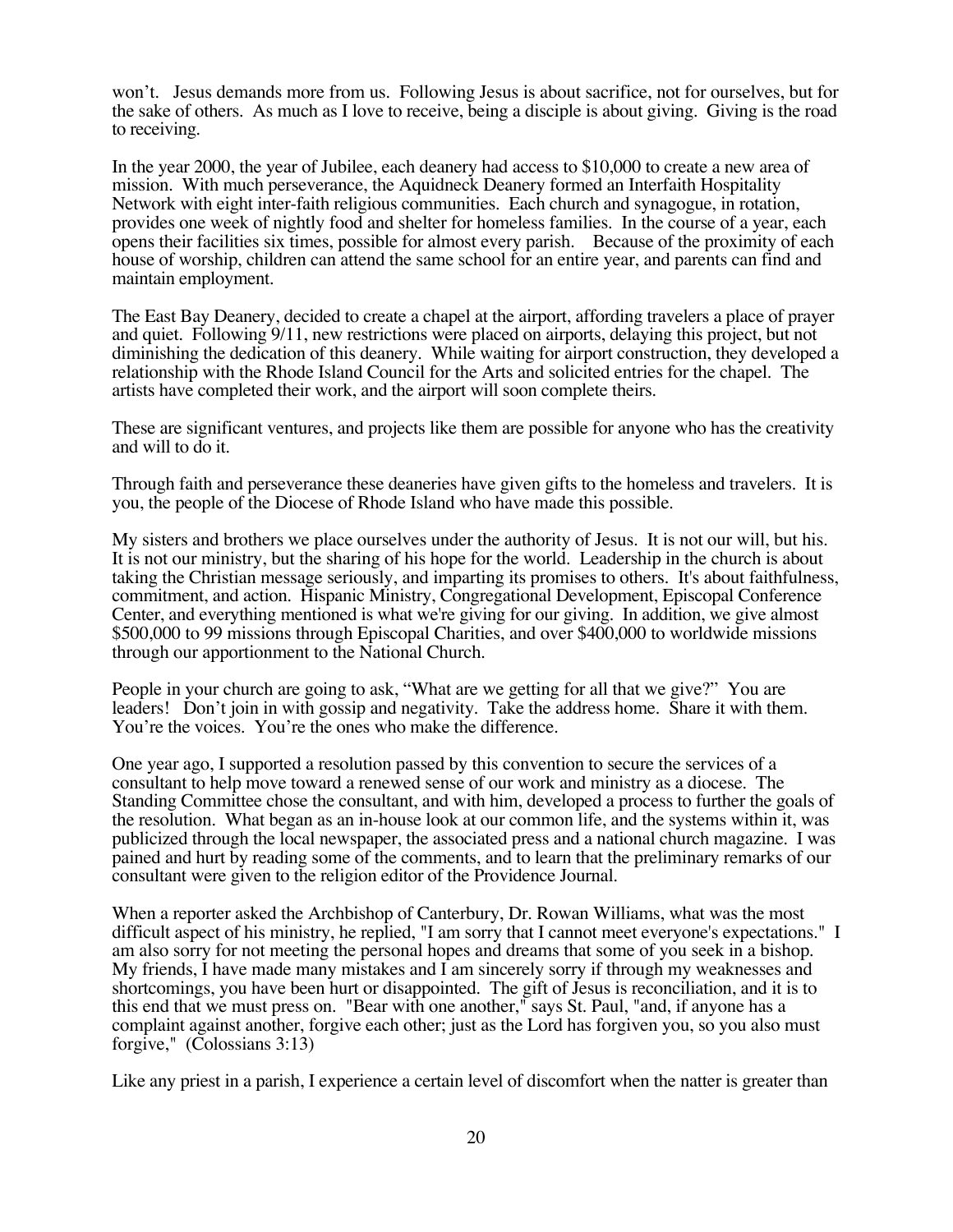the capacity of somebody to come through the door and actually face me one on one. It is called gossip. It is called innuendo. It is not, as I understand it, in keeping with the words of the Gospel.

The ministry of a bishop, as described in the catechism, is: "to represent Christ and his Church, particularly as apostle, chief priest, and pastor of a diocese; to guard the faith, unity, and discipline of the whole church; to proclaim the Word of God; to act in Christ's name for the reconciliation of the world and the building up of the Church; and to ordain others to continue Christ's ministry." It is to this work that I recommit myself. If you wanted a very kind, gentle, extremely pastoral understanding bishop, I told you long ago you probably shouldn't have elected me. I understand John Holt when he talks about passion. And our passions are usually raised not for everything, but are targeted to specific areas. We must learn how to live with different passions, to forgive those whose passions differ from ours and to move on. This is critical. Chances are I would never call St. Paul to be part of my staff.

It is in this spirit of leadership leading to reconciliation that I give thanks to Dr. Jim Segovis and the Bridgebuilders Action Committee. They have spent an extraordinary amount of time listening to people and discerning those things that will bring energy and renewal to our diocese. I trust their work and will take seriously their insights and participate in the goals and actions that they will present to me, the Standing Committee and Diocesan Council.

The need for reconciliation is not limited within our families and our diocese, but within the whole Anglican Communion. You may have read of a recent report, the Windsor Report, written by a Commission appointed by the Archbishop of Canterbury. They addressed ways in which to maintain our unity as a Communion in the midst of much division, primarily, but not exclusively, in response to the election and consecration of a gay man to serve as Bishop of New Hampshire. Before further action is taken, the thirty-eight Primates of the Communion will officially receive and discuss the Windsor report at their regularly scheduled meeting in February 2005. Prior to that gathering, a special meeting of the American House of Bishops will take place in January. In preparation for this meeting, I called together a representative group of clergy and laity to discern how this report may have an effect on our diocese. In December, a member of the Commission, and a signer of the Windsor Report, Bishop Mark Dyer will speak at a meeting of the clericus, to which others may attend.

I believe that it is Christ's will that we should be one, and I will work toward that unity within our Anglican Communion and diocesan family.

The plight of the poor must not be held hostage by our inner struggles. Remember my friends; the real work before us is mission. That is what Jesus would have us do. In keeping with this vision, I propose that our diocese pursue one big, exciting, extravagant, incredible, fantastic mission together. I am calling the people of this diocese, this great Diocese of Rhode Island to contribute fifty thousand pounds of non-perishable food to the Food Bank! That's our goal and we're working with the Rhode Island State Council of Churches. But no one, none of the churches has set so high goal. I think we can do it. Fifty thousand pounds of non-perishable food. That's our collective mission. And The Reverends Mary Canavan, Pat Bailey, and Ted Hallenbeck will work with the churches and our diocese to reach this goal. And my friends, we are not going to donate dented cans and outdated spaghetti. We're going to give the best because we want others to receive the first fruits of our prosperity.

There's something else. I very recently learned that the Presiding Bishop has accepted my invitation to make an official visit to the Diocese of Rhode Island. His Friday schedule is to be determined, but on Saturday May 8th, Bishop Joslin and I will join him in confirming all who would normally be confirmed during the Easter season. There's much to do in preparation for his visit and Sue Hurn and Barbara Mays-Stock will chair a committee to make this happen. We could have over a thousand people in attendance. What a glorious event for our diocese!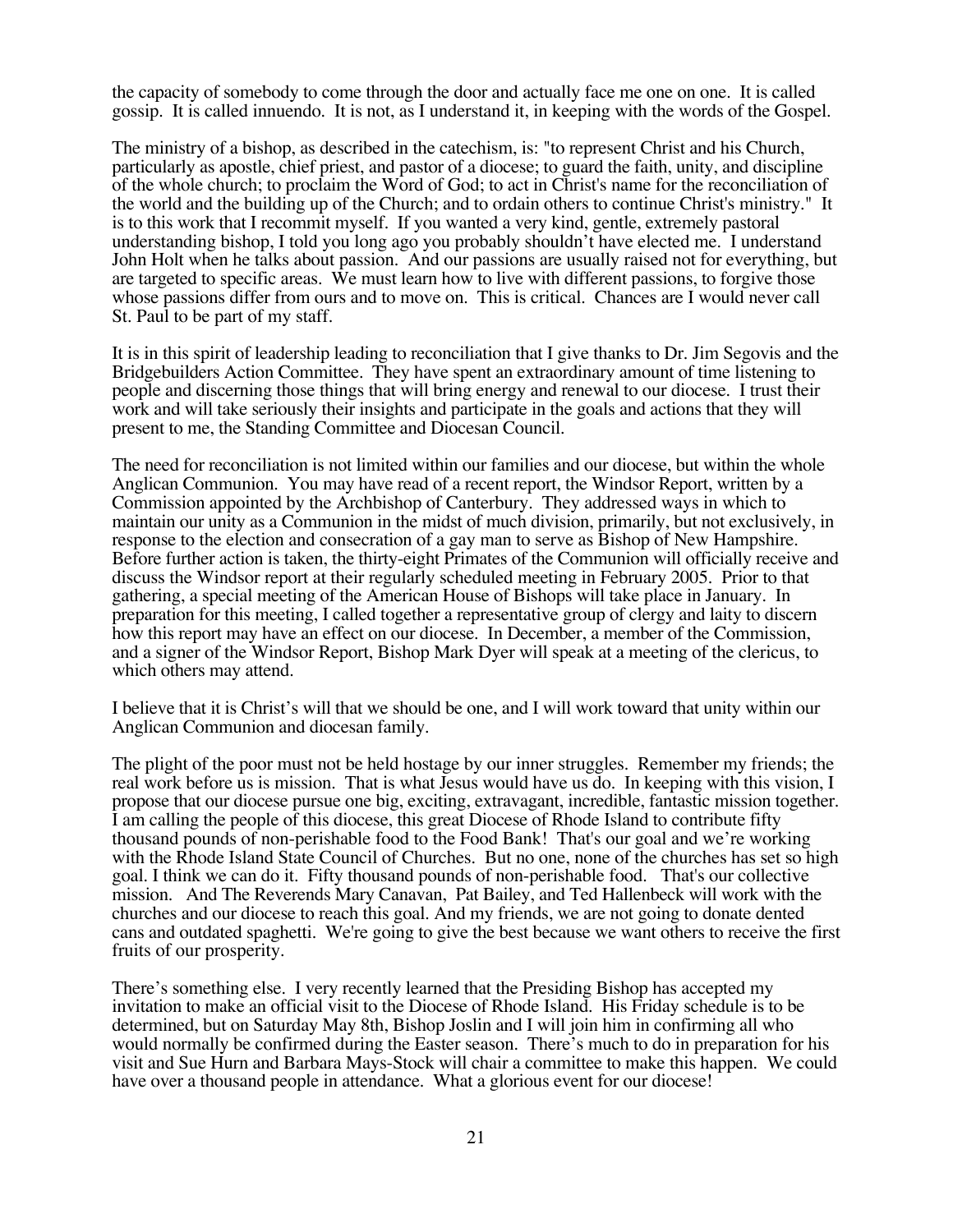I am deeply grateful to my staff, and to all of you who work so hard on behalf of the church. Without your dedication, we could not enjoy the many things that are happening in our churches and diocese.

My friends, we live in very difficult times in our world, country and church, yet, I remain enormously hopeful. I know that we will move beyond present difficulties and get on with the mission of the Church. Cast your vote on November 2nd. Pray for the Church. Pray for peace throughout the world. Respect the dignity of those who differ from you. Seek reconciliation at every turn. Choose for mission and outreach. Spread the good news. Receive and offer the gift of forgiveness. Lead with courage and faith. Be generous. Use our resources wisely. Love God with your whole heart and soul and mind.

"Let the words of Christ dwell in you richly," said St. Paul "teach and admonish one another in all wisdom; and with gratitude in your hearts sing psalms, hymns, and spiritual songs to God. And whatever you do, in word or deed, do everything in the name of the Lord Jesus, giving thanks to God the Father through him." (Colossians 3:16-18) And that my friends is where we are. Amen.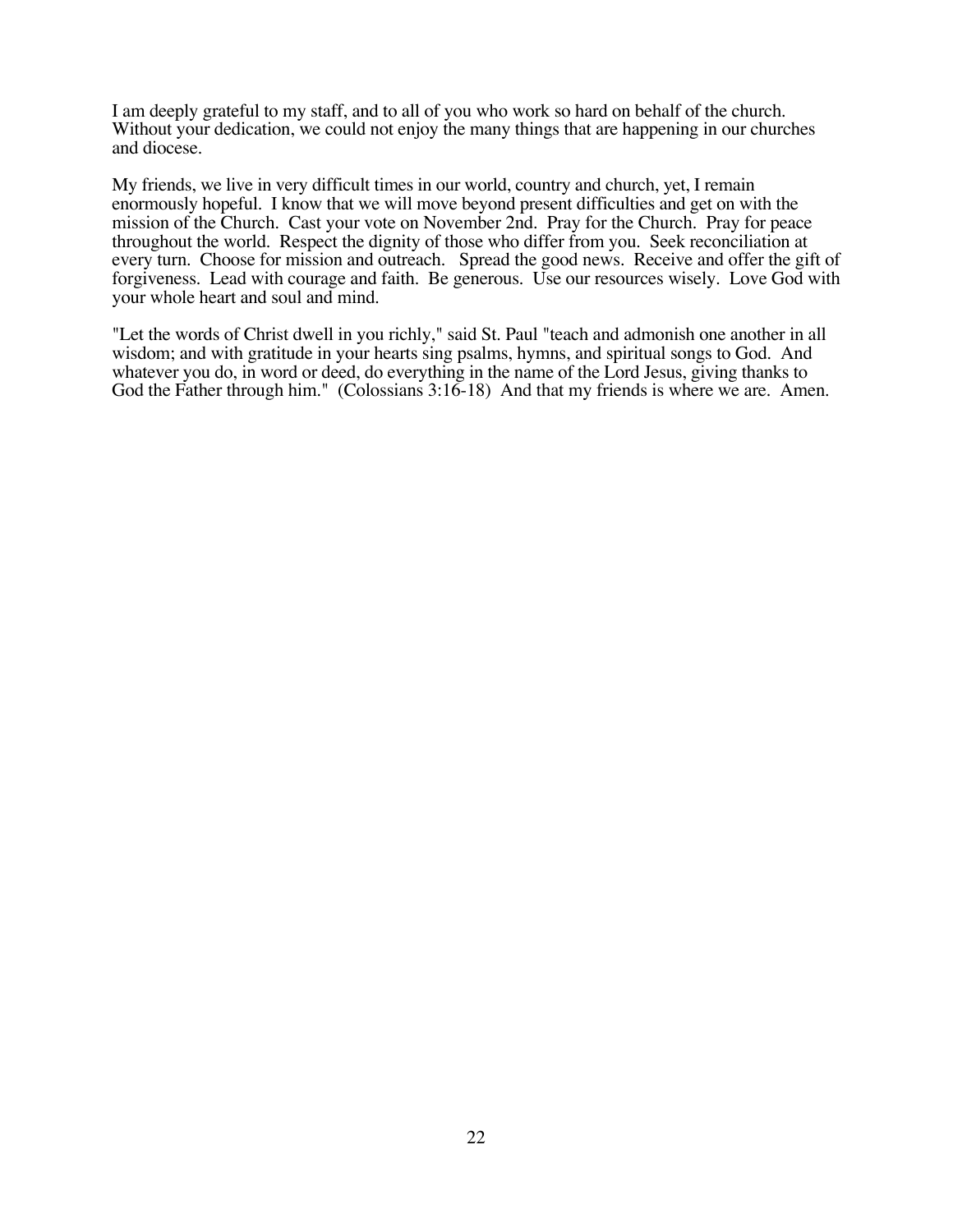#### ECC TASK FORCE PRESENTATION TO DIOCESAN COUNCIL OCTOBER 30, 2004

Bishop Wolf and members of Convention:

Please listen very carefully to what I am about to say: We are NOT working toward closing ECC! (Somewhere I read or heard that people remember the first thing they hear.)

The Episcopal Conference Center Task Force was formed a year ago to assist Betsy Fomal in her capacity as the diocesan consultant to Bishop Wolf.

Guidance from the Bishop was to insure that ECC is and will be in the future; all that God wants it to be. It is today and should continue to be a place of spiritual development for youth and adults, including worship in the Episcopal tradition, program offerings for all ages and experiences in a safe environment. From a practical standpoint the desire is for ECC to become more fiscally independent over the years.

In order to move forward, we needed to look back at the history of how ECC came to be. We then looked at today and have started to look to the future. The rich history of ECC and the people who have served and/or attended camp there calls us to be very deliberate in planning for the future. While we do not wish to change the basic ethos of the place, we need to look to the needs of the future. Is it safe? Are the programs keeping up with the needs of the campers? Is the number of staff adequate? Is space being effectively used? Who are the campers (what is the Episcopal/non-Episcopal ratio)? Does the food service reflect the food pyramid? These are just some of the questions we have addressed.

We developed a new mission statement for ECC:

"The Episcopal Conference Center in Rhode Island - a place where youth and adults are formed, nurtured, and sent forth as faithful Christians by worshipping, working, studying, and living the Gospel in Community."

If any of you have been involved in developing a mission statement for work or your church, it won't surprise you that it took us several meetings to develop this statement!

The information gathering phase of our work has been going on since the summer. Members of the Task Force were at registration days for most of the camps, asking parents/guardians to meet with us for a brief period to answer some questions. We then held "listening posts" in various locations in the Diocese, as open forums to address the same questions. We have talked with around 400 people, asking the same four questions. I'm pleased to say that many of the camp counselors participated in our discussion groups. Their desires and recommendations are very much in line with those who have been involved with ECC for years.

If you have not had an opportunity to talk with us, or fill out a questionnaire, we have a stack on the Resource Center table, it looks like this .. ..Please fill out and leave at the table or return to me (address on reverse of the form) before November 18.

Some members of the Task Force visited other local camp and conference centers to see how they run and get a feel for their programs. We came away with some ideas for ECC and recognizing the work that is currently taking place there is much the same as at our neighbors.

We also worked with a consultant from the Episcopal Camps and Conference Centers, who visited with us in December of last year at ECC. He came back this summer to spend a short period of time during one of the camps. One of his recommendations in December was that ECC consider working toward accreditation by the American Camping Association. The ECC committee is working with the Director, Susan Henthome, on that project. Some of the physical changes he recommended are already in place, thanks to the efforts of Joyce and Lance Roberts and Susan.

The Task Force is ready to go into its next phase - that of evaluating the information we have received and work to develop a strategic plan that we hope to give to Bishop Wolf after the first of the new year. At that time the work of the Task Force will be finished.

I would like the members of the Task Force who are here to please stand. has been a pleasure to be a part of this group looking toward an exciting future for ECC.

Thank you.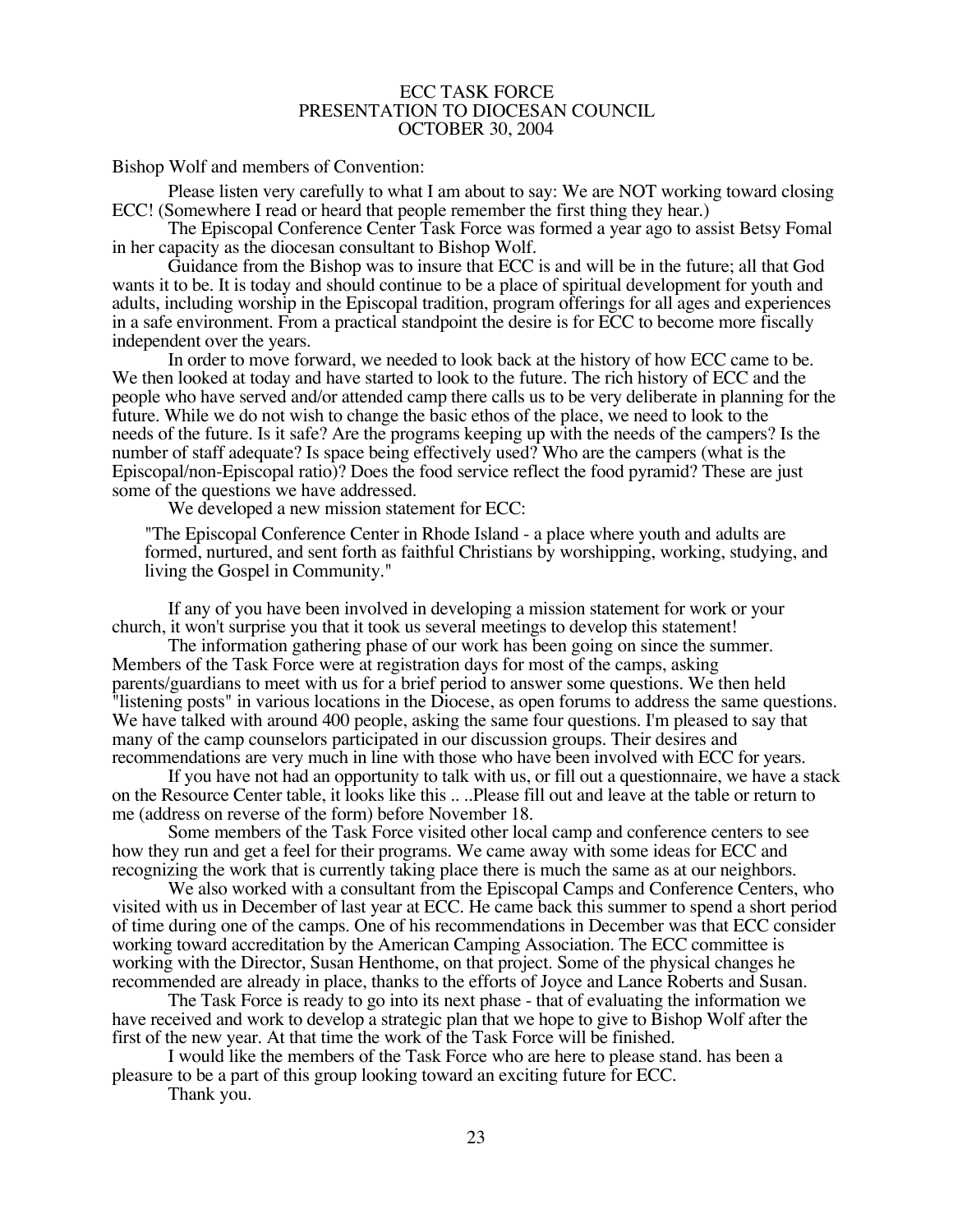#### **Report on Hispanic Ministry RI Diocesesan Convention October 30,2004**

It has been an exciting year for Hispanic Ministry in the Diocese of Rhode Island! Father Jose Roberts moved to Providence at the beginning of January, called as Hispanic Missioner to continue a ministry to Spanish-speaking communities that was begun in our diocese twenty years ago. He worked with the Hispanic Ministry Committee to develop a plan to strengthen the Hispanic community at St. George's in Central Falls and plant new Hispanic congregations in other parishes over a three-year period. The plan was ambitious, yet Father Roberts' enthusiastic leadership and God's grace have blessed this ministry with growth to exceed our expectations.

St. George's Hispanic congregation has more than doubled in size since January. In addition to the joyful celebrations of Sunday Eucharists, Holy Days, baptisms, first communions, confirmations, Quinceaneras, and special fiestas for Mothers' and Fathers' Days, the congregation has expanded its Sunday School program, organized a Youth Group and ECW group, provided ESL classes, enjoyed weekly Bible Studies and monthly Healing Services, and held a couples conference. Thanks to the generosity of ECW and several local parishes, 31 parishioners from St. George's were able to attend a weekend leadership retreat at ECC last spring. The congregation is growing and developing a program that will continue to draw new people into the community.

Last spring Father Roberts also began to plant a new Hispanic community at Church of the Epiphany. On April 24th, a special Spanish-language Eucharist at Epiphany celebrated the anniversary of the Dominican Republic's Constitutional Revolution and offered prayers for the upcoming presidential elections. Father Roberts also began Horas Santas, or Holy Hours, weekly at the homes of people who lived near Church of the Epiphany and who were interested in learning more about the Church. By the middle of August, there was enough interest to begin regular Sunday afternoon Eucharists. The Spanish-speaking community at Epiphany is growing and will be exploring ways to expand its congregation and ministries.

Father Roberts is planning to start building a third Hispanic community at Church of the Messiah at the end of this year. The Hispanic Ministry Committee is looking for ways to better support Father Roberts in his ministry by locating additional resources for staffing and program. We desperately need help from both English and Spanish speakers. This is a rapidly growing ministry, which has a great need for people who can support the development of Spanish-speaking congregations. If you are willing to help or just want to find out more about our work, please speak with Father Roberts, Father Bardusch, anyone from the Hispanic Ministry Committee, or me. This is an exciting ministry and we'd love to have your help! Thank you.

Kathleen Good Chair of the Hispanic Ministry Committee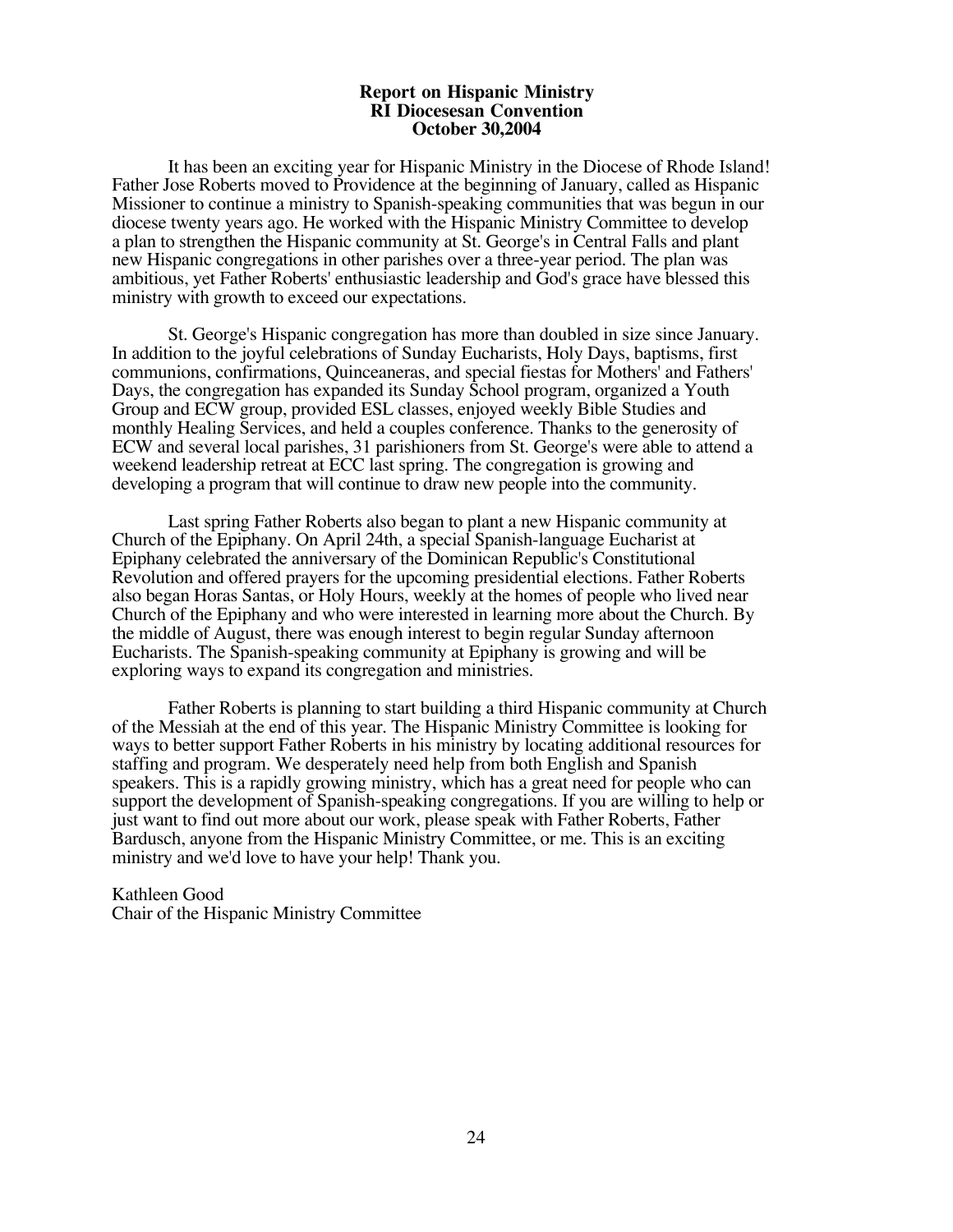#### 214th Diocesan Convention - Necrology

In particular at this time we remember the following persons, deceased during this past year, who have meant so much to us and to their several congregations. May the souls of these faithful departed rest in peace, O Lord.

| Harriet Kratzch        | Harry Reynolds Lewis, jr | Lynda Higgins |
|------------------------|--------------------------|---------------|
| Christian Clark        | Elmer Riely              | Albert Risho  |
| Karin Kent             | Albert Sadler, Jr.       |               |
| The Rev. Aaron Usher   | Hannah Steel             |               |
| The Rev. Howard Olsen  | <b>Janet Beattie</b>     |               |
| Elizabeth Jopson       | <b>Herbert Gomersall</b> |               |
| Frank Correia          | Helen Harris             |               |
| Henry Quimby           | <b>Stewart Schneider</b> |               |
| George Toby, Sr.       | Robert Sorlien           |               |
| Robert McConnell       | Joseph North             |               |
| Marie Wright           | Juliette Peloquin        |               |
| Barbara lagerquist     | Michael Peloquin         |               |
| <b>Edward Maguire</b>  | Helen Skeffington        |               |
| Donald Harrington      | Elizabeth Owens          |               |
| Tomas Fisher           | Dorothy Totten           |               |
| Myra Kendrick          | Audrey Rail              |               |
| Dorothy Wunsch         | Phyllis Simonian         |               |
| Rose Thornton          | George Sweet             |               |
| John Mollo             | Elizabeth Dunham         |               |
| Ruth Haslegrave        | Elsie Blydenburgh        |               |
| Doris Correia          | Helen Harpin             |               |
| Ruth Ruddy             | Elsie Drew               |               |
| Jim Dodge              | George Blackburn         |               |
| Arnold Green           | Henry Eldredge           |               |
| Barbara Beye           | Alice Burnish            |               |
| Mary Helsbree          | <b>Frank Buckbee</b>     |               |
| Martha Anderson        | Earl Haworth             |               |
| <b>Ruth Simons</b>     | Otto Schneider           |               |
| Alice Reaske           | Howard Hocking           |               |
| Cory Byrum             | Elizabeth Simmen         |               |
| Louise Kazanjian       | Elsa Tost                |               |
| Michelle Bledsoe       | Georgia West             |               |
| Hazel Morris           | Dorothea Green           |               |
| Paul Smith             | Myra Crossley            |               |
| Marie Thurston         | Margaret Willis          |               |
| Agnes Allen            | Edna Sloan               |               |
| Elsie Ashworth         | Julia Barrows            |               |
| <b>Gladys Norberg</b>  | L. Steele Riley          |               |
| Olive Drew             | <b>Gladys Robar</b>      |               |
| Kenneth Reed           | <b>Milton Huston</b>     |               |
| Robert Lesieur         | <b>Emily Gardner</b>     |               |
| <b>Margaret Brown</b>  | Adria Byers              |               |
| Judith Haworth         | Elizabeth Viall          |               |
| <b>Charles Doebler</b> | <b>Myles Livesley</b>    |               |
| Elizabeth Parmalee     | <b>Marion Fowler</b>     |               |
| Dorothy Chatterton     | Harold McAndugh          |               |
| Philip Rieger          | Victor Ford              |               |
| Lina Lumb              | <b>Elizabeth Vickers</b> |               |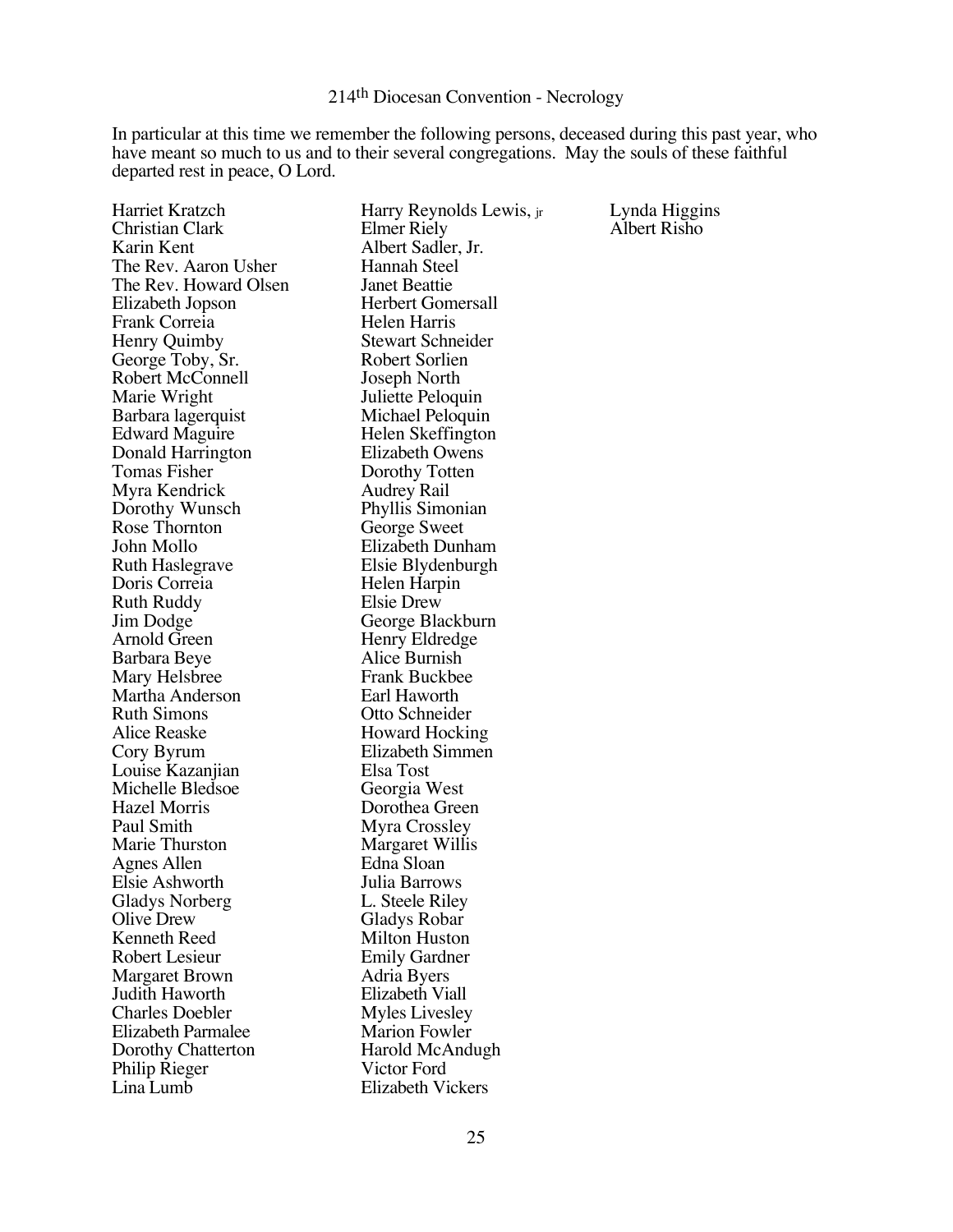#### REPORT OF TELLERS

|                                                                                                       | <b>Ballot One</b>                       | <b>Ballot Two</b> |
|-------------------------------------------------------------------------------------------------------|-----------------------------------------|-------------------|
| <b>STANDING COMMITTEE</b><br>Clerical - One 4 year term                                               |                                         |                   |
| Votes cast<br>Votes needed to elect                                                                   | 199<br>100                              | 186<br>94         |
| Sandra Haines-Murdocco<br>Jeffrey Jencks<br>John E. Lawrence                                          | 82<br>57<br>60                          | $94*$<br>46<br>47 |
| Lay - One 4-year term<br>Votes cast<br>Votes needed to elect<br>William Plumb<br>Harry Sacchetti      | 199<br>100<br>$102*$<br>90              |                   |
| <b>DIOCESAN COUNCIL</b><br>1-, 2-, and 3-Year terms<br>Votes cast<br>Votes needed to elect            | 199<br>100                              |                   |
| David Ames<br>Pamela S. Gregory<br>Gregory A. Cole                                                    | $175*$<br>$171*$<br>$167*$              |                   |
| <b>Bruce Livingston</b><br>M. Jeanne Mason<br>James C. Segovis<br>Benjamin H. West<br>W. Grant Willia | 103<br>$119*$<br>$143*$<br>$113*$<br>77 |                   |
| <b>COMMISSION ON FINANCE</b><br>One 3-year term                                                       |                                         |                   |
| Votes cast<br>Votes needed to elect                                                                   | 200<br>101                              |                   |
| Edwin F. Hallenbeck<br>Robert Brooks                                                                  | $105*$<br>95                            |                   |
| COMMISSION ON CONGREGATIONAL DEVELOPMENT<br>3-year terms                                              |                                         |                   |
| Votes cast<br>Votes needed to elect                                                                   | 200<br>101                              |                   |
| Patricia Shepherd<br>M. Jeanne Mason                                                                  | $185*$<br>$182*$                        |                   |
|                                                                                                       |                                         |                   |

\*Elected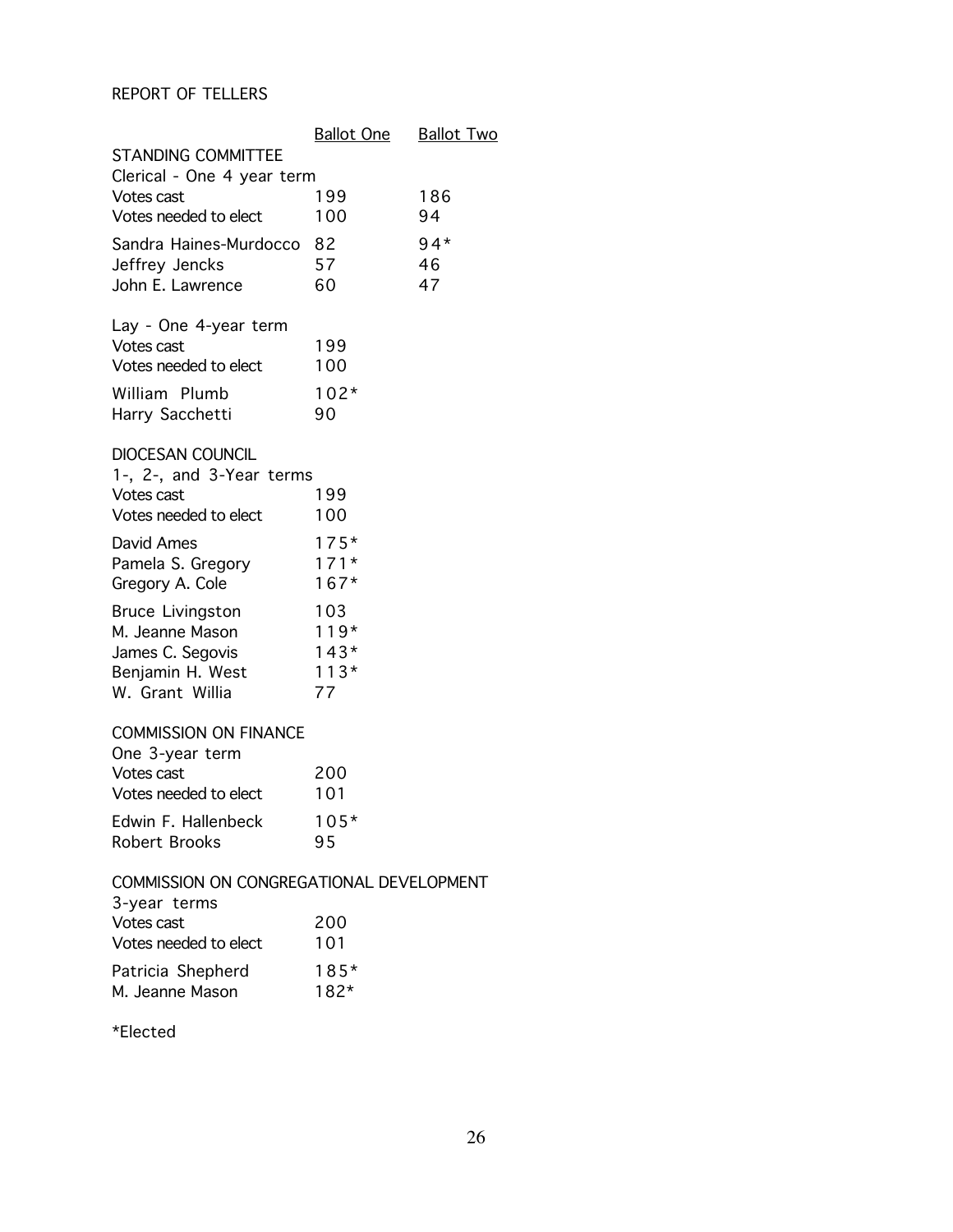#### REPORT OF TELLERS DEPUTIES TO GENERAL CONVENTION

|                           |                         | <b>Ballot One</b> |              |    |     | <b>Ballot Two</b> |                         |     | <b>Ballot Three</b> |
|---------------------------|-------------------------|-------------------|--------------|----|-----|-------------------|-------------------------|-----|---------------------|
|                           | $\overline{\mathsf{C}}$ | L                 | <u>Total</u> | C  |     | <b>Total</b>      | $\overline{\mathsf{C}}$ | ╚   | <b>Total</b>        |
| Votes cast                | 71                      | 132               | 203          | 62 | 123 | 185               | 60                      | 115 | 175                 |
| Votes needed to elect     | 36                      | 67                | 103          | 32 | 62  | 94                | 31                      | 58  | 89                  |
| Clergy                    |                         |                   |              |    |     |                   |                         |     |                     |
| Alcide Barnaby Jr.        | 41                      | 66                | 107          | 13 | 33  | 46                | $\overline{7}$          | 20  | 27                  |
| R. Craig Burlington       | 50                      | 87                | $137*$       |    |     |                   |                         |     |                     |
| Mary Ellen Dolan          | 23                      | 66                | 92           | 6  | 29  | 35                | 6                       | 5   | 11                  |
| JoAnn J. Drake            | 29                      | 59                | 88           | 12 | 13  | 23                | 10                      | 10  | 20                  |
| William Locke             | 38                      | 71                | $109*$       |    |     |                   |                         |     |                     |
| Jennifer Phillips         | 43                      | 64                | 107          | 31 | 48  | 79                | 67                      | 80  | $147*$              |
| John Van Siclen           | 39                      | 67                | $106*$       |    |     |                   |                         |     |                     |
| Lay                       |                         |                   |              |    |     |                   |                         |     |                     |
| Mary Ann Kolakowski 53    |                         | 96                | $149*$       |    |     |                   |                         |     |                     |
| Dennis E. Stark           | 54                      | 79                | 133          |    |     |                   |                         |     |                     |
| Caryl S. Frink            | 61                      | 108               | $169*$       |    |     |                   |                         |     |                     |
| <b>Carol Anne Bennett</b> | 45                      | 90                | $135*$       |    |     |                   |                         |     |                     |
| Elizabeth Fornal          | 52                      | 96                | $148*$       |    |     |                   |                         |     |                     |

\*Elected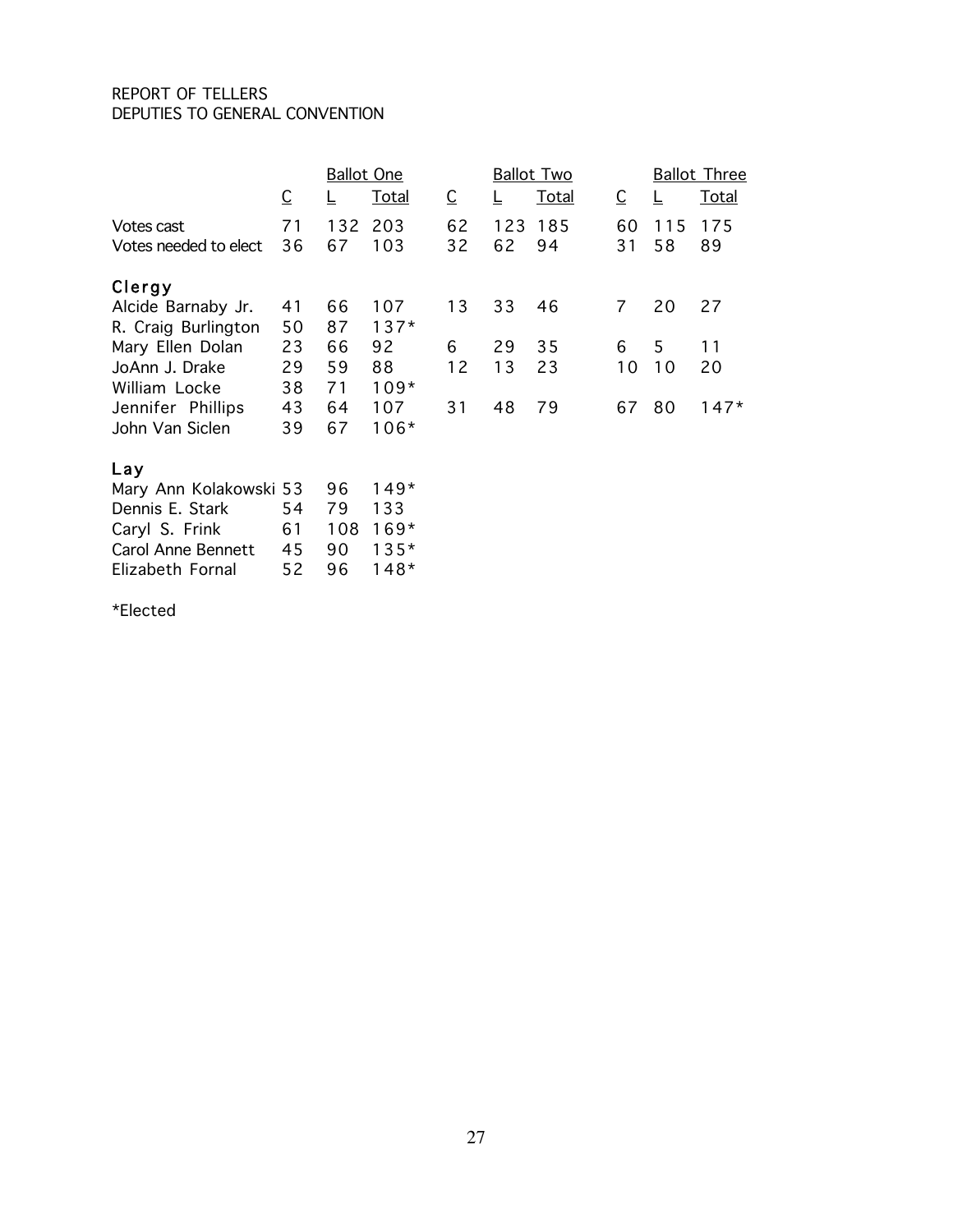#### ALTON

**St. Thomas',** 322 Church St. (P.O. Box 33) 02894-0033; *V.* The Rev. Bettine Besier; *Sr. Wd.* Mary Hafey, 7 Hoxsie Rd., Richmond, 02892; *Tr*. Robert Hafey, 7 Hoxsie Rd., Richmond, 02892; *Cl.* Carol Brown, 729 W. Beach Rd., 02813.

#### ASHTON

**St. John's,** 1505 Mendon Rd., (P.O. Box 7155) Cumberland, 02864; *R.* The Rev. Jeffrey A. Jencks; *Asst.* The Rev. Mary Hitt; *Sr. Wd.* Paul Bousquet, 200 Heroux Blvd #501, Cumberland, 02864; *Jr. Wd.* Mike Robertson, 50 Mohawk St., Cumberland, 02864; *Tr.* Sharon Buttrick, 849 Mt. Hope St., No. Attleboro, MA 02760; *Cl.* Susan Gamache, 33 Nate Whipple Hwy, Cumberland, 02864.

#### BARRINGTON

**St. John's,** 191 County Road 02806; *R.* The Rev. C. Neal Goldsborough; *Priest-in - Charge*: The Rev. David Greer; *Sr. Wd.* Charlotte Tracy, 20 Monkey Wrench Lane, Bristol, 02809; *Jr. Wd.* James Tracy, 11 Fairfield Rd., 02806; *Tr.* Andrew Faulkner, 12 Viall's Drive, 02806; *Cl.* Larson Gunness, 2 Hope Court, 02806.

**St. Matthew's,** 5 Chapel Rd., 02806 *R.* The Rev. Judith N. Mitchell; *Sr. Wd*. Elizabeth King, 21 Second St., 02806; *Jr. Wd*. Timothy Chapman, 167 Oakland Ave., Pawtucket, 02861; *Tr.* Priscilla Givan, 5 Anchorage Way, 02806; *Cl*. Elmer Parrott, 141 Glenrose Dr., Riverside, 02915.

#### BLOCK ISLAND

**St. Ann's-By-The-Sea,** P.O. Box 622, 02807; *Sr. Wd.* Rebecca Ballard, P.O. Box 545, 02807; *Jr. Wd*. Patsy Easterly, 3 Newton Pl., Sturbridge, MA, 01566; *Tr.* Henry Hill, 22 Heritage Ln. Weston, CT 06883.

#### BRISTOL

**St. Michael's,** 399 Hope St., (P.O. Box 414), 02809; *Interim* The Rev. W. David Dobbins, Jr.; *Asst*. The Rev. Janice Grinnell; *Sr. Wd*. John Reskusich, 51 Michael Dr., 02809; *Jr. Wd.* Kevin Handley, 6 Cherry Lane, 02809; *Tr*. John Corbishley, 3 Avenir Ct., 02809; *Cl*. Gail Storms, 32 Anchorage Ct., 02809.

#### **CENTREDALE**

**St. Alban's,** 1964 Smith Street 02911; *R.* The Rev. Evangeline (Becky) Anderson; *Sr. Wd.* Christopher Martel, 11 Teakwood Drive, Johnston, 02919; *Jr. Wd.* Richard Shurtleff, 75 Dean Ave., #2, Smithfield, 02917; *Tr*. Debra Connors, 7 Setian Circle, Johnston, 02919; *Cl*. Barbara Barber, 1017 Victory Highway, No. Smithfield 02896.

#### CENTRAL FALLS

**St. George's,** 12 Clinton St. 02863; *R*. The Rev. José F. Roberts; *Asst*. The Rev. Ann Pelletier; *Sr. Wd.* Modesta Pellot, 35 Goff Ave., #205, Pawtucket, 02860; *Jr. Wd*. Ciro Amaya, 8 Bellview St., 3F, 02863; *Tr*. Andrew Ditson, 1491 Smithfield Ave., Lincoln, 02865; *Cl*. Iris Castañeda, 1133 Lonsdale Ave., 02863.

#### CHARLESTOWN

**Church of the Holy Spirit,** 4150 Old Post Road, P.O. Box 241, 02813.

(Information not received)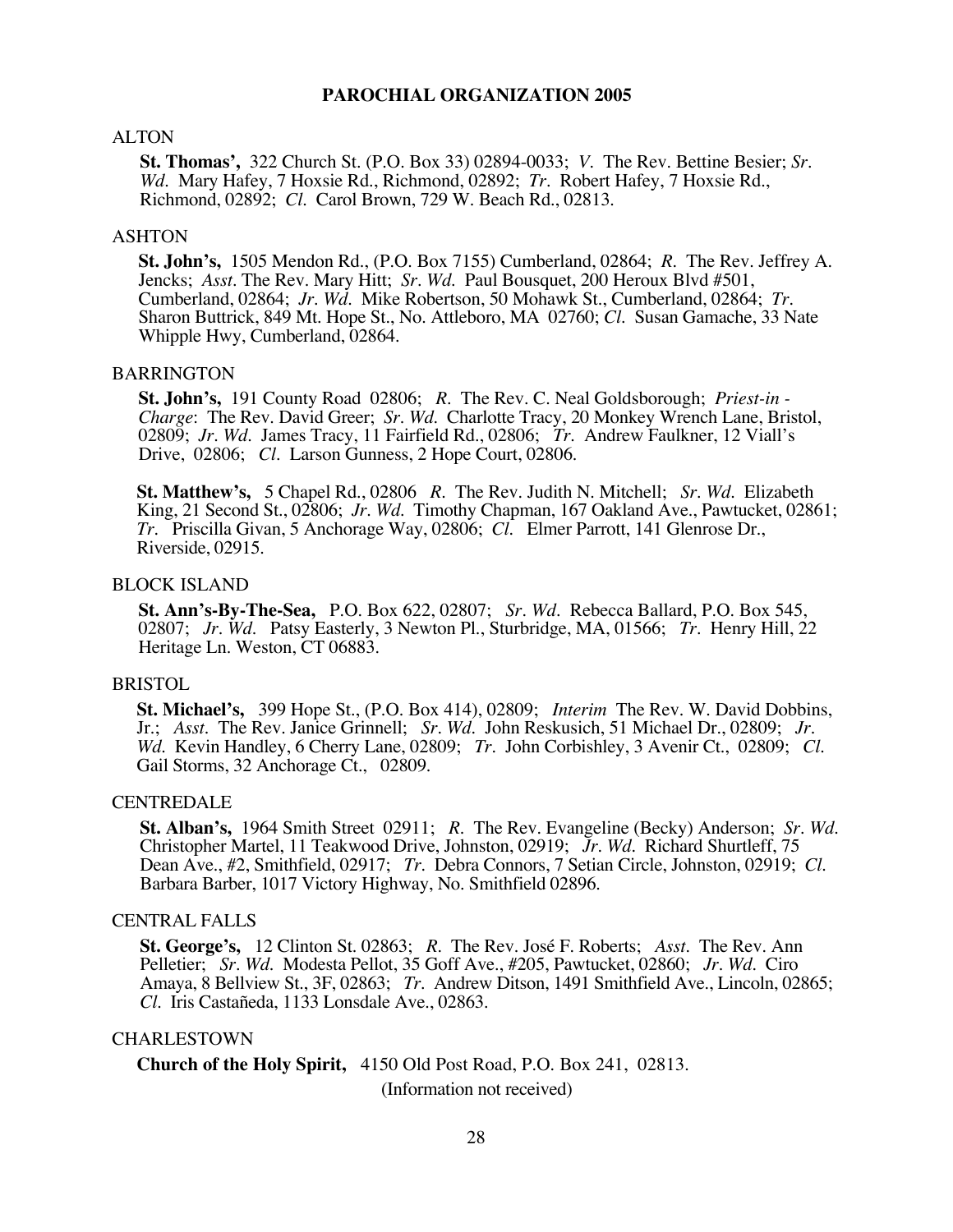#### COVENTRY

**Christ Church,** 132 Peckham Lane, (P.O. Box 142) 02816; *V.* The Rev. Elizabeth A. Sherman; *Sr. Wd.* Carol Drought, 22 Sweetwater Drive, 02816; *Jr. Wd.* Bruce Seelenbrandt, 123 Resevoir Rd., 02816; *Tr*. Mary Ann Mello, 6 Stony Hill Circle, 02816; *Cl*. Lois Tallman, 114 Resevoir Rd., 02816.

**St. Andrew & St. Philip** 170 Fairview Avenue, 02816; *R*. The Rev. Mark R. Galloway; *Sr. Wd*. Harry Sacchetti, 25 Patton St., 02816; *Jr*. *Wd.* Lois Whitman, 42 Ray St., 02816; *Tr*. John Collins, 400 Narragansett Pkwy, #EF2, Warwick; *Cl*. Linda Jones, P.O. Box 162, Hope, 02831.

**St. Matthias,** 1395 Nooseneck Hill Road, (P.O. Box 254) 02816; *V.* The Rev. Richard Morgan; *Sr. Wd.* Tonia Perra, 7 Walnut Hill Rd., 02816; *Jr. Wd.* James LeBlanc, 115 Beechwood Hill Tr., Exeter, 02822; *Tr*. Dennis Sturdavant, 97 Station St., 02816; *Cl*. Eileen LaBlanc, 115 Beechwood Hill Tr., Exeter, 02822.

#### CRANSTON

**Church of the Ascension,** 390 Pontiac Avenue 02910-3322;

(Information not received)

**St. David's-on-the-Hill,** 200 Meshanticut Valley Parkway, 02920; *R*. The Rev. Nancy A. Willis; *Sr. Wd*. Lois Bogda, 80 Bateman Ave., 02920; *Jr. Wd.* Fred Jaggi. 25 Olney Arnold Rd., 02921; *Tr*. Lorena Dodge, 49 Sherman Ave., 02920; *Cl*. Patricia Comella, 94 Normandy Drive, 02920.

**Church of the Transfiguration,** 1665 Broad Street 02905; *R.* The Rev. Dr. Gary Lemery; *Asst*. The Ven. Margaret C. F. Higbie; *Sr. Wd*. Russell Barrie, 173 Ferncrest Ave., 02905; *Jr. Wd.* Sheila Palmer, 45 Osceola Ave., Warwick, 02888; *Tr.* Edward C. Ernst, 58 Briarcliffe Rd., 02910; *Cl*. Suzanne Gautreau-Blakely, 67 Valley Brook Dr., East Prov., 02914.

**Trinity Church,** 139 Ocean Avenue, 02905-3628; *R.* The Rev. P. Wayne Runner; *Sr. Wd.* Philip James, 100 Kristen Court, Warwick, 02888; *Jr. Wd.* Robert Geoffrey, 122 Ashley St., 02920; *Tr.* Jeanne Knowles, 118 Post Rd., Warwick, 02888; *Cl*. Lynn Miner, 45 Winthrop Road, Warwick, 02888.

#### CUMBERLAND

**Emmanuel,** 120 Nate Whipple Highway, 02864; *R*. The Rev. Peter Mayer; *Sr. Wd.* Patricia Jackson, 25 Owen Dr., 02864; *Jr. Wd*. Steve Acello, 6 Douglas Dr., 02864; *Tr.* John Gelati, 6 Marywood Lane, 02864; *C*. Elaine Freund, 188 Mattity Rd., No. Smithfield, 02896.

#### EAST GREENWICH

**St. Luke's,** 99 Pierce St., (P.O. Box 334) 02818-0334; *R.* The Rev. Dr. R. Craig Burlington; *Assts*. The Rev. Hope Eakins, The Rev. William Eakins; *Sr. Wd.* Christine Boyaval, 90 Fox Run, 02818; *Jr. Wd*. James J. Rezendes, 108 John Scott Ln., No. Kingstown, 02852; *Tr*. J. Thompson Hiller, 20 Stone Ridge Drive, 02818; *Cl*. Cynthia Fogarty, 100 Kenyon Ave., 02818.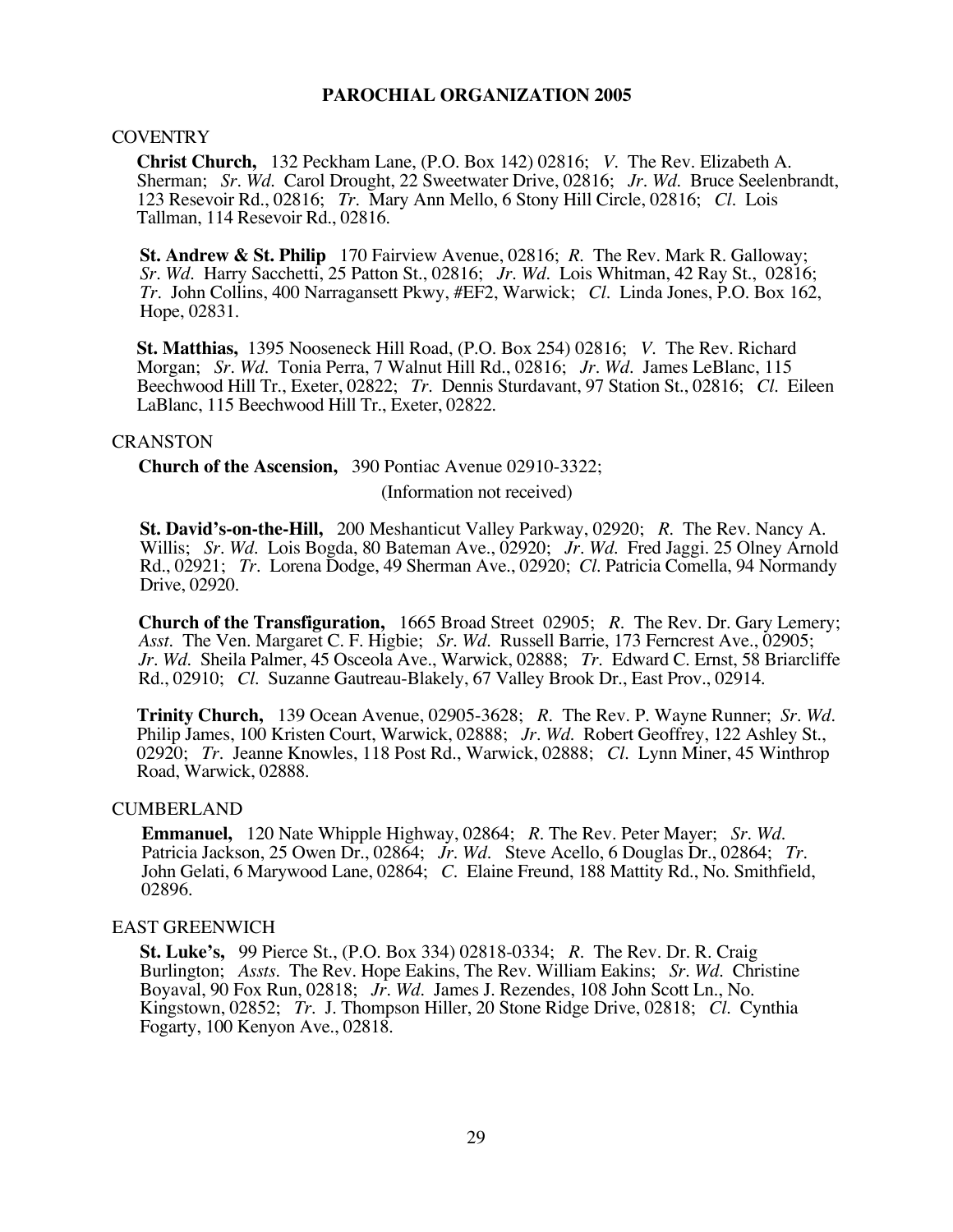#### EAST PROVIDENCE

**St. Mary's,** 81 Warren Ave., 02914;

(Information not received)

#### GREENVILLE

**St. Thomas'** 1 Smith Street (P.O. Box 505), 02828; *R.* The Rev. Michele L. Matott; *Asst*. The Rev. Susan J. North; *Sr. Wd.* Rhonda B. Kehoe, 140 Evans Road, Chepachet, 02814; *Jr. Wd.* Patricia McDermott, 95 King Philip Circle, Warwick, 02888; *Tr*. Kevin Kehoe, 140 Evans Road, Chepachet, 02814; *Cl*. Kimberly Murdoch, 67 Austin Ave., 02828.

#### HOPE VALLEY

**St. Elizabeth's;** 63 Canonchet Road (P.O. Box 48) 02832; *V.* The Rev. Robert Cummings; *Sr. Wd.* David Hearty, 60 Cedarwood Lane, 02832; *Jr. Wd*. Cheryl Remsbecker, 38 Cedarwood Lane, 02832; *Tr*. Robert Olsen, 15 Brook Drive, 02832; *Cl*. Melanie Newett, P.O. Box 1116, 02832.

#### JAMESTOWN

**St. Matthew's,** 87 Narragansett Avenue (P.O. Box 317) 02835-0317; *Interim*. The Rev. Charles Beal, 53 Standish Rd., 02835; Tr. Andrew Holmes, 14 Holmsted Ct., 02835; Cl. Suzanne Wheelock, 129 Seaside Dr., 02835.

#### KINGSTON

**St. Augustine's,** 35 Lower College Road, 02881; *V.* The Rev. Dr. Jennifer Phillips; *Sr. Wd.* Arthur Olsen, 14 Aurora Ct., Wakefield, 02879; *Jr. Wd.* R. Albert Benson, P.O. Box 84, Slocum, 02877; *Tr*. Richard Hathaway, 860D Curtis Corner Rd., Peacedale, 02879; *Cl*. Jessica Wilson, 20 Checkerberry Rd., Narragansett, 02882.

#### LINCOLN

**Christ Church in Lonsdale,** 1643 Lonsdale Avenue (P.O. Box 245), 02865-0245; *Interim*. The Rev. John Van Siclen; *Asst*. The Rev. Linda Cappers; *Sr. Wd.* Douglas Allen, 6 Jeffrey Hopkins, 2 Foxwood Dr., 02865; *Cl.* Donna MacPherson, 450 Highland Ave, So. Attleboro, MA 02703.

#### LITTLE COMPTON

**St. Andrew's-By-The-Sea,** 182 Willow Avenue (P.O. Box 491) 02837; *R*. The Rev. J. Gregory Prior; *Asst*. The Rev. Leroy S. Close; *Sr. Wd*. Lee Havens, 37D Taylors Lane, 02837; *Jr. Wd.* Virgina Hastings, 666 West Main Rd., 02837; *Tr*. Frederick Buhrendorf, 21 Quicksand Pond Rd., , 02837; *Cl.* Judy Melanson, 63 John Dyer Rd., 02837.

#### MIDDLETOWN

**The Church of the Holy Cross,** 1439 West Main Rd. (P.O. Box 4121) 02842-0121; *Sr. Wd.* Robert F. Asher, 14 Birchwood Drive, Portsmouth 02871; *Jr. Wd*. Sandra B. Allen, 464 Third Beach Road, 02842; *Tr*. Patricia B. White, 53 Pine Tree Road, Portsmouth, 02871; *Cl*. Elizabeth King, 200 John Kesson Lane, 02842.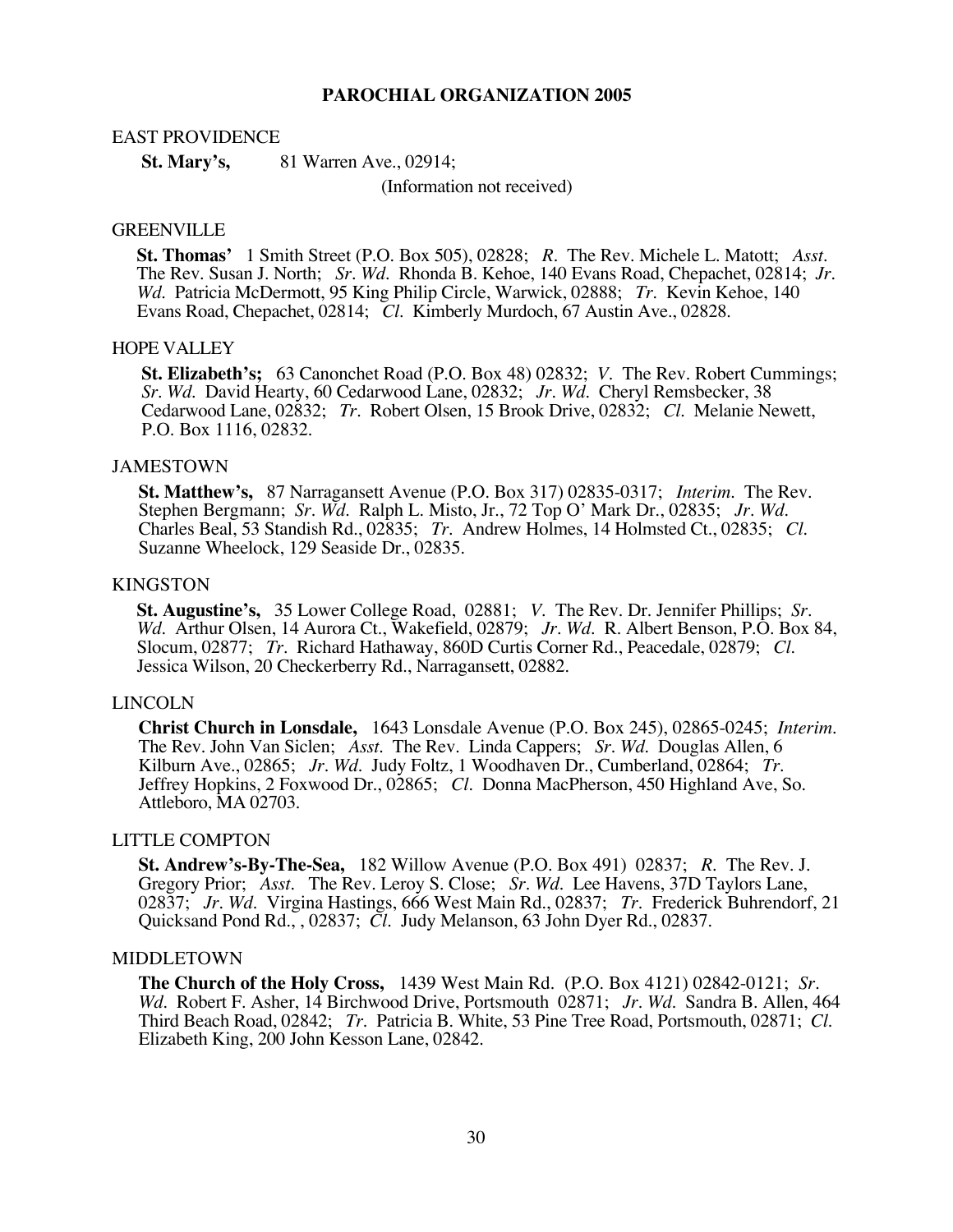**St. Columba's Chapel,** 55 Vaucluse Avenue, 02842; *Interim*. The Rev. Dr. Geoffrey Hahneman; *Assts*. The Rev. Betty Lou Wright, The Rev. Hébert Bolles, The Rev. Everett Greene; *Sr. Wd.* Betsy DeBlois, 121 Howland Ave., 02842; *Jr. Wd*. Jim Terry, 356 Green End Ave., 02842; *Tr*. Scott Nicholson, 602 Black Point Lane, Portsmouth, 02871; *Cl*. Day Ketcham, 10 Coulter Drive, Jamestown, 02835.

#### NARRAGANSETT

**St. Peter's-by-the-Sea,** 72 Central Street, 02882; *R.* The Rev. Russell G. Ruffino; *Asst*. The Rev. Richard Shippee; *Sr. Wd*. Ann K. Rheault, 1121 Mooresfield Rd., Wakefield, 02879; *Jr. Wd*. Fred Morrison, 947 Post Rd., Wakefield, 02879; *Tr*. Leo Carroll, 235 Table Rock Rd., Wakefield, 02879; *Cl*. Nina Pratt, 38 Fox Dr., 02882.

#### NEWPORT

**Emmanuel,** 42 Dearborn St., 02840.

(Information not received)

**St. George's,** 14 Rhode Island Avenue, 02840; *Interim* The Rev. Marsue Harris; *Sr. Wd.*  Gardner C. Sconyers, 28 Rhode Island Ave., 02840; *Jr. Wd*. Phillip Ward, P.O. Box 524, 02840; *Tr*. Christine Winslow, 11 Loyola Terrace, 02840; *Cl*. James McKay, 5 Leonard Terrace, 02840.

**St. John the Evangelist (Zabriskie Memorial),** 61 Poplar St., 02840.

(Information not received)

**Trinity,** Queen Anne Square, 02840; *R*. The Rev. Canon John E. Lawrence; *Asst*. The Rev. Dr. Paul Kumrian; *Sr. Wd*. James A. Glover, 66 McCorrie Lane, Portsmouth, 02871; *Jr. Wd*. G. M. Bruce Livingston, 100 Racquet Road, Jamestown, 02835; *Tr*. Dennis Kretzschmar, 49 Oliver Hazard Perry Rd., Portsmouth, 02871; *Cl*. Elaine Burress, 166 River Run Road, Middletown, 02842.

#### NORTH KINGSTOWN

**St. Paul's,** 55 Main St., 02852; *R*. The Rev. Philip J. Tierney; *Sr. Wd.* Jane Tiernan-Reilly, 20 Woodward Road, 02852; *Jr. Wd.* William Warburton, 220 Narrow Lane, Exeter 02822; *Tr*. David Lamb, 606 Hatchery Rd., 02852; *Cl*. Cheryl Suglia, 115 Dana Rd., 02852.

#### NORTH PROVIDENCE

**St. James,** 474 Fruit Hill Ave., 02911-2636; *R.* The Rev. Alcide Barnaby, Jr.; *Asst*. The Rev. Iris Mello; *Sr. Wd.* Lucy Bettencourt, 15 Mount Ave., Lincoln, 02865; *Jr. Wd.* Ernie Forte, 252 Aqueduct Rd., Cranston, 02920; *Tr*. Julie Pettis, 8 Beta Court, 02911; *Cl*. Nancy Zambarano, 20 Locust Grove Ave., Hope, 02831.

#### NORTH SCITUATE

**Trinity,** 251 Danielson Pike, 02857-1906; *R*. The Rev. Dr. Pamela S. Gregory; *Sr. Wd.*  William Hurry, 4 Wilkinson Rd., 02857; *Jr. Wd.* Brian Carpenter, 969 Snake Hill Rd., 02857; *Tr.* Joseph Carnevale, 294 Plainfield Pike, 02857; *Cl*. Kelly Lemire, 64 Mossup Valley Rd., Foster, 02825.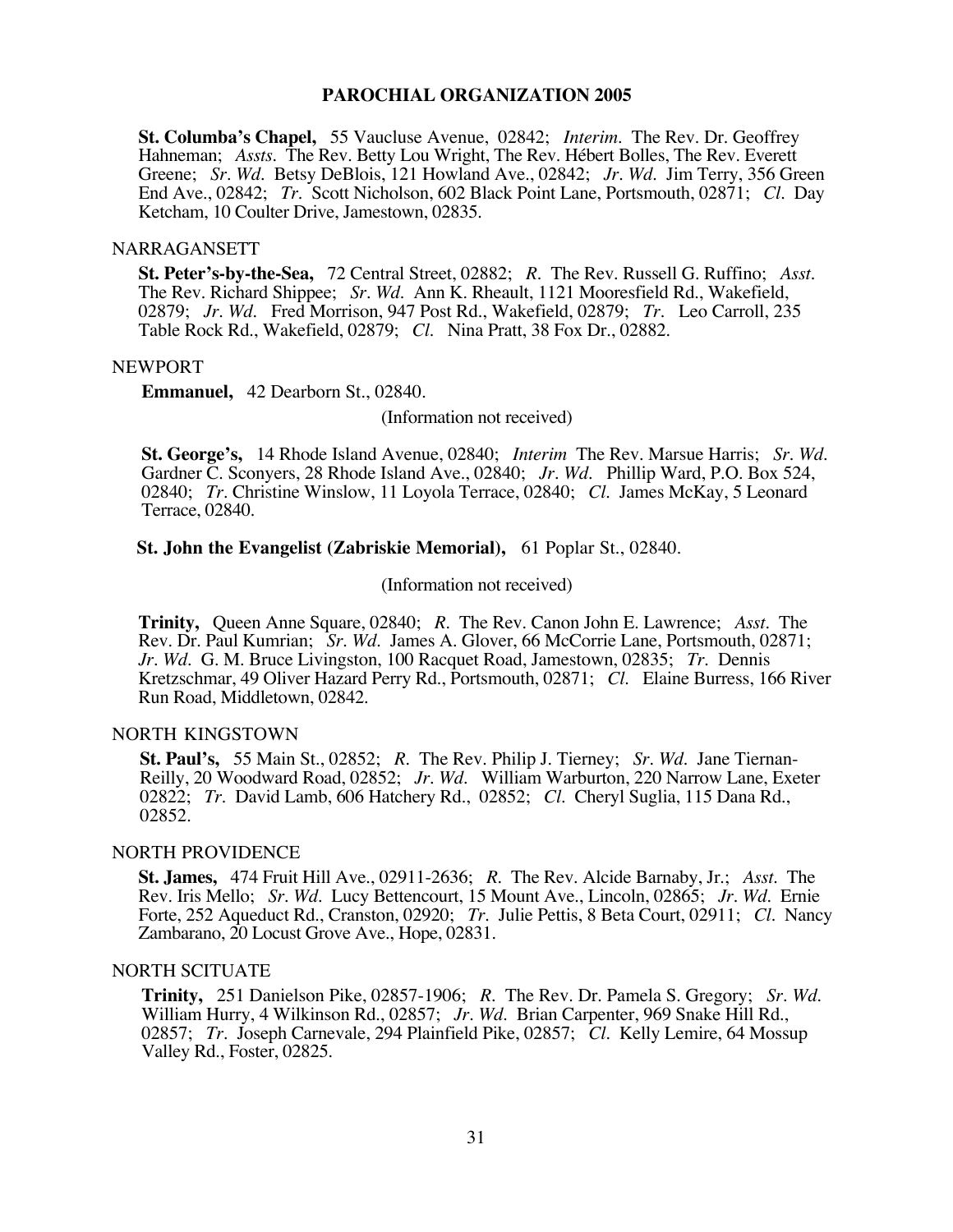#### PASCOAG

**Calvary,** 156 Broad St., 02859-2602; *V*. The Rev. Mary A. Canavan *Sr. Wd*. Melanie Kohler, 740 Wallum Lake Rd., 02859; *Jr. Wd*. David Sidla, 35 Buck Hill Rd., 02859; *Tr*. Ronald Slocum, 65 Maple Dr., Harrisville, 02830; *Cl*. Muriel Kogut, 60 Irving Ave., 02859.

#### PAWTUCKET

**Church of the Advent,** 496 Pawtucket Ave., 02860; *R*. The Rev. Cecelia Perry; *Sr. Wd.* Raymond Stephenson, 87 Pidge Ave., 02860; *Jr. Wd.* Carol Keiser, 15 Dana Drive, Seekonk, MA 02771; *Tr*. Raymond Stephenson, 87 Pidge Ave., 02860. *Cl.* Beatrice Minkins, 345 Glenwood Ave., 02860;

**Church of the Good Shepherd,** 490 Broadway, 02860; *R*. The Rev. Edward C. Boucher; *Sr. Wd*. Roberta Cook, 56 Torrey Rd., Cumberland, 02864; *Jr. Wd.* Thatcher Berry, 76 Blackburn St., 02861; *Tr.* Richard Emerson, 29 Davis St., Seekonk, MA 02771; *Cl*. Robin Paraiso, 55 Parsonage Way, Attleboro, MA 02703.

**St. Luke's,** 670 Weeden St., 02860.

(Information not received)

**St. Martin's,** 1080 Newport Ave., 02861-2541; *Priest-in-Charge* The Rev. Jeffrey Jencks *Sr. Wd.* Richard Marsland, 4 Downes Ave., 02861; *Jr*. *Wd*. Richard Messier, 41 Kirk Dr., 02861 *Tr*. Donald Leggat, 170 Woodward Dr., Seekonk, MA 02771; *Cl*. Nancy Leggat, 170 Woodward Dr., Seekonk, MA 02771.

**St. Paul's,** 50 Park Place, 02860-4010; *R*. The Rev. William Locke; *Asst*. The Rev. Betsy Lesieur; *Sr. Wd*. Michael A. Shurtleff, 970 Diamond Hill Rd, Woonsocket, 02895; *Jr. Wd.* Thomas Salvatore, 39 Poisson St., Cumberland, 02864; *Tr*. Margaret Noel, 617 Forbes St., Riverside, 02915; *Cl*. Rita Perry, 121 Senate St., 02861.

#### PORTSMOUTH

**St. Mary's,** 324 East Main Rd., 02871; *R*. The Rev. Pamela Mott; *Sr. Wd.* Marshall Lundberg, 245 Sea Meadow Dr., 02871; *Jr. Wd*. Thomas Brown, 66 Colonial Ave., Tiverton, 02878; *Tr*. J. Peter Marnane, 39 Willow Ave., Middletown, 02842; *Cl*. Patrick Sweeney, 46 Island Dr., Middletown, 02842.

**St. Paul's,** 2679 East Main Rd., 02871; *Sr. Wd*. Linda Remington, P.O. Box 453, 02871; *Jr. Wd*. Patrick Lennahan, 11 Maniton Dr. 02871; *Tr*. Robert Gessler, 95 Longmeadow Road, 02871; *Cl*. Scott Sherman, P.O. Box 996, 02871.

#### **PROVIDENCE**

**All Saints' Memorial,** 674 Westminster St., 02903; *R.* The Rev. James R. Bocchino; *Asst*. The Rev. Edward J. Trafford; *Sr. Wd*. Robert P. Lawton, 75 Beeckman Ave., Cranston, 02920; *Jr. Wd*. Joseph A. DiOrio, 63 Woodhaven Blvd, No. Providence, 02911; *Tr*. Robert A. Wells, 16 College Rd., 02908; *Cl*. Charlotte Burgess, 664 Smith St., 02908

**Cathedral of St. John,** 271 North Main St., 02903.

(Information not received)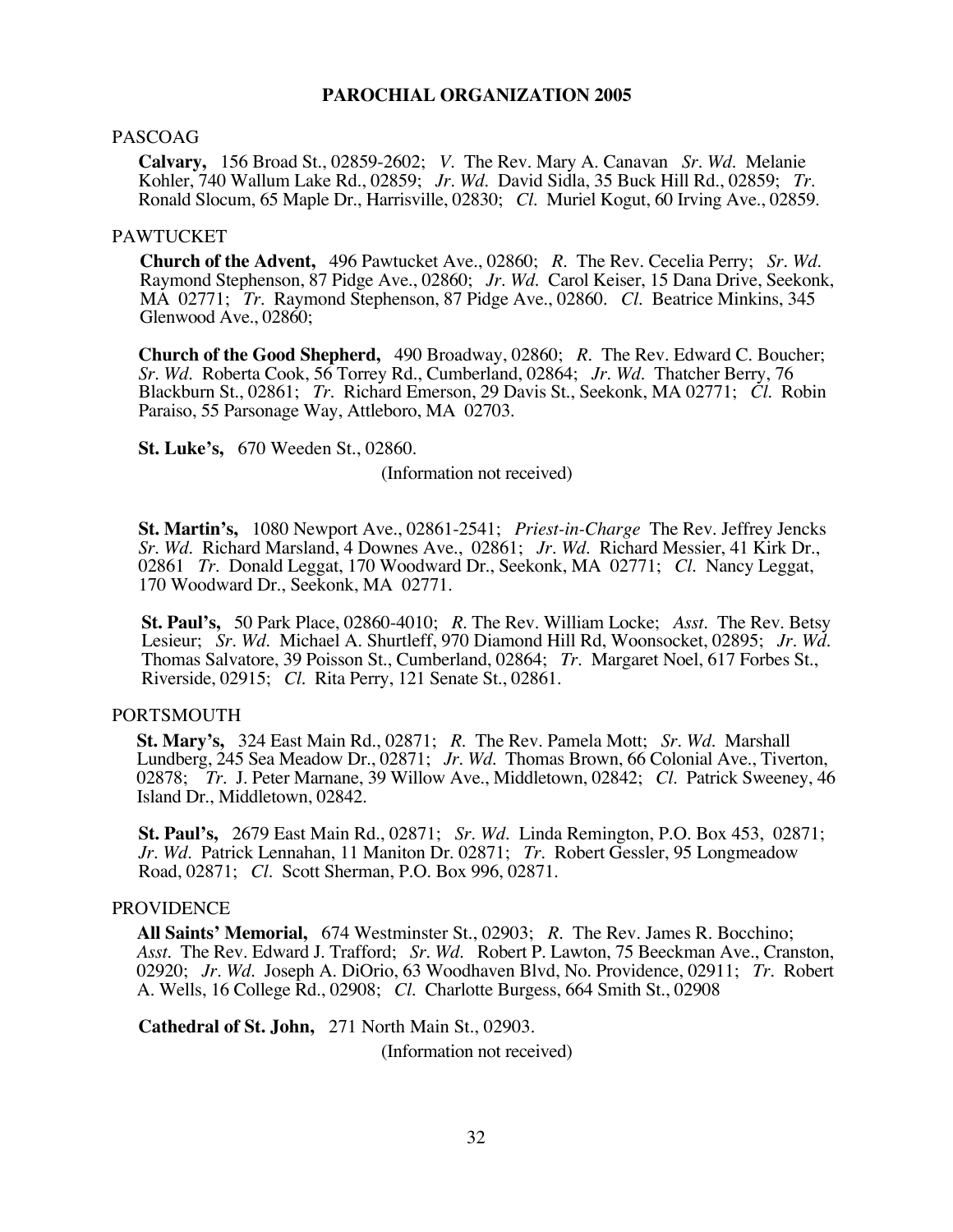**Church of the Epiphany,** 542 Potters Ave., 02907; *V*. The Rev. Karen Fraioli; *Sr. Wd.* Judith Walker, 69 Clarence St., 02909; *Jr. Wd.* Eugene Togba, 79 Alger Ave., 02907; *Tr.* Elizabeth Nealy, 6 Combstock Ave., 02907;

**Grace Church,** 175 Matthewson St., 02903; *R.* The Rev. Robert T. Brooks; *Asst*. The Rev. Nancy Miller; *Sr. Wd*. Ann DiPippo, 19 Rhode Island Ave., 02906; *Jr. Wd*. W. Spencer Harber, 76 Bloor St., Warwick, 02889; *Tr*. Mary Kesson, 125 Prospect St., 02906; *Cl*. Patrick Horrigan, 74 Kelly St., Lincoln, 02865.

**Messiah,** 10 Troy St., 02909; *R*. The Rev. Richard E. Bardusch; *Asst*. The Rev. Michael DePetrillo; *Sr. Wd.* Lucia Bomster, 24 Rowley St., 02909; *Jr. Wd*. Cathy Iacobucci, 121 Garden City Drive, Cranston, 02920 ; *Tr*. Warren Ducharme, 51 Quail Hollow Rd., Cranston, 02920; *Cl*. Alice Smith, 40 Sheffield Ave., 02911.

**Redeemer,** 655 Hope St., 02906; *R.* The Rev. Jo-Ann J. Drake; *Sr. Wd*. Anne Bryant, 49 Geneva St., Pawtucket, 02860; *Jr. Wd.* Jeanne Edwards, 962 Great Hill Dr., Warwick, 02886; *Tr.* Joseph DiPalma, 72 Merry Mount Dr., Warwick, 02888; *Cl.* Sandra DiPalma, 72 Merry Mount Dr., Warwick, 02888.

**St. Martin's,** 50 Orchard Ave., 02906; *Interim* The Rev. David A. Ames; *Sr. Wd.* Jaye Dennis Stark, 19 Kenilworth Way, Pawtucket, 02860; *Cl.* Joseph A. Palmer, 4430 Post Rd, #B-27, East Greenwich, 02818.

**Saints Peter and Andrew,** 25 Pomona Ave., 02908; *Sr. Wd*. Rita Gianfrancesco, 715 Ten Rod Rd., No. Kingston, 02852; *Jr. Wd.* Dirk Hennessey, 120 Mill St., Woonsocket, 02895; *Tr*. Donna Webb, 27 Oneida St., Johnston, 02919; *Cl*. Betty Sloane, 7 Franklin Ave., Cranston.

**S. Stephen's,** 114 George St., 02906; *R*. The Rev. John D. Alexander; *Asst*. The Rev. Gardiner H. Shattuck; *Sr. Wd.* Alan Reniere, 399 Bungy Rd., Scituate, 02857; *Jr. Wd.* Thomas Bledsoe, 50 Lincoln Rd., Barrington, 02806; *Tr.* Brian C. Ehlers, 399 Bungy Rd., Scituate, 02857; *Cl*. Sandra Bartlett, 14 Plymouth Dr., Barrington, 02806.

#### RIVERSIDE

**St. Mark's,** 10 Turner Ave., 02915; *Interim* The Rev. Jennifer West; *Sr. Wd.* James Hummel, 8 Hearthwood Dr, Barirngton, 02806; *Jr. Wd*. Ellen Metcalfe, 45 Viola Ave., 02915; *Tr*. Robert Lewis, 57 Allerton Ave., East Providence, 02914; *Cl*. Carol Northup, 19 Robinhood Dr., 02915.

#### RUMFORD

**St. Michael and Grace,** 1336 Pawtucket Ave., 02916; *R*. The Rev. Jennifer L. Pedrick; *Asst*. The Rev. Scott A. Gunn; *Sr. Wd.* Linda LeBreux, 198 Wheeler St., Rehoboth, MA 02769; *Jr. Wd*. Carolyn McDonough, 65 Mason Rd., Barrington, 02906; *Tr*. William Dench, 67 Stafford Rd., Seekonk, MA 02771; *Cl*. Robert Bergstrand, 14 Pamden Lane, Seekonk, MA 02771.

#### SAUNDERSTOWN

**St. John the Divine,** P.O. Box 541, 02874; *R.* The Rev. Stephanie C. Shoemaker; *Sr. Wd.* Donald Hourahan, 243 Orchard Woods Dr., 02874; *Jr. Wd*. Robert Jenckes, 1650 South Rd., Kingston, 02881; *Tr*. Alfred Maybach, Jr., 89 Sweetmeadow Dr., No. Kingstown, 02852; *Cl*. Barbara Gadrow, P.O. Box 485, 02874.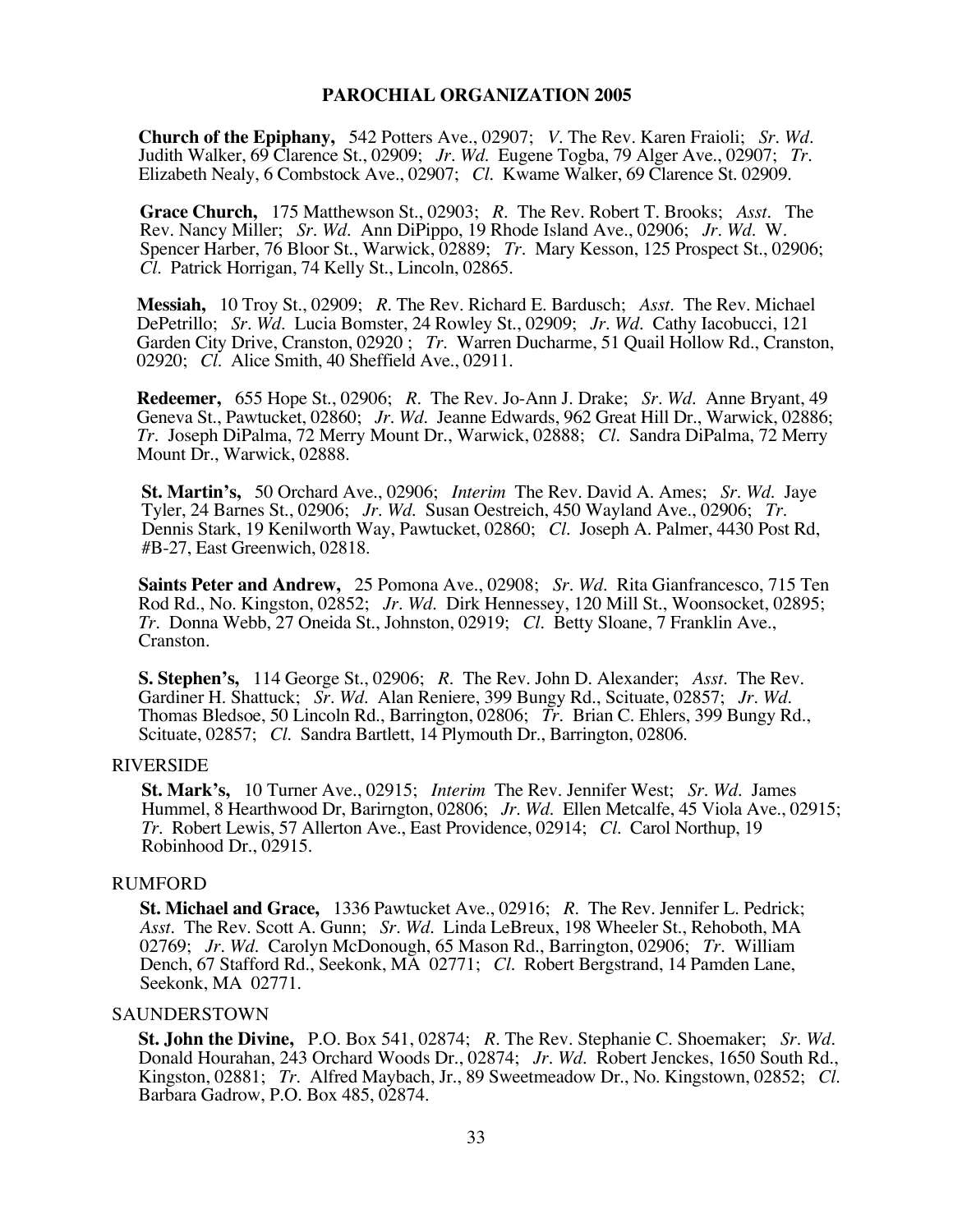#### TIVERTON

**Holy Trinity,** 1956 Main Rd., 02878-4698; *Supply*: The Rev. James P. Frink; *Sr. Wd.*  Felicia Desmaris-Toupin, 94 Winnisimet Drive, 02878; *Jr. Wd.* Adam Jaglowski, 600 Locust St., Swansea, MA 02777; *Tr*. G. Lawrence Gadsby, 232 E. Main Rd., Portsmouth, 02871; *Cl*. Lynn Sluiter, 31 Stoney Brook Dr., Little Compton, 02837.

#### WAKEFIELD

**Church of the Ascension,** 370 Main St. (P.O. Box 5248) 02880-5248; *R.* The Rev. Sandra P. Haines-Murdocco; *Sr. Wd.* John Caron, 36 Paul Ave., 02879; *Jr. Wd.* Richard Diggins, 40 Indian Head Trail, 02879; *Tr.* William F. Kelly, 16 Dawn Court, So. Kingstown, 02879; *Cl*. Joan Turner, 152 Francis Horn Dr., Kingston, 02852.

#### WARREN

**St. Mark's,** 15 Lyndon St., 02885-3322; *Priest-in-charge* The Rev. James Verber; *Sr. Wd.* Robert E. Tappero, 37 Coomer Ave., 02885; *Jr. Wd.* Esther Scott, 74 Bridge St., 02885; *Tr.* Diane Donahue, 268 Norfolk Ave., Pa East Providence, 02914.

#### WARWICK

**All Saints',** 111 Greenwich Ave., 02886-1217; *R.* The Rev. Philip Devens; *Sr. Wd*. Alfred Liddle, III, 47 Montgomery Ave., 02886; *Jr. Wd*. Bruce MacNeil, 1 Griffin Dr., 02886; *Tr*. Floyd Smith, 33 Stam Ave., Cranston, 02920; *Cl*. Meredith MarcAurele, 9 Alicia Ct., 02886.

**St. Barnabas',** 3257 Post Road, 02886;

(Information not received)

**St. Mark's,** 111 West Shore Rd., 02889; *Interim* The Rev. George Warren *Sr. Wd*. John Kolarik, 97 Gristmill Rd, 02889; *Jr. Wd.* Roy Lautieri, 82 Nottingham Drive, West Warwick, 02893; *Tr*. Shirley Kolarik, 474 West Shore Rd., 02889; *Cl*. Elizabeth Huntemann, 90 Grand Ave., 02889.

**St. Mary's,** 358 Warwick Neck Ave., 02889; *Sr. Wd*. Susan Farrell, 72 Barton Ave., 02889 *Jr. Wd*. Michael Marsh, 11 Hackman Pl., 02889; *Tr*. David McIntyre, 81 Leroy Ave., 02889; *Cl*. Denise Wilkinson, 231 Fair St., 02888.

#### **WESTERLY**

**Christ Church,** 7 Elm St., 02891; *R*. The Rev. Robert W. Anthony; *Asst*. The Rev. Mary Ellen Dolan; *Sr. Wd*. Virginia Bonk, 28 Harbor Dr., 02891; *Jr. Wd.* John S. Wilks, 494 Greenhaven Rd., Pawcatuck, CT 06379; *Tr.* Frederick Eaton, 4 Cliff St., Stonington, CT 06378; *Cl*. Kim Hodgson, 103 Castle Hill Rd., Pawcatuck, CT 06379.

#### WOONSOCKET

**St. James',** 24 Hamlet Ave., 02895; *R*. The Rev. Eletha Buote-Greig; *Sr. Wd*. Margot Powell, 10 Kennedy Blvd., Lincoln, 02865; *Jr. Wd*. Robert Bennett, 170 Spring St., 02895; *Tr*. Barbara Phillips, 37 Sixth Ave., 02895; *Cl.* Shirley E. G. Ayers, 407 Prospect St., 02895.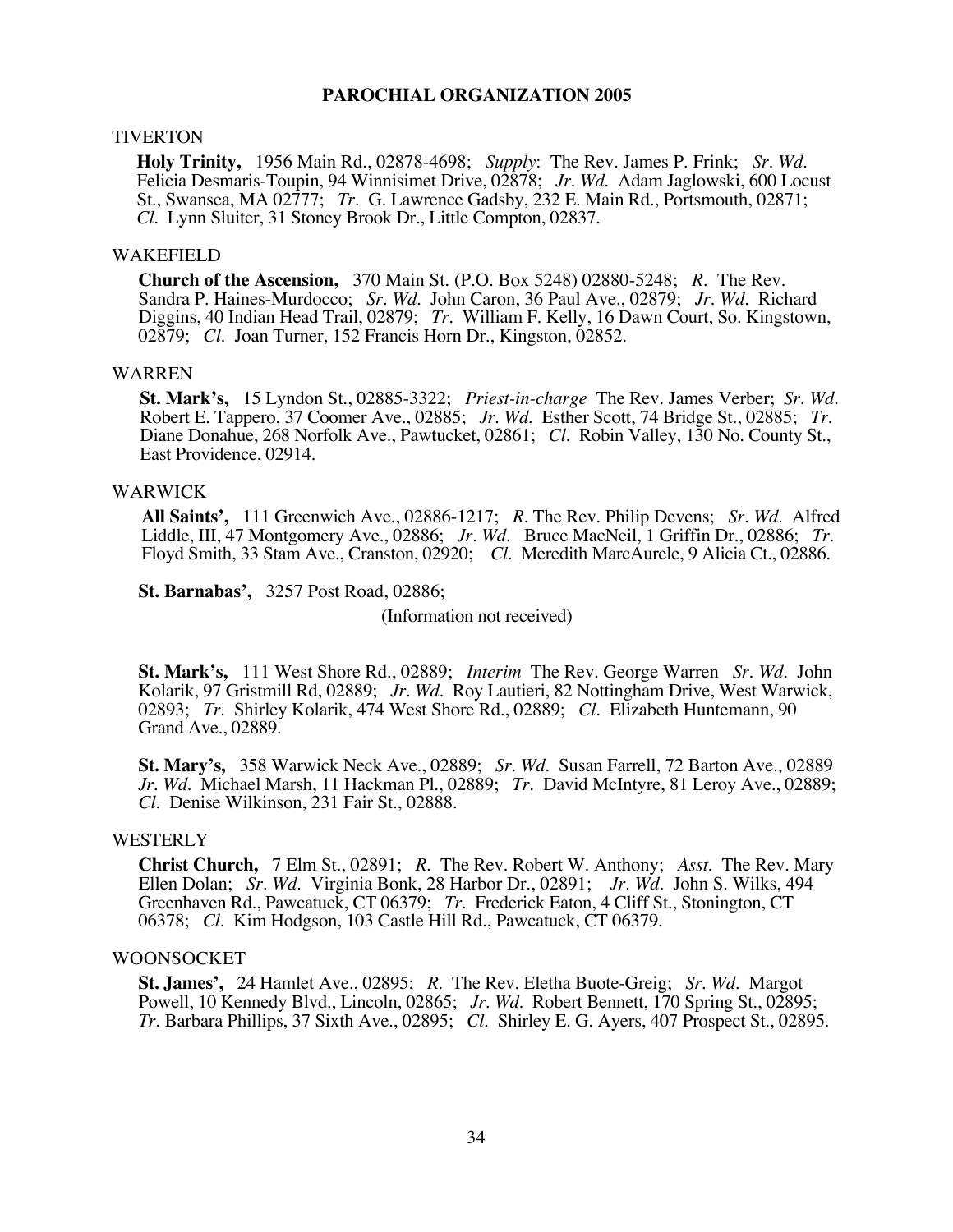#### **BISHOP'S OFFICIAL ACTS 2004**

#### **Letters Dismissory In**

| Shepherd, Patricia      | 2/29/2004  | Ohio        |
|-------------------------|------------|-------------|
| Roberts, Jose Francisco | 11/17/2004 | Puerto Rico |
| Mott, Pamela J.         | 12/1/2004  | Oregon      |

#### **Letters Dismissory Out**

| Coburn, Ann S.                 | 1/14/2004  | Mass.            |
|--------------------------------|------------|------------------|
| Chase, Randall                 | 4/27/2004  | Mass.            |
| Ellin, Darren                  | 9/29/2004  | Eastern Michigan |
| Robinson, David G.             | 11/16/2004 | Easton           |
| Hagerman, Steven W. 11/16/2004 |            | Maryland         |

#### **Celebration of New Ministry**

| The Rev. José Roberts    | St. George's, Central Falls            | 10/3/2004 |
|--------------------------|----------------------------------------|-----------|
| The Rev. Phillip Tierney | St. Paul's, North Kingstown 10/24/2004 |           |
| The Rev. Edward Boucher  | Good Shepherd, Pawtucket 12/8/2004     |           |

**Admission to Postulancy**

Carpenter, Susan 10/8/2004

**Admission to Candidacy** Griffin, Timothy Lee  $3/12/2004$ <br>Gunn, Scott Allen  $5/14/2004$ Gunn, Scott Allen

**Ordination** Griffin, Timothy Lee 10/10/2004 Transitional Diaconate

#### **Parish Visitations**

33

#### **CONTINUING EDUCATION COMMITTEE**

The Continuing Education Committee dispenses grants to clergy serving in churches of the Diocese of Rhode Island who wish to engage in specific continuing education programs that will benefit their parochial ministries. The Committee normally meets several times a year or as needed to respond to applications. The grant moneys come from restricted endowment funds and grants must conform to the terms of the restrictions and to the policies guiding the Committee.

In 2004 a total of \$2,945.00 was granted to seven clergy for this purpose.

Respectfully submitted,

The Rt. Rev. David B. Joslin, assisting Bishop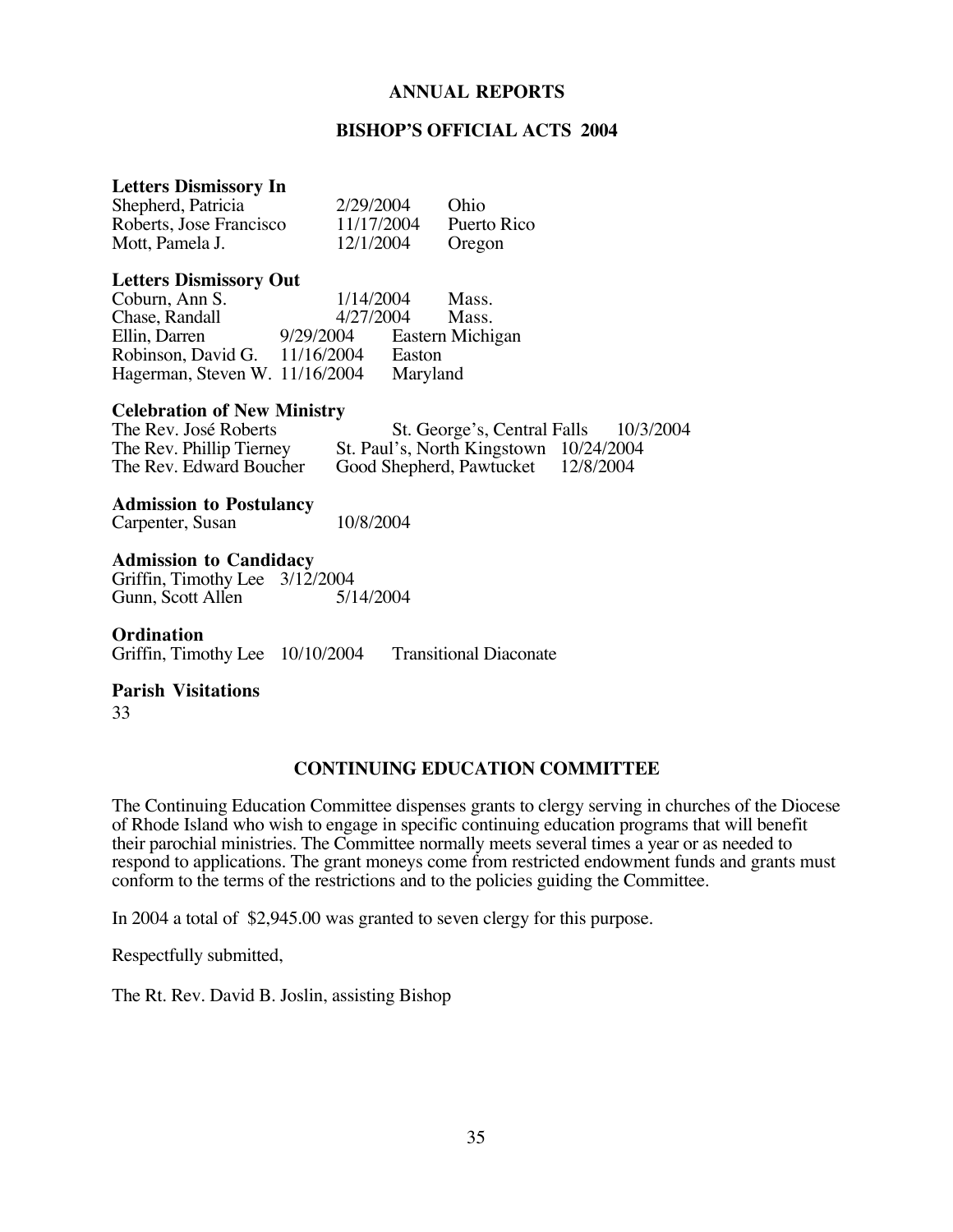#### **CLERGY DEPLOYMENT**

The work of the Deployment Officer is to be an extension of the Bishop's ministry of oversight especially with respect to the stewardship of ordained ministries and congregations in transition. In the year 2004, the Rev. Canon Pamela Rannenberg served as Deployment Officer until her departure on June 1, after which the Bishop appointed Elizabeth Fornal to serve in this capacity.

The function of the Deployment Officer is to counsel clergy on their individual career, vocational and deployment needs; advise and guide congregations in times of transition; manage the diocesan calling process working with the interim clergy and consultants; and maintain diocesan contact with regional and national groups, and agencies such as the Church Deployment Office, the Deployment Ministry Network, and the Province One Deployment Officers.

In 2004, we had nineteen of our congregations in transition. During the year, we welcomed the Rev. Mark Galloway as Rector of St. Andrew and St. Phillip in Coventry, the Rev. Edward Boucher as Priest-in-Charge of Church of the Good Shepherd in Pawtucket, the Rev. Patricia Shepherd as Vicar of Church of the Holy Spirit, the Rev. Philip Tierney as Rector of St. Paul's in Wickford, the Rev. Pamela Mott as Rector of St. Mary's in Portsmouth, the Rev. Eletha Buote-Greig as Rector of St. James in Woonsocket. In the fall of 2004, St. Martin's Church in Pawtucket and St. John's Church in Ashton began a collaborative ministry with the Rev. Jeffrey Jencks serving as Rector of both parishes.

Respectfully submitted,

Elizabeth Fornal Deployment Officer

#### **COLLEGE COMMISSION**

A bishop from Iowa said, "When a diocese cuts its funding of campus ministry it is eating its seed corn!"

Campus Ministry in and through the Diocese of Rhode Island is going through a transition. The retirement of chaplains, reduction of funding by the Diocese, and turnover of support leadership have all had their impact. In 2005 steps were taken to reaffirm campus ministry and begin establishing ways in which it can be carried out.

A Campus Ministry Consultation has begun meeting to support existing ministries and to explore other possible means of ministering to those in higher education. This consultation is composed of those currently engaged in campus ministry and supportive clergy and lay leaders. The challenge is to create anew vision of the mission to our campuses and to find funding to carry out the vision. A Symposium on Campus Ministries is being planned for December of 2005. It is hoped that interest and support for campus ministry can be roused in order that this very important ministry may be adequately funded and supported in the future.

Existing Campus Ministries in the Diocese of Rhode Island:

Brown-RISDI Chaplain: The Rev. Elizabeth Sherman (a half time position) URI: The Rev. Jennifer Phillips acts as a volunteer Episcopal Chaplain in her free time Bryant College: The Rev. Phillip Devens is the half time Protestant Chaplain, and is paid by the Council of Churches

Respectfully submitted, The Rt. Rev. David B. Joslin, Assisting Bishop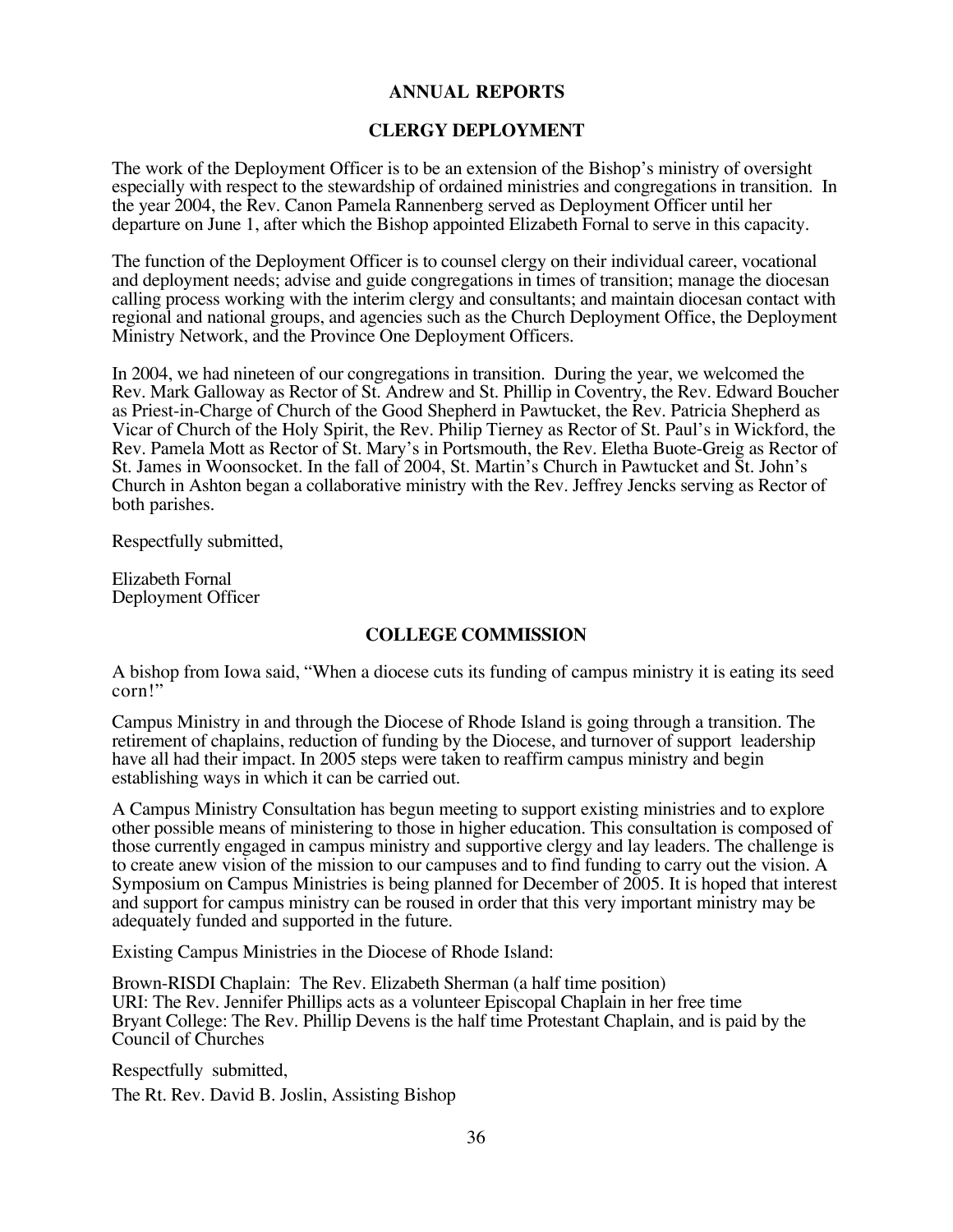#### **CONGREGATIONAL DEVELOPMENT COMMISSION**

The year 2004 was focused on the launch of our Congregational Development Program called TRANSFORMING CONGREGATIONS. Our strategy is to gracefully transform the vision and increase the skills of parish leadership teams, both clergy and lay, who will in turn lead their parishes through the changes to grow and thrive.

Twelve parishes committed to be part of our initial program. Those parishes are Calvary Church, Pascoag; Christ Church, Coventry; Church of the Holy Spirit, Charleston; Emmanuel Church, Newport; Church of the Epiphany, Providence; Church of St. Peter and St. Andrew, Providence; Church of the Messiah, Providence; St. Alban's Church, Centredale; St. David's on the Hill, Cranston; St. George's Church, Newport; St. Luke's Church, Pawtucket; and Trinity Church, North Scituate. Church of the Ascension in Wakefield was our field test site and went through our program in advance of the first group.

Each of these parishes has identified a leadership team of 7-10 individuals, including the rector or vicar and has committed to bringing health and vision to their respective parishes. These leadership teams made a 3 year commitment to participate in this pilot program.

The Congregational Development Commission planned six Saturday training sessions called THE LEARNING COMMUNITY, which met on the first Saturday of each month beginning in October and finishing in April 2005. These sessions are lead by national and regional experts and are designed to provide Parish Leadership Teams with tools and methodologies that can be implemented in their parishes. Topics include:

Church Vitality-looking at the big picture Focusing on vision and mission for your parish Communication and dealing with conflict **Stewardship** Marketing Your Church New Member Incorporation

Each Leadership Team was charged with taking the skills they learned at the sessions and implementing them in their parish. The goal of this initial phase is for each church to implement a plan of action which will lead them to grow and thrive. They will continue to receive guidance from the Commission and may apply for matching grants to fund new initiatives.

Congregational Development grants are given to support new initiatives on a matching basis and will not be granted to support operating budget short-falls or fund emergency repairs to physical plants.

Elizabeth Fornal, Chair The Rev. William Locke<br>The Rev. John Alexander The Rev. William Locke The Rev. John Alexander<br>
The Rev. Richard Bardusch<br>
Merredythe Nadeau The Rev. Richard Bardusch<br>
The Rev. Darren Elin<br>
Richard Robinson The Rev. Darren Elin<br>
The Rev. Mark Galloway The Rev. Beth Sherman The Rev. Mark Galloway The Rev. Beth Sherman The Rev. Beth Sherman Sherman Sherman Sherman Sherman Sherman Sherman Sherman Sherman Sherman Sherman Sherman Sherman Sherman Sherman Sherman Sherman Sherman Sherman Sherman She Linda Lemons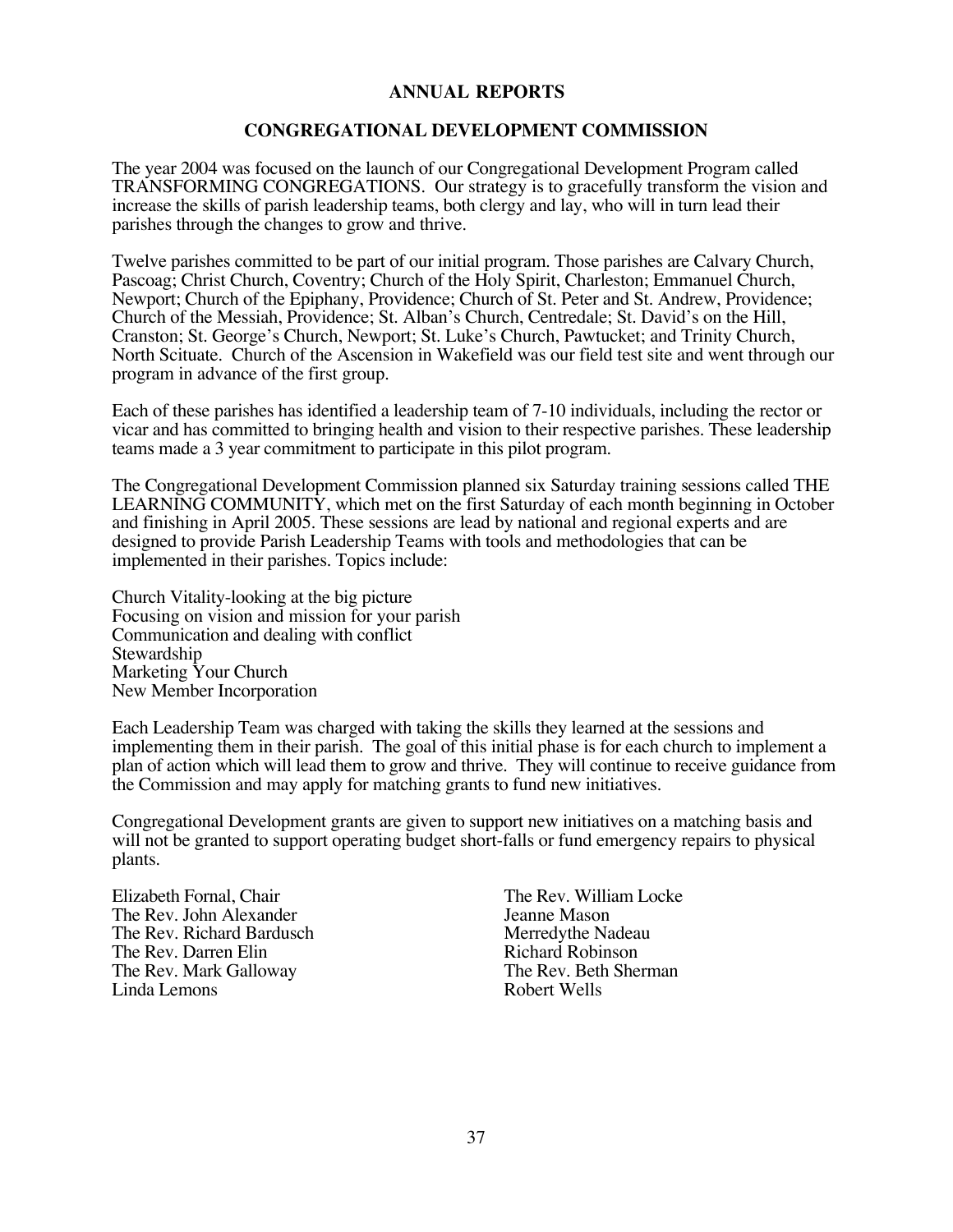#### **THE COMMISSION ON MINISTRY**

The Commission on Ministry advises and assists the Bishop in the implementation of Title III, Ministry, of the Constitution and Canons of The Episcopal Church. Under the guidance and oversight of the Bishop, the Commission has primary responsibility for the selection, examination, interviewing and evaluation of all applicants for Holy Orders and in the determination of present and future opportunities and needs for the ministry of all baptized people.

In following these charges the Commission designed and oversaw a seven session Discernment Program that included an Introductory Dinner, a Quiet Day, and programs in Adventure in Awareness, Christian Formation, Assigned Readings, Trip Through the Prayer Book, and a Closing Event for evaluation and feedback from participants in the program. This program is to help participants learn more about themselves and their gifts and to assist them in finding a path for ministry—whether ordained or lay—that is right for them. It is not an evaluation process and while required for those seeking ordination, it is open to all. Nine people from throughout the Diocese participated in this program and five applied for Postulancy interviews.

The Commission continues to work with the following people who are presently in the process of ordination for Holy Orders:

#### Seeking Priesthood

Tim Griffin, Church of the Redeemer, Providence, Candidate, ordained to the Diaconate on October 10, 2004

Scott Gunn, Church of the Ascension, Cranston, admitted as Candidate on May 14, 2004 Susan Carpenter, Trinity Church, North Scituate, admitted as Postulant on October 8, 2004 Dennis Bucco, St. Barnabas' Church, Warwick, 1st year, Boston University School of Theology Susan Wrathall, St. Paul's Church, North Kingstown, 2nd year at General Theological Seminary Meaghan Kelly, Grace Church, Providence, 1st year at Virginia Theological Seminary

#### Seeking Diaconate

Robert Kerr, St. Peter's by-the-Sea, completed 1st year of Diocesan Deacon Program Dorothy Brightman, Cathedral of St. John, Providence, completed 1st year of Diocesan Deacon Program

#### Transitional Deacon

M. P. Schneider, St. Stephen's, Providence, General Theological Seminary, entered 1st year

The Commission sent an invitation to priests in charge of parishes asking them to nominate and encourage young people that may be interested in ordained ministry to attend the Pathways to Ministry Conference in Dallas, Texas.

The Commission met in July to evaluate the past year and prepare for the upcoming year. The Discernment Program for 2004-2005 was formulated with attention being given to the feedback received from the participants in last year's program.

Sections of the new Title III canons were assigned to members to study and make presentations to the Commission in the forthcoming year.

Bishop Joslin was invited to the December meeting and provided a fascinating description of his hope for the future as to deacon training. He challenged the Commission to develop a new deacon training program by June 2005 and open the process by September 1. (The Rev. Wayne Runner was appointed Dean of Formation in early 2005).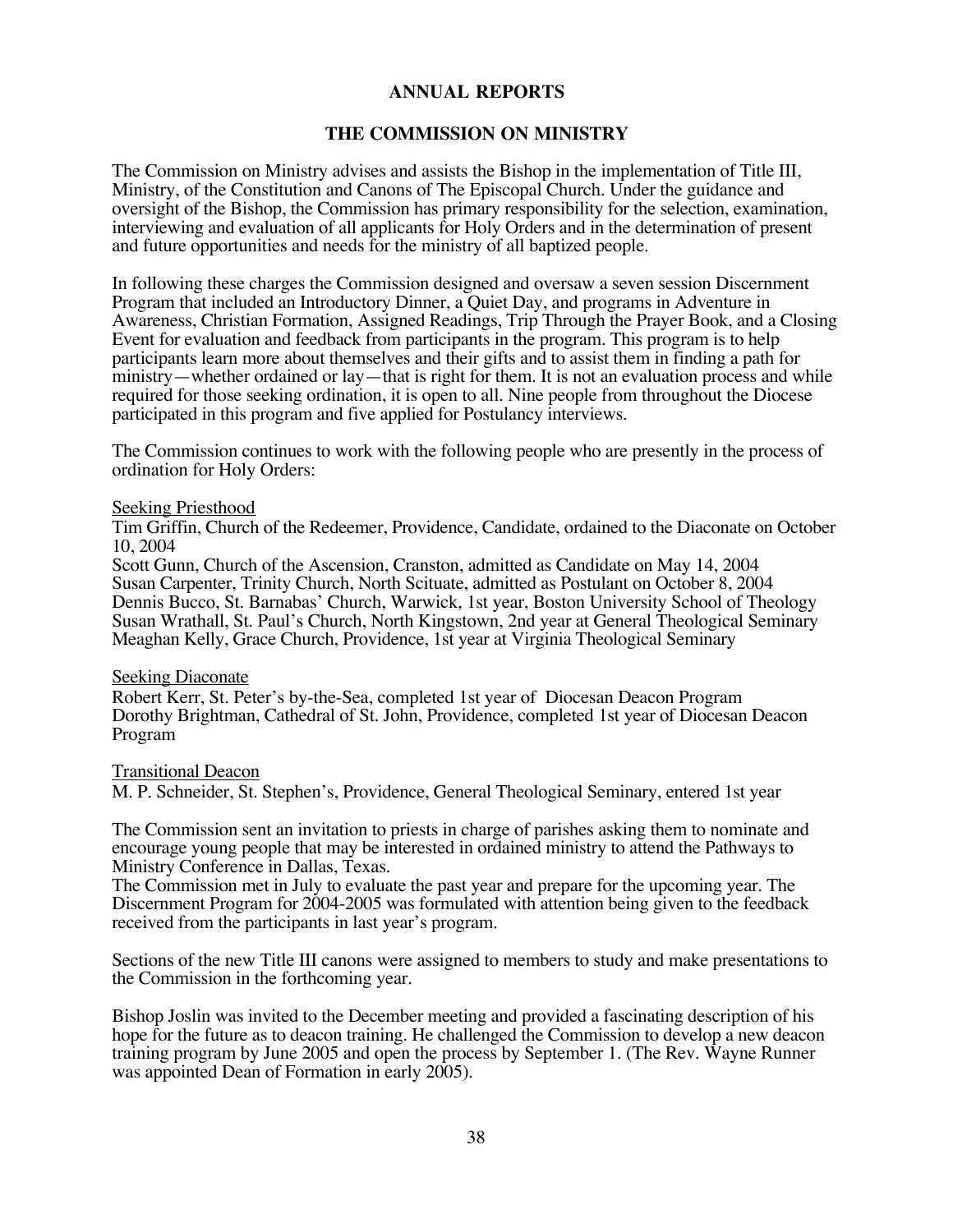We would like to extend our sincere thanks and appreciation for the gifts and hard work of those who served on Commission: Gil Graves, Alan Maynard, Jennifer Pedrick, Stephanie Shoemaker, John Van Siclen, Mary Texiera, Annette Cox, Marvin Abney, Linda Cappers, Michael Lemons, Phil Masquelette, Rick Robinson, Geralyn Wolf, *ex-officio*, and Marcia Camino, Secretary.

Respectfully submitted, Ms. Annette Cox and the Rev. John Van Siclen Chairs

#### **THE COMMISSION ON SUPPLEMENTARY BENEFITS**

Due to the generosity of Episcopalians of previous generations, the Diocese has a fund which can assist retired clergy and their surviving spouses in maintaining health insurance. The fund does not request or receive funding from the Diocesan Budget.

While the fund does not produce enough income to guarantee any benefit to clergy as an "earned" right," it can, however, help some of our clergy whose income is such that it cannot provide adequate health insurance. The Commission meets quarterly to review applications and the status of its funds. In 2004, 32 persons benefited from the fund with grants totaling approximately \$62,000.

Current policies regarding the fund are as follows:

To receive assistance an applicant must be a cleric who is canonically resident in the Diocese of Rhode Island for five (5) years or more, be under no ecclesiastical discipline, and have retired from a paid full-time church position which put him/her on the Diocese of Rhode Island's health plan before retirement.

There is no eligibility for assistance for early retirement (before age 65) unless retirement is caused by disability.

The only assistance currently available is health insurance. Health insurance here means participation in the coverage offered by the Church Medical Trust of the Church Pension Fund. Upon the applicant's being found eligible, the Commission will defray the cost for him/her and spouse in the Church Medical Trust Premium Plan which is a supplement to Medicare coverage. The retirees will be expected to pay Part B, Medicare Coverage, which is deducted from social security payments.

Exceptions to these policies will be considered by the Commission overseeing this Fund in cases of extreme hardship upon receipt of application for assistance.

Upon retirement and in any (or every) year thereafter, a statement of need may be required by the Commission.

Currently the Commission consists of the Revs. Harrington M. Gordon, J. Daniel Burke, Everett H. Greene, Ms. Marilyn Sayles and Ms. Nancy Brown.

Everett H. Greene, Chair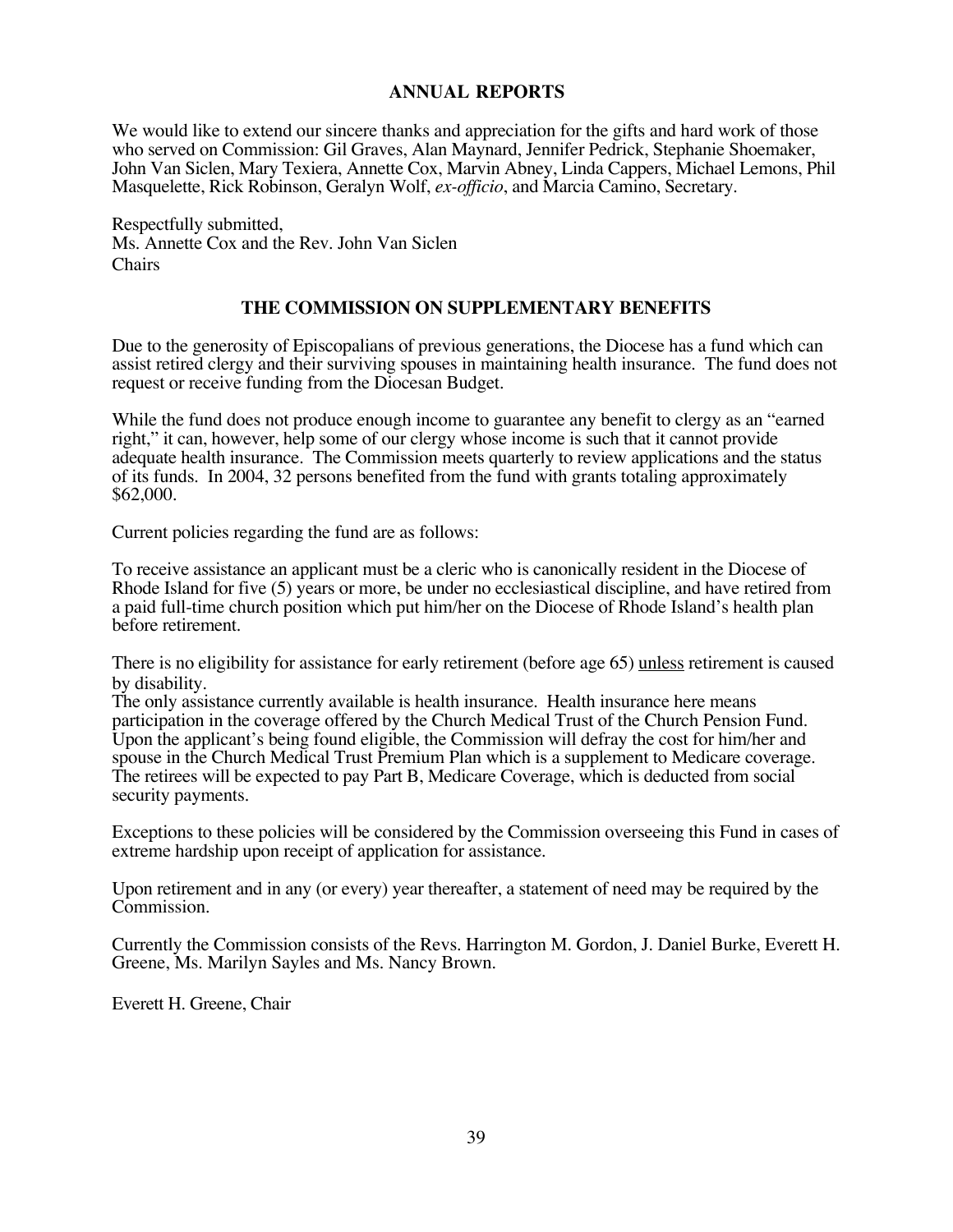#### **DIOCESAN COUNCIL**

Diocesan Council's role is to "exercise such powers of the Diocesan Convention between meetings thereof as are necessary to develop and implement the mission, policies, program and budgets of the Diocese of Rhode Island." (Canon 6)

During the year 2004, Council met as full body ten times. There we no meetings in July and August.

The following actions were taken during 2004:

#### **January 21, 2004**

*Clergy Housing Allowance 2004*

Resolved: that the following amounts be designated as parsonage allowances in 2003 within the meaning of that term as used in Section 107 of the IRS Code of 1986: The Rev. Elizabeth Sherman \$11,000 and The Very Rev. Maria DeCarvalho \$22,387.

#### *Name Change for Diocesan Trust Fund*

Resolved: that the name of Diocesan Investment Trust Fund #2800 be changed to the Elmer K. Shippee Fund.

#### *Receipt of Additions to Diocesan Investment Trust*

Resolved: the recommended reception of the following additions to the Diocesan Investment Trust:

| ECC Carlsten Fund #1700               | 100     | from R. Carlsten        |
|---------------------------------------|---------|-------------------------|
| ECC R. Pinkos Fund #1701              | 500     | from J. Pinkos          |
| Episcopal Charities Fund #550         | 10,000  | from Lorrine Knight     |
| Episcopal Charities Fund #550         | 15,639  | from Michael Drury      |
| Episcopal Charities Fund #552         | 344,276 | from Eleanor Dunkerly   |
| Episcopal Charities Fund #552         | 10,000  | from L. Sanford Crowell |
| $\Gamma_0$ <sub>hmowy</sub> 10 $2004$ |         |                         |

#### **February 18, 2004**

Note: No printed minutes are recorded, Secretary left employment suddenly and had not typed minutes.

#### **March 17, 2004**

*Presented by Commission on Finance:*

Resolved: that the 2004 Apportionment for St. Martin's, Pawtucket, be corrected to \$15,052 due to an incorrect reckoning of 2002 apportionable income.

Resolved: that the 2004 Apportionment for the Church of the Holy Cross, Middletown, be accepted and established at \$3,600 in recognition of their mission status and their current inability to meet their full financial obligations to the Diocese.

Resolved: that Calvary, Pascoag, receive a grant from Mission Funds in two parts and in the following amounts:

\$11,500 to match growth in pledging rom 2003 to 2004; and up to \$10,500 in a 2:1 match for increase in pledging from 2004 to 2005, for a total possible grant of \$22,000 in 2004. The second half of the grant is contingent upon receipt of their plan for 2005 stewardship activities by the end of June.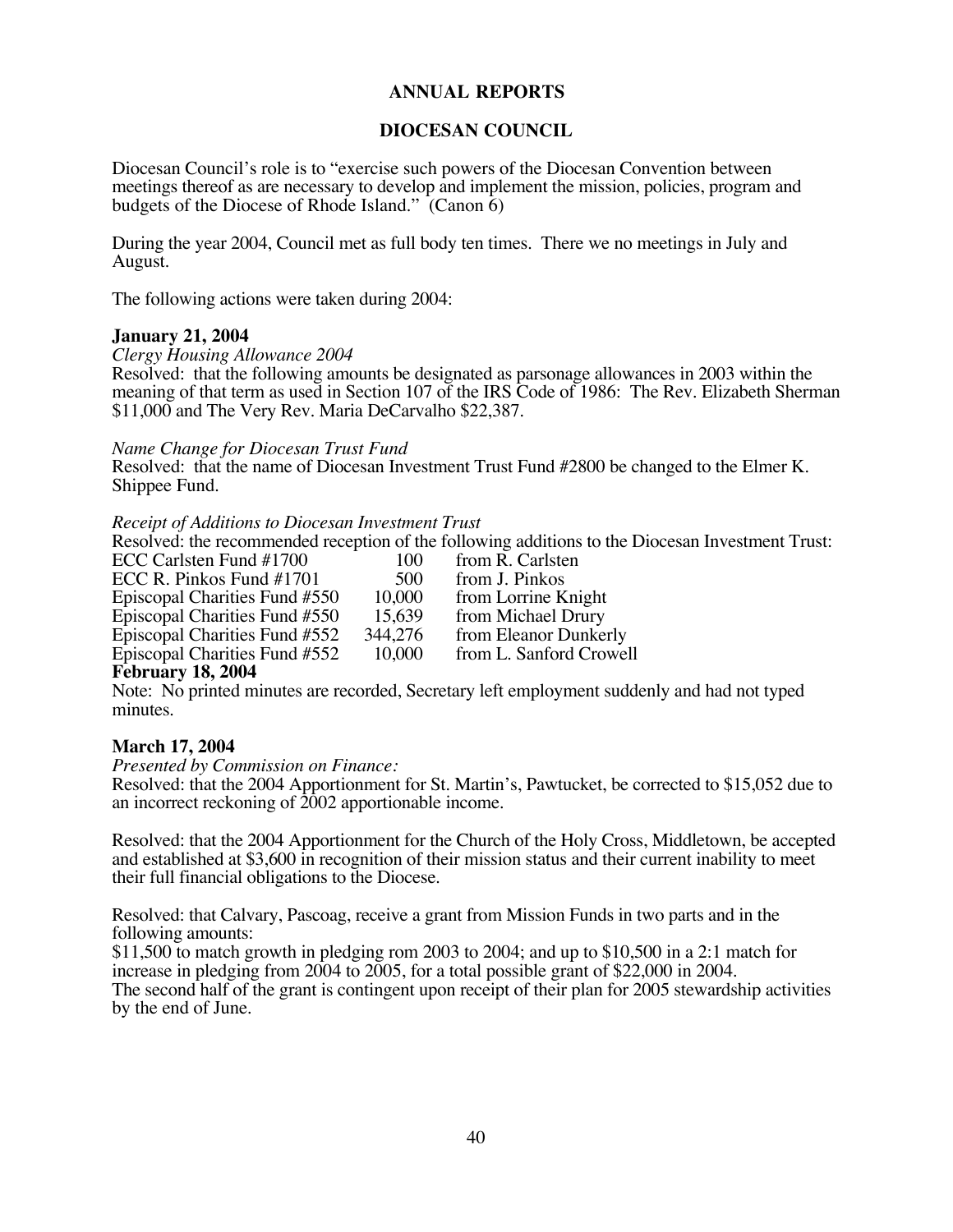#### **April 21, 2004**

*Loan request of St. Mark's, Warwick*

Resolved: that St. Mark's, Warwick, be granted a loan from the Revolving Loan Fund of \$80,000 for a period of 10 years at the rate of 3 percent pending the approval of the Standing Committee.

#### **May 19, 2004**

*Loan Request, St. John's, Barrington* Resolved: that St. John's, Barrington, be granted a loan from the Revolving Loan Fund of \$50,000 for a period of five years at the rate of 3%.

*Apportionment Adjustment for St. Michael & Grace, Rumford*

Resolved: that an adjustment to 2004 Apportionment be granted to St. Michael & Grace, Rumford, as follows:

| 2004 Assigned Apportionment | <b>Adjustment recommended</b> | 2004 Adjusted |
|-----------------------------|-------------------------------|---------------|
| Apportionment               |                               |               |
| \$18,939                    | \$5,536                       | \$13.403      |

*2004 Budget Adjustments*

Resolved: that the adjustments to the 2004 diocesan budget be accepted as circulated.

#### **June 16, 2004**

#### *Revolving Loan Fund*

An outline of the history of the property in Shannock, given to Diocese in 1940's, used as first site for Holy Spirit, Charlestown, a Mission of the Diocese. The property had been transferred to "Habitat for Humanity" by Convention in 1993. The land had a deed restriction that the diocese share in the proceeds if any property built there was sold for profit. Such sale took place in 2004, the amount of \$15,000 received. With original purpose in mind, it was recommended to the Committee to return the receipt to the corpus of The Revolving Loan Fund – so moved, seconded and passed.

#### **September 15, 2004**

#### *Loan, St. Luke's, East Greenwich*

A motion was made, seconded and approved that a loan be extended to St. Luke's, East Greenwich, in the amount of \$100,000 for a term of five (5) years at a rate of 3.5%. There was one abstention.

*Loan, Church of the Redeemer, Providence*

A motion was made, seconded and approved that a loan be extended to The Church of the Redeemer, Providence, in the amount of \$50,000 for a term of ten (10) years at a rate of 2.75%.

#### *Voting Privileges, Church Church in Lonsdale*

A motion was made, seconded and approved that the voting privileges at Christ Church, Lincoln be suspended at the 214th Convention in accordance with Canon XIV 14.2(c) unless the outstanding balance of 2003 Apportionment is received in full on or before Wednesday, October 20, 2004.

#### **October 20, 2004**

*Episcopal Charities Grant Distributions for 2005* RESOLVED: that Diocesan Council approve the 2005 grant distributions in the amount of \$500,045.00.

RESOLVED that Diocesan Council approve action of the Episcopal Charities Executive Committee for grant distributions from the Susan Hudson Memorial Fund.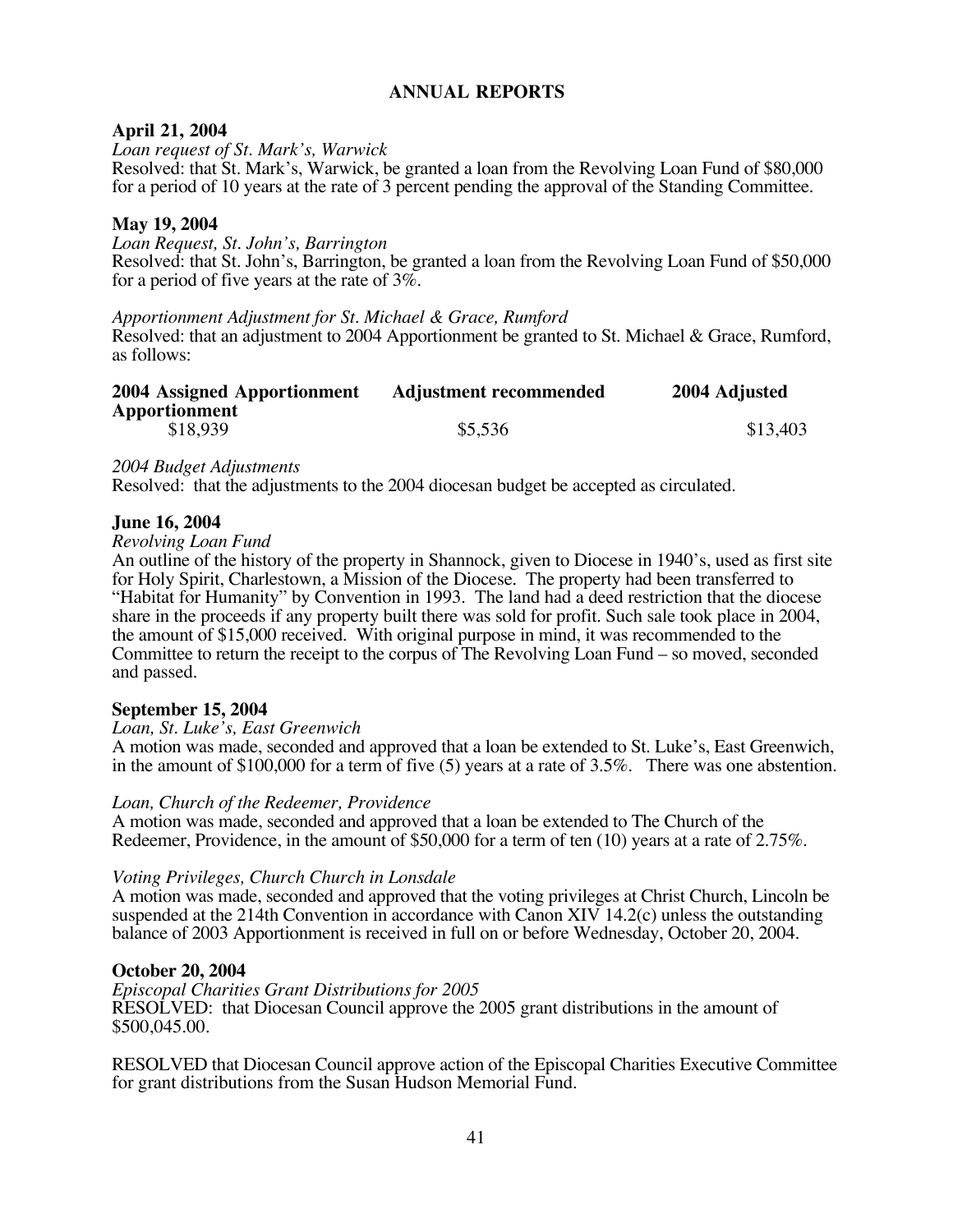#### *Salary Review Committee*

RESOLVED that clergy salaries be increased by 4.0% as set forth in the guidelines for 2005. **November 17, 2004**

*Micro Enterprise*

RESOLVED that the Diocese accepts contributions to fund the Micro Enterprise ministry, and amends the Diocesan budget to establish a restricted account recording donations received and expenditures paid toward the ministry. No funding is to be extended to this ministry in excess of donations received for this purpose.

Bruce Livingston was elected to serve on Executive Committee of Diocesan Council.

#### **December 15, 2004**

*2005-2006 Budget Revisions*

RESOLVED that:

Salaries adjusted to 4% from 3.5% as approved by Council on November 17, 2004. Medical and Dental rates to actual from previous estimates.

Inclusion of new Canon to the Ordinary and a provision for an unexpected administrative support person.

A change in the Bishop's compensation to reflect the medium compensation for all diocesan bishops based on information received from the National Church.

Remove the Brown University Grant from the Brown/RISD budget in the amount of \$10,000

A motion was made, seconded and approved to accept: a, b and c of the 2005/2006 Budget Revision and

A motion was made, seconded and approved for a 30-day table regarding "d and e" until January, 2005.

#### *2005 Clergy Housing Allowance*

RESOLVED that the Diocesan Council designates the following amounts of cash compensation to be clergy housing allowances for 2005 in accordance with the IRS. (Section107 of the IRS Code of 1986):

| The Rev. Richard Bardusch  | \$15,600 |
|----------------------------|----------|
| The Rev. Sean Manchester   | \$7,387  |
| The Rev. Joyce Penfield    | \$16,500 |
| The Rev. José Roberts      | \$15,525 |
| The Rev. Elizabeth Sherman | \$15,000 |
| The Rev. Robert Vanderau   | \$20,000 |
| The Rt. Rev. Geralyn Wolf  | \$41,400 |

A motion was made, seconded and approved to accept.

#### **EPISCOPAL CHARITIES**

The Episcopal Charities Annual Campaign for the year 2004 was a great success. The Board of Trustees, all committees and parish chairpeople successfully completed their work both in fundraising and outreach efforts. Grant distributions in the amount of \$499,395 were given to 105 social service agencies and programs throughout Rhode Island.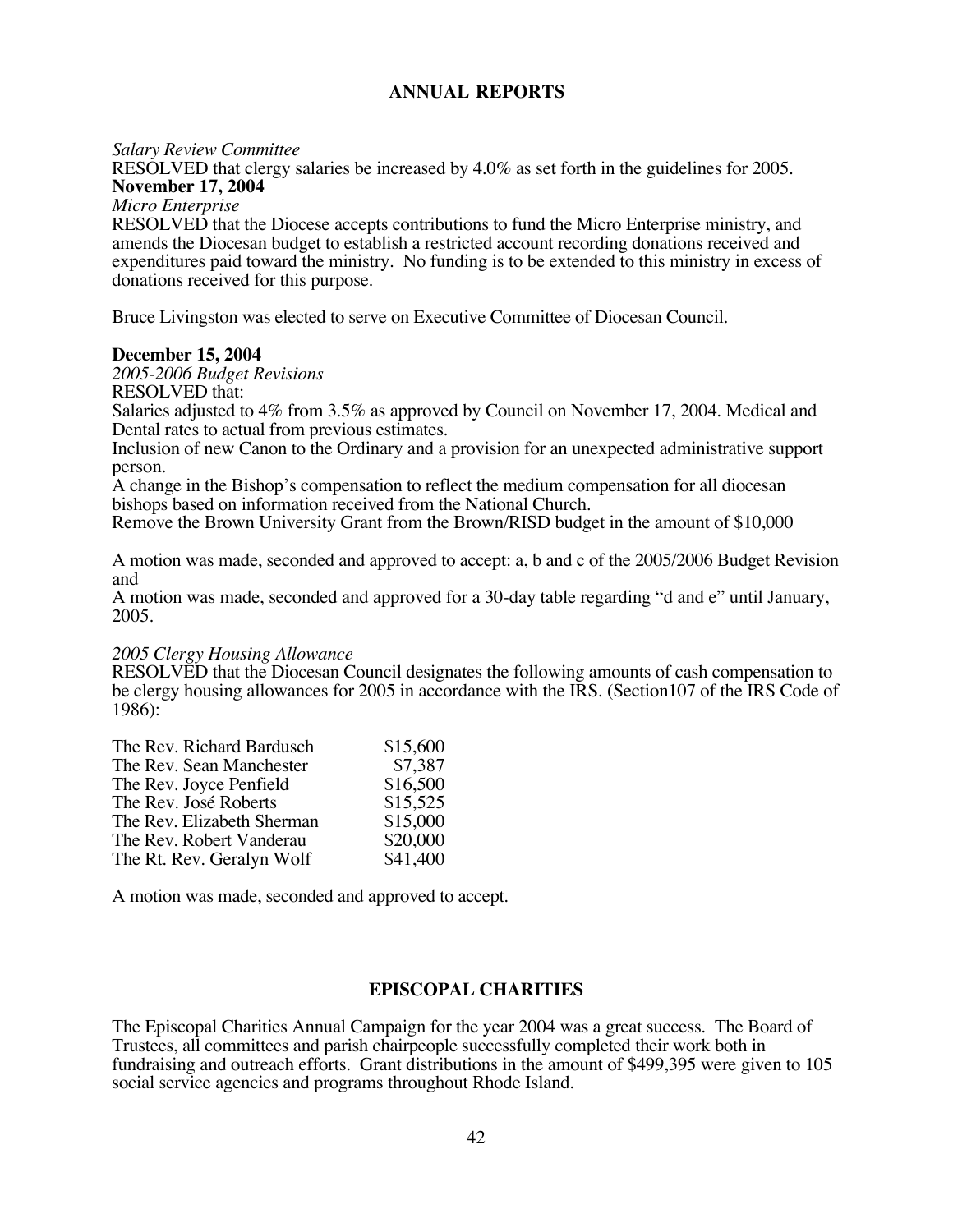The Susan Hudson Memorial Fund awarded grants totaling \$29,025 to the Bishop's Discretionary Fund, State Council of Churches (homeless), Mission House a at Epiphany, W.A.R.M Shelter – Westerly Area Rest Meals, Pawtucket Day Child Development Center, Mission Trip to the Dominican Republic, Rhode Island Military Relief Fund. A grant for \$5,000 from the Episcopal Charities Fund Balance was given to the Diocese of Southwest Florida for hurricane relief.

The volunteers and donors of Episcopal Charities deserve gratitude and recognition for their work, dedication and support. Special thanks are extended to Mayor Scott Avedisian of Warwick, Harry Sacchetti of St. Andrew and Philip in Coventry, Carol Keiser of the Church of the Advent in Pawtucket and The Rev. Dr. Crag Burlington of St. Luke's, East Greenwich, for their campaign leadership.

The Bishop Higgins Award for distinguished and meritorious service on behalf of Episcopal Charities was presented to Carol Keiser of Church of the Advent, Pawtucket and Harry Sacchetti, St. Andrew & Philip, Coventry. They have been long time volunteers for Episcopal Charities and served in many leadership positions. They continue to faithfully serve their church, the Diocese and Episcopal Charities.

National Philanthropy Day was held in November, 2004. Organizations throughout Rhode Island had an opportunity to honor their valued volunteers as "Partners in Philanthropy". Joe Gonsalves, All Saints, Warwick, and Bruce Livingston, Trinity Church, Newport, were named "Partners in Philanthropy" of the Episcopal Charities Fund of Rhode Island for many years of outstanding service and dedication. They, too, continue to serve their church, Episcopal Charities and their community.

#### **MINISTRY TO THE DEPARTMENT OF CORRECTIONS**

The Episcopal Diocese of RI and Episcopal Charities support a ? time Chaplaincy at the Adult Correctional Institution (ACI). The goals of this ministry are: to address the pastoral, liturgical, spiritual, and theological needs of the churched and the unchurched; to help incarcerated men and women encounter the love of Christ and to be a witness to the healing and restoration of hope, mercy, and forgiveness which is offered by Christ to all. Thanks to the prayers and support of those in parishes and our Diocese, the prodigal sons and daughters of our state are invited back home to be our neighbors through the hope of restoration and healing that is offered them.

Indirectly the Chaplaincy also benefits parishes and clergy in RI. The Chaplain helps clergy with parish members who get arrested to negotiate this system and she also pays courtesy visits to their parish members. Family members of those incarcerated also benefit because the Chaplain ministers to them by phone at times of crisis, such as, death or serious illness of a relative.

Rev. Joyce Penfield, a canonically resident Episcopal priest in RI, who has over 15 years of prison ministry experience in Massachusetts, New York state, and Rhode Island, works with a team of 5 other part-time Chaplains (1 Protestant, 3 Roman Catholic, 1 Muslim) in 7 different units which comprise the ACI system to serve a resident population of 3,700. A total of 16,000 men and women are admitted to ACI each year.

The residents at ACI typically enter with a multiplicity of problems: poverty, undereducation, lack of legitimate job skills, and mental health needs. Over 12 per cent have serious mental needs and at least 70% of the residents have a substance abuse problem which often led to their criminal behavior or the acts for which they are serving time. Of the women, the majority come from abusive family/spouse backgrounds or parents who themselves suffered from substance abuse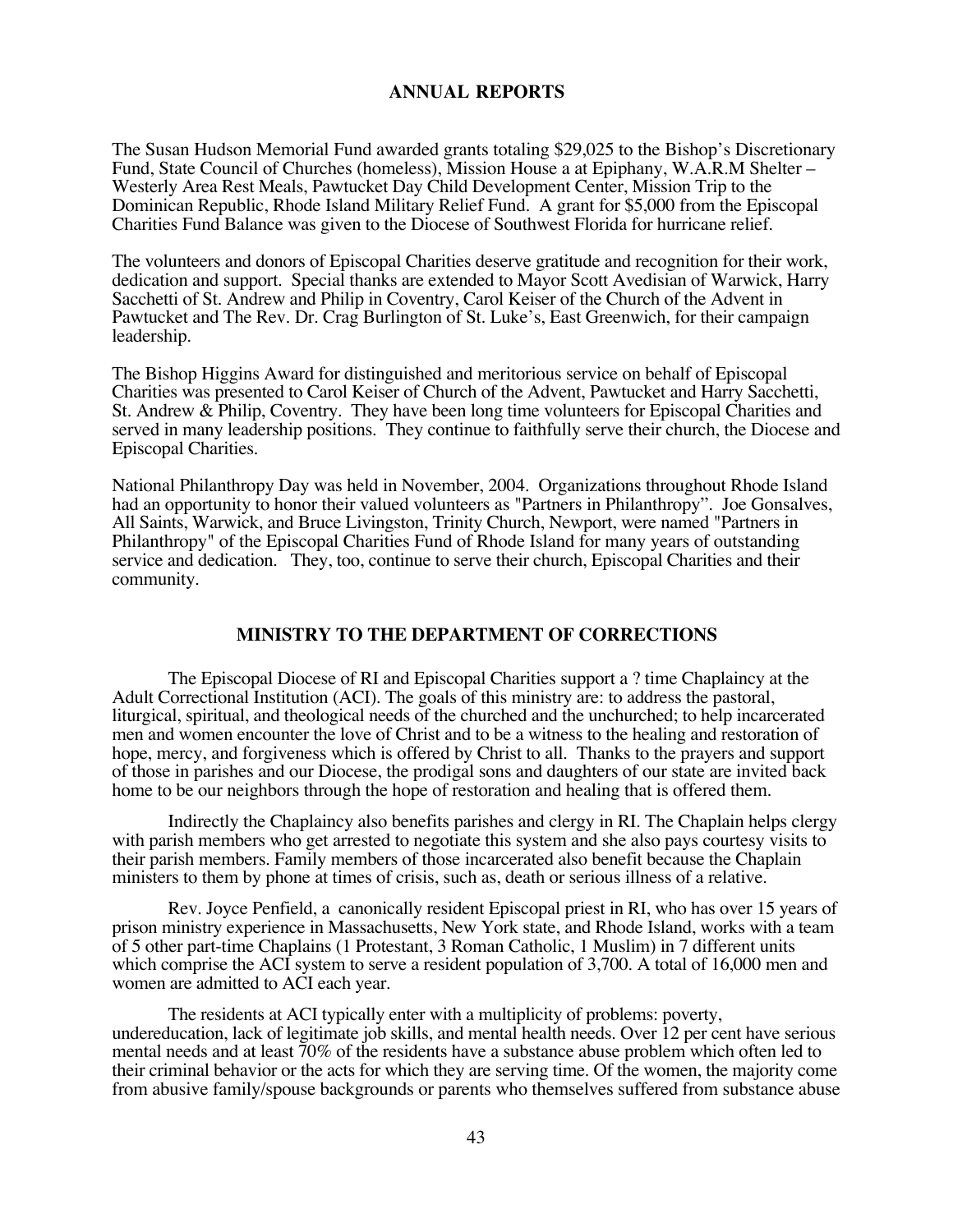problems or were incarcerated. Despite the many regulations and nature of prison which hinder getting these needs addressed during incarceration and despite the very oppressive nature of the system of prison itself, God's transforming love and mercy does shine through this gloomy scene with the help of religious volunteers, mentors, drug treatment programs in selected facilities, and the work of Chaplains.

Chaplain Penfield serves as Institutional Chaplain of the 2 Women's Facilities and Men's Minimum/Work Release which means she recruits, trains, and supervises all religious schedules and volunteers of all faiths for these 3 units. She has tried to create a balance of religious programs, introducing courses on spirituality and self-understanding/emotional literacy; setting goals; nonviolence; and healthy relationships.

 In addition to one-on-one counseling and confessions, Chaplain Penfield offers a weekly worship service at 4 different facilities; a weekly meditation circle in both women's units; bi-annual instruction for baptism and an Inquirer's course in 4 facilities; and special memorial services for inmates who die or for ex-offenders who die after being released. (In the past 10 years, over 120 women have died within months of their release.

 Another major activity of this Chaplaincy are spiritually-based courses which focus on: selfunderstanding, emotional growth and spirituality for those in recovery from addiction and/or abuse. Two of these courses, *Houses of Healing*, and *Boundaries for Healthy Relationships*, are nationally recognized and are also very popular with the inmates. Such courses provide an opportunity to deepen relationships with inmates and to offer pastoral counseling to a larger number of inmates than one on one counseling affords. Chaplain Penfield teaches 10+ of these courses per year.

 Card and eyeglasses ministry is another important activity of the Chaplaincy. Inmates receive a birthday card each year. Eyeglasses and greeting cards are also provided by the Chaplain upon request by inmates in need. Many parishes in the Diocese have helped by donating cards—always needed and appreciated by the women and men inside. The Chaplaincy also organizes the Angel Tree project each year which helps local parishes provide gifts for children of inmates.

 The activities of worship, Baptism, pastoral crisis/grief counseling, spirituality and healing courses, supervision of volunteers, card and eyeglasses ministry, and administrative work makes for a very busy and active Chaplaincy as indicated by a few numbers below:

|      | <b>Holy Eucharist</b> | Praver    | <b>Memorial</b> | <b>Baptisms</b> | <b>Inquiry Grads.</b> |  |
|------|-----------------------|-----------|-----------------|-----------------|-----------------------|--|
| 2002 | 121/1,733             | 84/1,338  | 7/226           | 20              | 22                    |  |
| 2003 | 139/2,107             | 109/1,480 | 5/250           | 22              | 28                    |  |
| 2004 | 124/2,381             | 130/1,992 | 3/289           | 25              | 40                    |  |
| 2005 | 71 / 829              | 741/1.089 | 0/0             |                 |                       |  |
|      |                       |           |                 |                 |                       |  |

**# Worship Services Given/ # Inmates attending** 

(Jan-July)

#### **Spiritually-Based Courses # Courses taught / # Inmates Graduating**

|              | $\pi$ Courses taught / $\pi$ minimites Grauu |    |     |  |
|--------------|----------------------------------------------|----|-----|--|
| 2002         |                                              | 11 | 73  |  |
| 2003         |                                              | Q  | 83  |  |
| 2004         |                                              | 13 | 105 |  |
| 2005         |                                              |    | 85  |  |
| $(Jan-July)$ |                                              |    |     |  |

Pastoral Contact hours: 40hrs / month Card & eye glasses ministry: 10 hrs/month Administrative & Volunteer Supervision: 10 hrs/month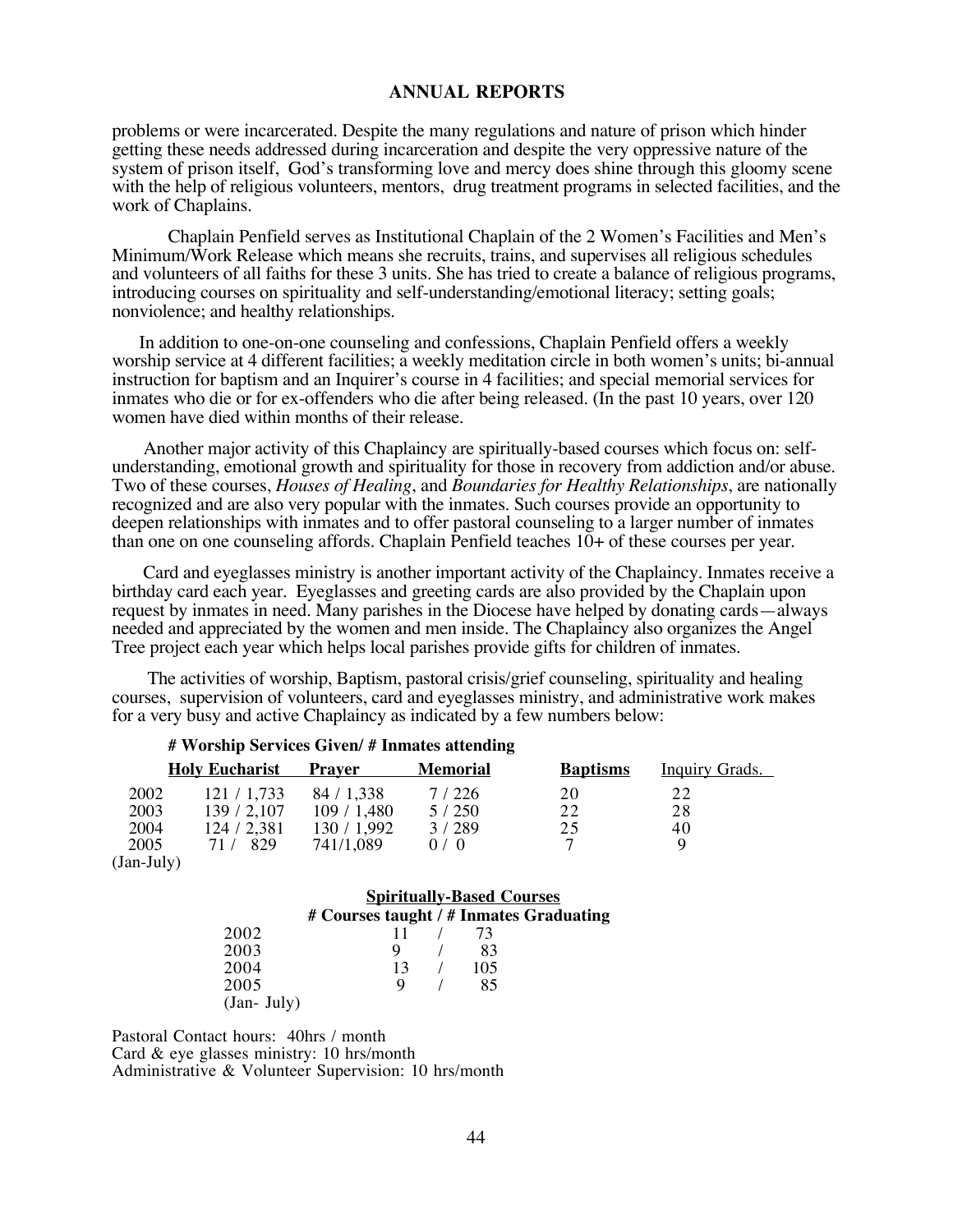The Chaplaincy exists only through the support and prayers of you and the Diocese as we live out our Baptismal covenant to seek and serve Christ in all persons, loving those who are and will physically be our next door neighbors one day. Thank you for making the servant ministry of the Chaplaincy a reality.

In Christ,

Rev. Dr. Joyce Penfield, Chaplain Women's & Men's Minimum/Work Release

#### RESOURCE CENTER

Life in the Resource Center continues at a wonderful pace during the year. I continued consultations with parishes. Significantly added to the materials in the Resource Center, especially the video library. Since many of the new material will be coming out on DVD, I purchased a DVD player for the Resource Center and will order more DVD's than VHS.

We held our first Diocesan Convocation in March at Roger Williams University. Approximately 200 people attended, including the folks preparing for confirmation/reception. A wide range of workshops were offered and well attended. One of the most popular was Harry Sacchetti's on flower arranging. A lot of smiling faces left at the end of the day with flower arrangements in hand!

Journey to Adulthood and Godly Play trainings were well attended. I had hoped to have an Educator's Wellness weekend in April, but with Lent and Easter preparations I did not get the publicity out on time. Will try this again!

Education for Ministry continues to grow in the diocese. Two additional groups began this year.

I continue to work with the Province 1 Education Network, which I now convene. We will begin planning for Provincial Convocation 2006.

The ECC Task Force began this year, which I was honored to chair. It has been exciting for me to learn the history of ECC and to look ahead to all the possibilities it offers for the people of the diocese and Rhode Island.

I am so thankful for the opportunity to serve in the Diocese of Rhode Island.

Sue Hurn Director, Diocesan Resource Center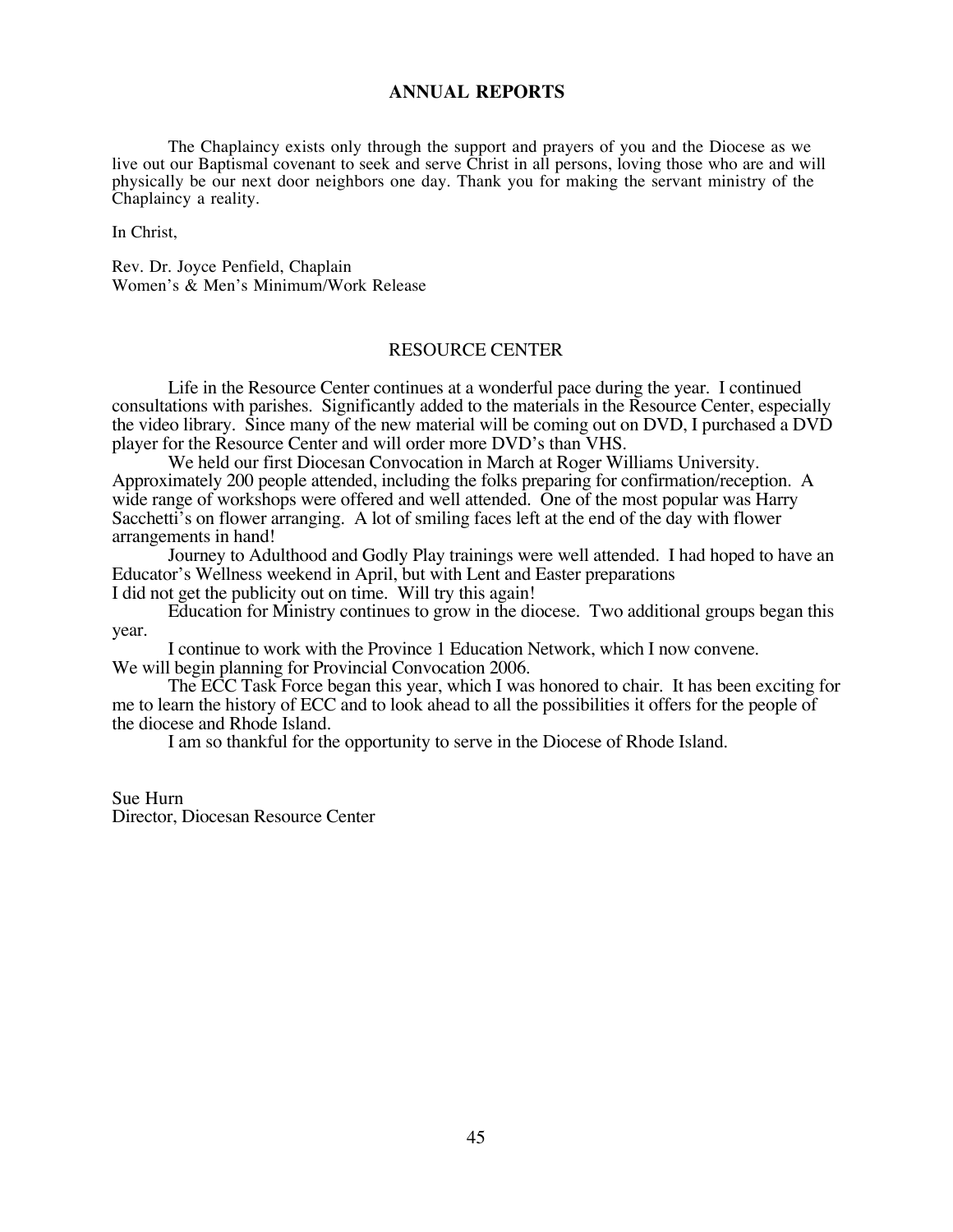| Alexander B. Dawson<br>Sally Whitehead<br>Philip Masquelette                                                                                                                                                                                              | St. John's, Ashton<br>2005<br>2006<br>2006                                                                                               |
|-----------------------------------------------------------------------------------------------------------------------------------------------------------------------------------------------------------------------------------------------------------|------------------------------------------------------------------------------------------------------------------------------------------|
| Prudence Bishop<br>Minot Crowell<br>Sarah Fogarty<br>Brenda Kanarian<br>Carmine Marabello<br>Joyce Marabello<br>Dallas Russell<br>D. Patricia Allen<br>Joan L. Harper<br>Charles F. Reade, Jr.                                                            | <b>St. John's, Barrington</b><br>2005<br>2005<br>2005<br>2005<br>2005<br>2005<br>2005<br>2006<br>2007<br>2007                            |
| Marilyn Hambly<br>Anne C. McCarthy<br>Dinah Baker<br>Marie Burden<br><b>Betty Burkhardt</b><br>Kenneth Burkhardt<br>Barbara J. Davis<br>Lorenzo P. DiSano<br>Virginia McCaw<br>Frederic A. Rounds<br>Jacquin Thomas<br>Sally Woodruff<br>Richard J. Munro | <b>St. Michael's, Barrington</b><br>2005<br>2005<br>2006<br>2006<br>2006<br>2006<br>2006<br>2006<br>2006<br>2006<br>2006<br>2006<br>2007 |
| Linda Couture<br>Roland B. Mergener<br>M.R. Pagano                                                                                                                                                                                                        | <b>St. Alban's, Centredale</b><br>2005<br>2005<br>2008                                                                                   |
| Modesta Pellot                                                                                                                                                                                                                                            | <b>St. George's, Central Falls</b><br>2007                                                                                               |
| Patricia Brow<br>Joel M. Harrington<br>Thomas Webster<br>Lora Branin Cobden<br>Marjorie F. Frank<br>Nancy Penn                                                                                                                                            | <b>Holy Spirit, Charlestown</b><br>2005<br>2005<br>2005<br>2007<br>2007<br>2007                                                          |
| James Tonge                                                                                                                                                                                                                                               | <b>Christ Church, Coventry</b><br>2006                                                                                                   |
| Frederick W. Malaby<br>Grace E. Malaby<br>June Raffensperger<br>Sandra Restall<br>Diane (Jocelyn) Warner                                                                                                                                                  | St. Andrew & St. Philip, Coventry<br>2005<br>2005<br>2005<br>2006<br>2006                                                                |
|                                                                                                                                                                                                                                                           |                                                                                                                                          |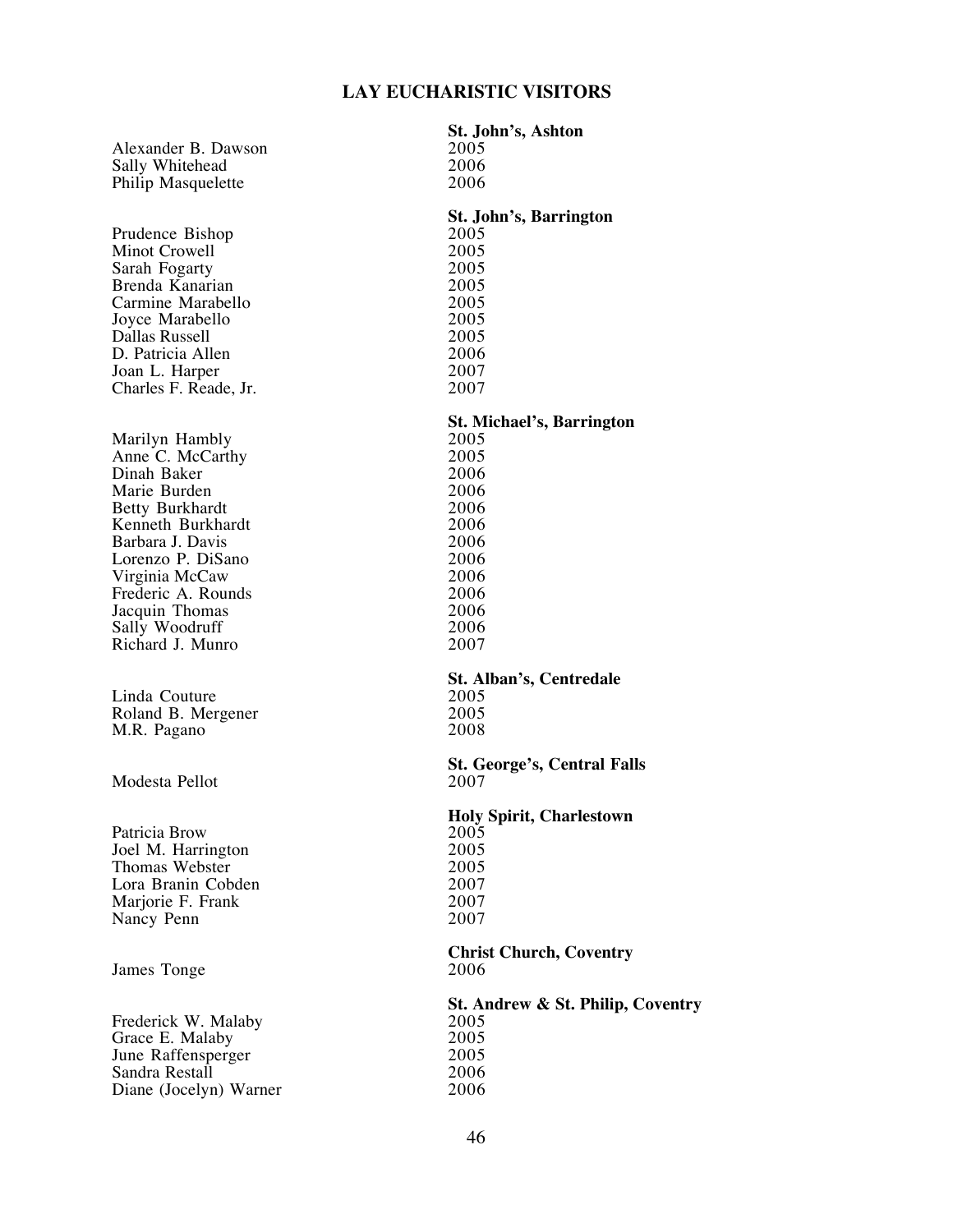Kenneth Thomas Jackson 2005<br>George Nathanson 2006 George Nathanson

Hope Kirkconnell<br>
John Kirkconnell<br>
2006 John Kirkconnell

Lorena A. Brown 2006 Robert G. Brown 2006<br>
Lynne E. Purdy 2006 Lynne E. Purdy 2006<br>
Toni T. Harrison 2007 Toni T. Harrison<br>
Antonio F. Oliver 2007 Antonio F. Oliver

William McCormick 2005<br>
John O. Shepard, Jr. 2006 John O. Shepard, Jr.

Robert J. Geoffrey 2006<br>
Shirley H. Halvarson 2006 Shirley H. Halvarson 2006<br>Harry T. Allison 2008 Harry T. Allison

Harry Bentley 2006<br>
Jeanne B. Ikerman 2006 Jeanne B. Ikerman 2006<br>Karl B. Ikerman 2006 Karl B. Ikerman 2006<br>Lee-Ann Lanciaux 2007 Lee-Ann Lanciaux 2007<br>
John Gelati 2008 John Gelati 2008<br>Paul Lanciaux 2008 Paul Lanciaux

Alice Emmons Burnish 2005<br>
Virginia E. Butler 2005 Virginia E. Butler 2005<br>Elizabeth L. Fornal 2005 Elizabeth L. Fornal 2005<br>Collin Barnett 2006 Collin Barnett<br>
Harry J. Waterman 2006 Harry J. Waterman 2006<br>Colleen P. Tolhurst 2007 Colleen P. Tolhurst 2007<br>Priscilla Wormwood 2007 Priscilla Wormwood 2007<br>
Ernest E. Slocum, Jr. 2008 Ernest E. Slocum, Jr.

Beverly A. Edwards

Clarissa M.H. Patterson

Beverly P. Anderson 2006<br>
E. Harold Anderson 2006 E. Harold Anderson 2006<br>David Hearty 2006 David Hearty

Ann Dunham 2007<br>Bruce Dunham 2007 Bruce Dunham 2007<br>Nancy Lee Hampton Beeley 2007 Nancy Lee Hampton Beeley

**St. Matthias', Coventry**

**Ascension, Cranston**

**St. David's-on-the-Hill, Cranston**

**Transfiguration, Cranston**

**Trinity, Cranston**

**Emmanuel, Cumberland**

**St. Luke's, East Greenwich**

**St. Mary's, East Providence**

**St. Thomas', Greenville**

**St. Elizabeth's, Hope Valley**

**St. Augustine's, Kingston**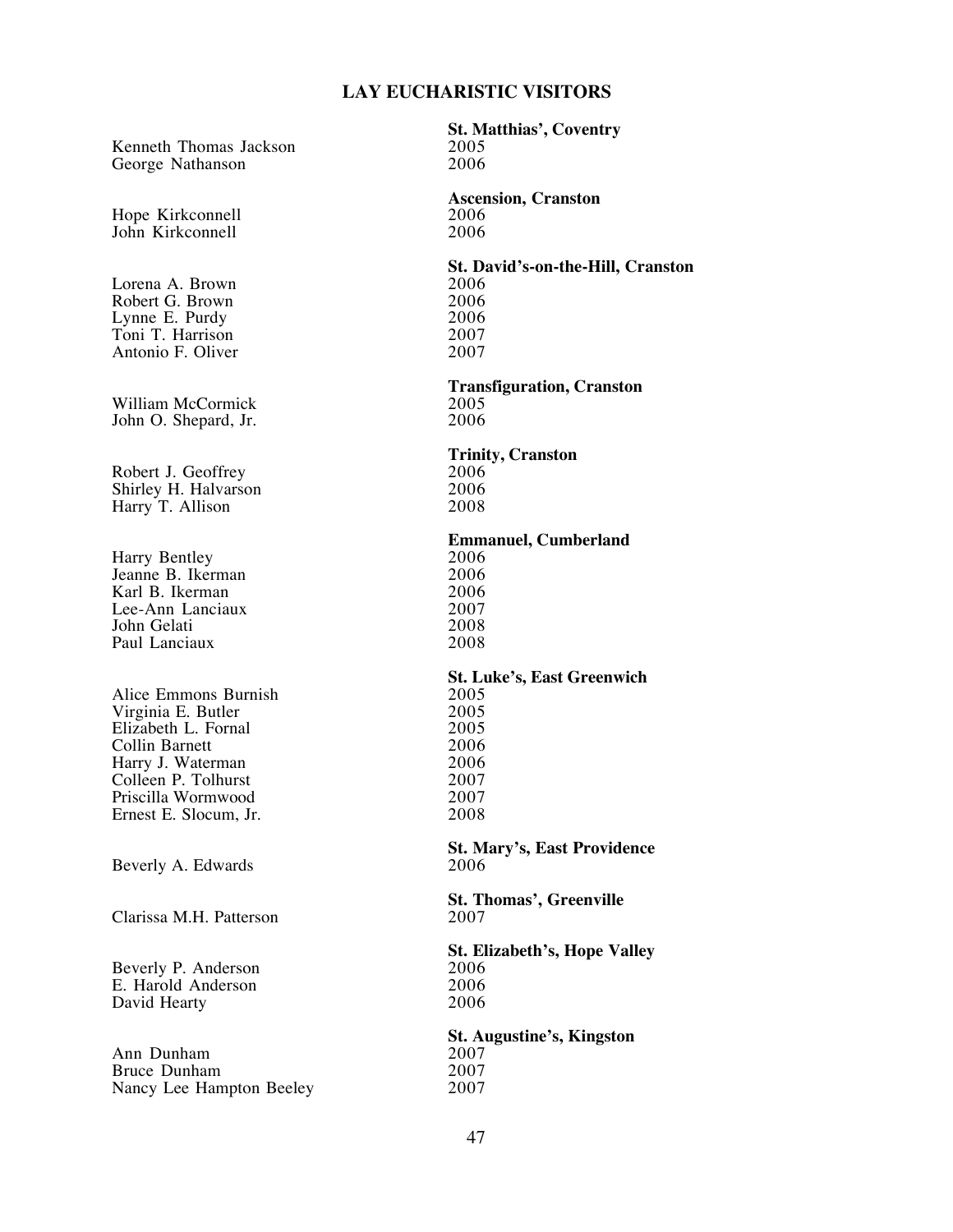Elinor Schneider 2007<br>Scott L. Sears 2008 Scott L. Sears

Patricia Cooper 2006<br>Robert R. Cutler 2007 Robert R. Cutler<br>Beryl E. Nichols 2007 Beryl E. Nichols 2007<br>Barbara E. Papineau 2007 Barbara E. Papineau

Robert O. Read 2005<br>Susan B. Sanson 2005 Susan B. Sanson<br>
Suzie Burns
2006 Suzie Burns 2006<br>George Owen Dexter 2006 George Owen Dexter Sidney Clifford 2007

Mildred A. Ward

Florence (Kit) Tobin

Priscilla A. Durant 2006<br>
Johanna Rakauskas 2006 Johanna Rakauskas 2006 Hillary I. Transue<br>
D. Verna Atwood 2007 D. Verna Atwood 2007 F. William Davis 2007 Andrea Wilson

Shawn Crawford 2005 Linda L. Adamonis 2006 Martha A. Hitchcock 2006<br>Patricia B. Carlson 2007 Patricia B. Carlson 2007<br>
Michael E. Cerullo. Jr. 2007 Michael E. Cerullo, Jr. 2007<br>Ernest J. Houle 2007 Ernest J. Houle 2007<br>
Dora Martorelli 2007 Dora Martorelli<br>
Margaret Moore-Webb 2007 Margaret Moore-Webb 2007<br>
Marci O'Connor 2007 Marci O'Connor<br>
Wilfred P. Royle<br>
2007 Wilfred P. Royle 2007<br>Nancy C. Shore 2007 Nancy C. Shore<br>
Pinkie Sweet-Holland<br>
2007 Pinkie Sweet-Holland<br>
Jane Tiernan-Reilly 2007 Jane Tiernan-Reilly 2007<br>Marsha Welch 2007 Marsha Welch

Joan Dorney-Collins

Elizabeth S. Dexter 2005<br>Nancy Fullerton 2005 Nancy Fullerton 2005<br>
Cynthia Ann Starkey 2005 Cynthia Ann Starkey 2005 Raymond R. Lapointe 2006<br>
Donna Tornatore 2006 Donna Tornatore 2006<br>
Jane M. Dempsey 2008 Jane M. Dempsey 2008<br>Doreen Riley 2008 Doreen Riley

## **Christ Church, Lincoln**

**St. Andrew's, Little Compton**

**Holy Cross, Middletown**

**St. Columba's, Middletown**

**St. Peter's-by-the-Sea, Narragansett**

**St. Paul's, North Kingstown**

**St. James', North Providence**

## **Trinity, North Scituate**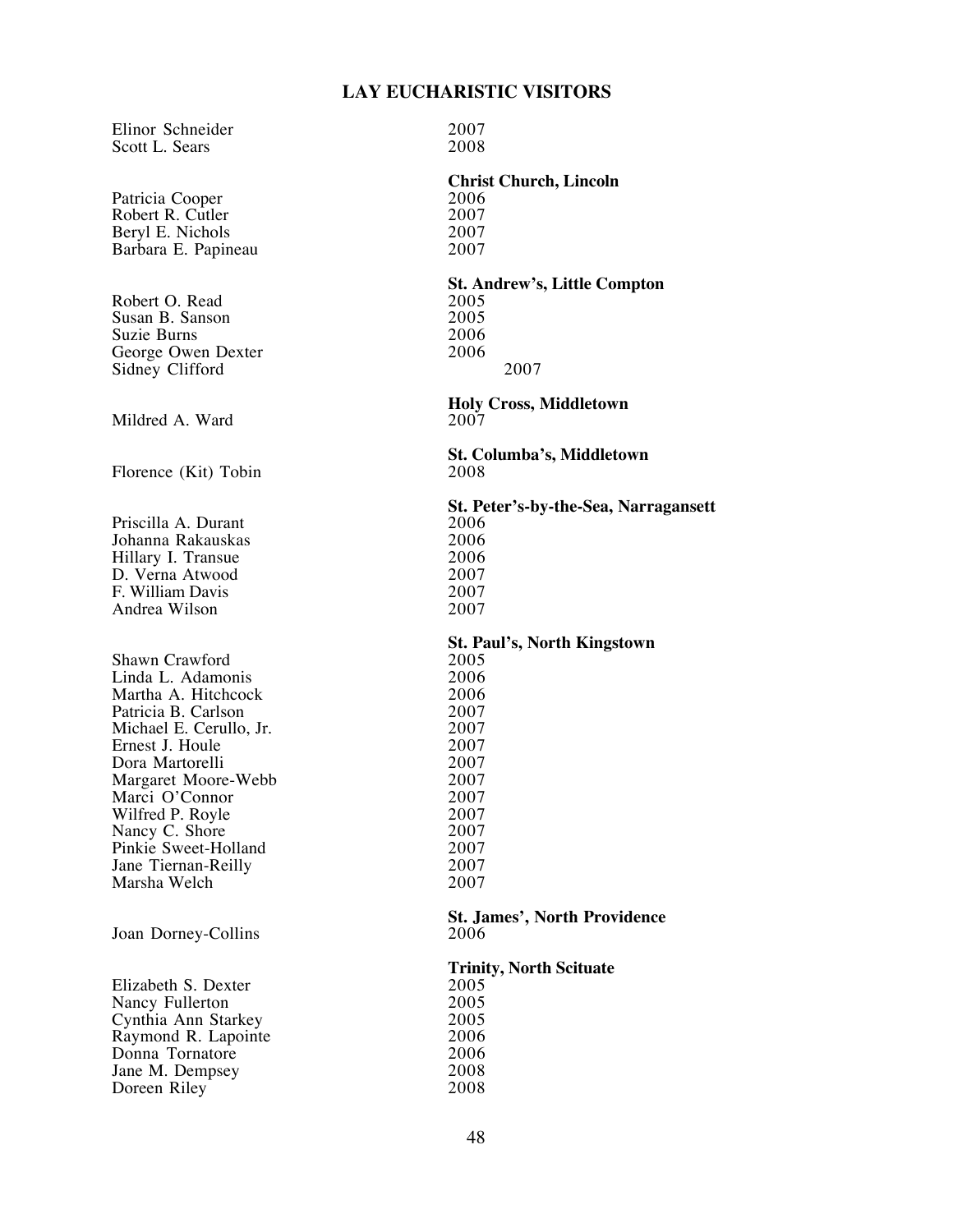Richard B. Hillman 2006<br>
Lois A. Whittaker 2006 Lois A. Whittaker 2006<br>Robert E. Whittaker 2006 Robert E. Whittaker

Kenneth Lagerquist

William Sexton

Georgia May Mitchell **2005**<br>Michael Lavoie 2006 Michael Lavoie

Muriel Carlson<br>
M. Carrie Ruo<br>
2007 M. Carrie Ruo 2007<br>Rose Marques 2008 Rose Marques

Thomas A. Brown 2005<br>Alexander Cozzens 2005 Alexander Cozzens 2005<br>
Bill Gagne 2005 Bill Gagne 2005 Donald T. Heywood

Linda M. Remington

Katherine M. Kreiser 2005<br>Agnes L. Fox 2006 Agnes L. Fox 2006<br>Rebecca A. Silliman 2006 Rebecca A. Silliman

Dorothy Brightman 2007<br>
Millard Miller 2007 Millard Miller 2007<br>
Nancy Hamlin Soukup 2007 Nancy Hamlin Soukup<br>
Kevin H. Valentine 2007 Kevin H. Valentine 2007<br>Arline L. Walker 2008 Arline L. Walker

Cynthia Rollins

Sidney Clifford, Jr. 2006<br>Rhea Brooks 2007 Rhea Brooks 2007<br>Javne Fielding-Platt 2007 Jayne Fielding-Platt 2007<br>Lisa Peterson 2007 Lisa Peterson 2007<br>
Kevin W. Platt 2007 Kevin W. Platt 2007<br>Eugene Reposa 2007 Eugene Reposa 2007<br>Christopher O. Utter 2007 Christopher O. Utter

Joseph J. Swinski, III 3006<br>Joan N. Melaragno 3007 Joan N. Melaragno

**Calvary, Pascoag**

**Good Shepherd, Pawtucket**

**St. Luke's, Pawtucket**

**St. Martin's, Pawtucket**

**St. Paul's, Pawtucket**

**St. Mary's, Portsmouth**

**St. Paul's, Portsmouth**

**All Saints' Memorial, Providence**

**Cathedral of St. John, Providence**

**Epiphany, Providence**

**Grace, Providence**

**Messiah, Providence**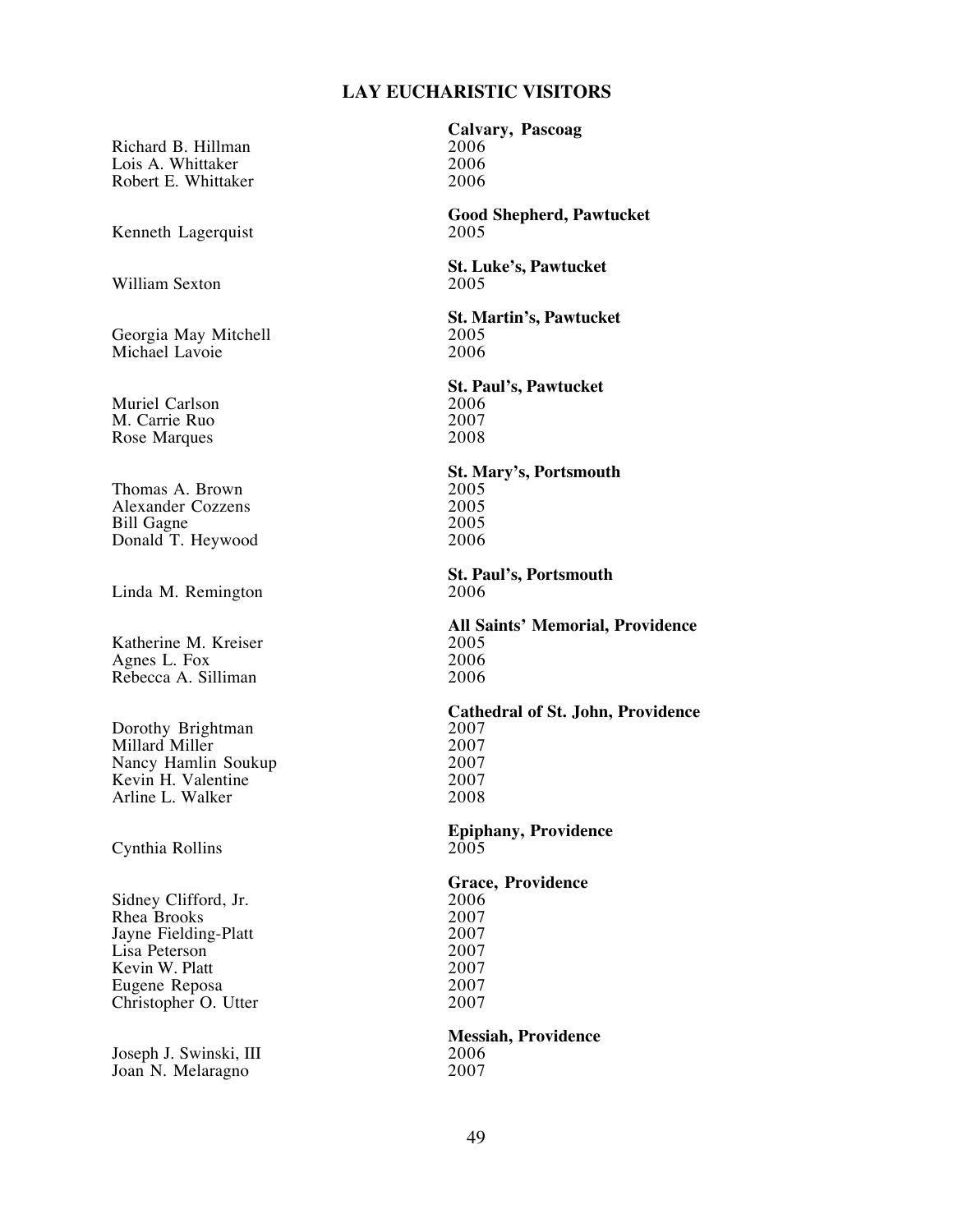#### Rebecca N. Alberg

Robin A. Bugbee 2005<br>
Gail E. Peet 2006 Gail E. Peet 2006<br>Betsy Slocum 2006 Betsy Slocum 2006<br>Shirley N. Chace 2007 Shirley N. Chace 2007<br>Deborah C.R. Cotter 2007 Deborah C.R. Cotter 2007<br>Denis Moonan 2007 Denis Moonan 2007<br>Elke Moonan 2007 Elke Moonan 2007<br>John F. Staniunas, Jr. 2007 John F. Staniunas, Jr.

James L. Seavor

Russell Grant, Jr. 2005<br>James Hummel 2005 James Hummel 2005 Linda L. Lawson 2005 Kenneth H. Wilmot<br>
M. Jeanne Mason<br>
2007 M. Jeanne Mason<br>
Judith Lewis Ouellette 2007 Judith Lewis Ouellette 2007<br>
Constance Pascale 2007 Constance Pascale 2007<br>
Phyllis Petter 2008 Phyllis Petter

Sara Erskine 2005<br>
Lawrence Fogarty 2005 Lawrence Fogarty<br>Evelyn Hassell 2005 Evelyn Hassell<br>
Lorraine E. Miranda 2005 Lorraine E. Miranda

Barbara H. Terry 2006 Barbara Gadrow

Alan Locke 2007<br>
Phyllis Currier 2007 Phyllis Currier

Margaret N. Collins 2005<br>
R. Esther Diggins 2005 R. Esther Diggins 2005<br>Clifford Gardner 2005 Clifford Gardner 2005<br>
Donna Jackson 2005 Donna Jackson 2005 Betty Jane Rocha 2005<br>
Ann Tullie 2005 Ann Tullie 2005<br>Kathleen Wosencraft 2006 Kathleen Wosencraft

Cynthia Lachapelle 2005 Christina Lachapell

Gilbert Wiggins

**Redeemer, Providence**

## **St. Martin's, Providence**

## **St. Peter & St. Andrew's, Providence**

## **St. Mark's, Riverside**

## **St. Michael & Grace, Rumford**

# **St. John the Divine, Saunderstown**

# **Holy Trinity, Tiverton**

## **Ascension, Wakefield**

## **St. Mark's Warren**

## **All Saints', Warwick**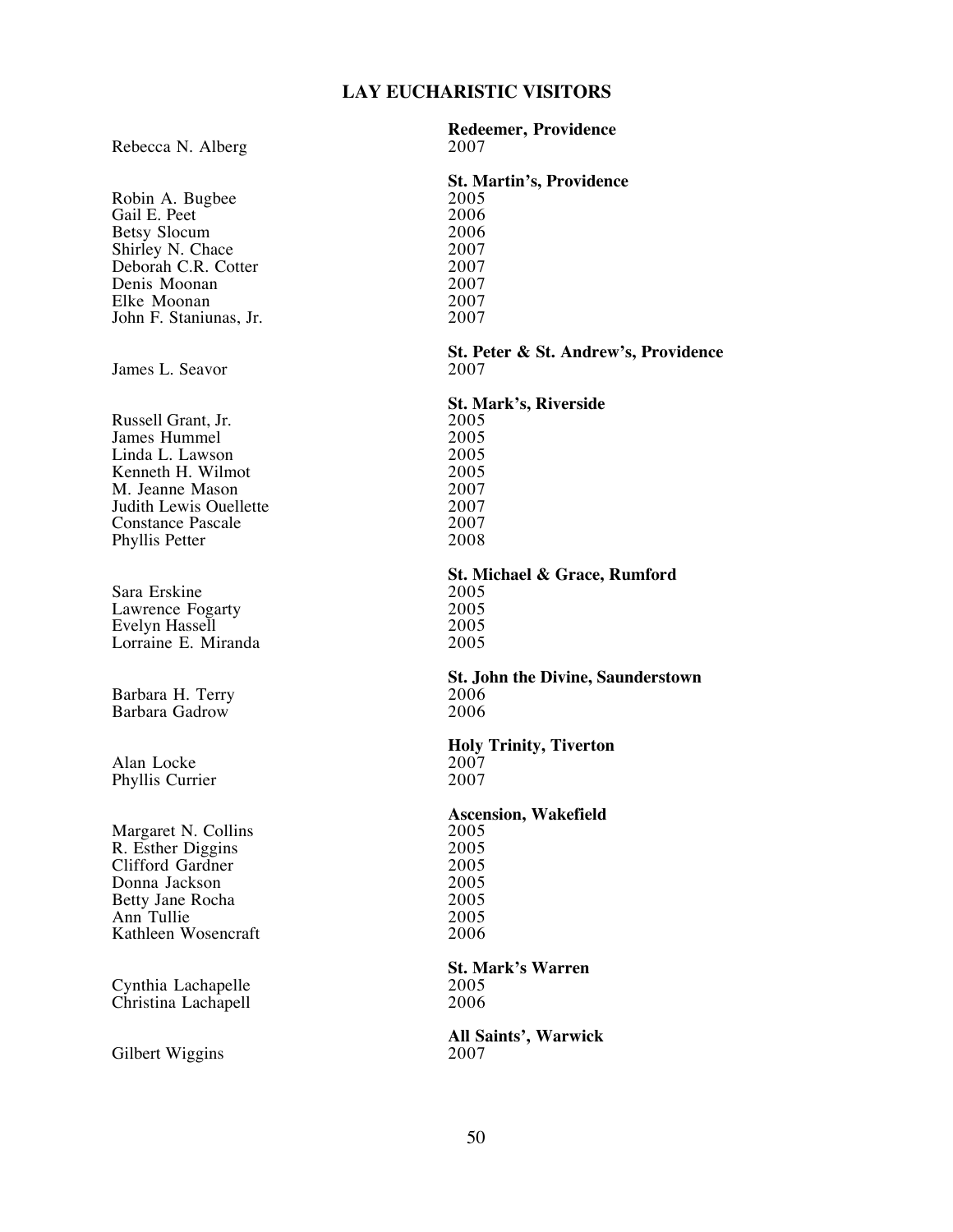Gloria MacAuley 2005<br>
Dennis Bucco 2007 Dennis Bucco

James Farrell 2005<br>
Marianne Collinson 2008 Marianne Collinson<br>
Denise P. Wilkinson<br>
2008 Denise P. Wilkinson

Karen Hanson 2006 Julie Miller 2006<br>Kathleen Nicodemus 2006 Kathleen Nicodemus 2006<br>Ernest Panciera, Jr. 2006 Ernest Panciera, Jr. 2006<br>Frank Thacker 2006 Frank Thacker 2006<br>Anne Burke 2007 Anne Burke

Edna M. Sacs<br>
Shirley E.G. Ayers
2006 Shirley E.G. Ayers 2006<br>Debra J. Gomes-Platt 2006 Debra J. Gomes-Platt 2006<br>
Nancy Hudson 2006 Nancy Hudson 2006 Philip J. Huntley 2006 Irene Nebiker 2006<br>Steven F. Platt 2006 Steven F. Platt

**St. Barnabas', Warwick**

**St. Mary's, Warwick Christ Church, Westerly**

## **St. James', Woonsocket**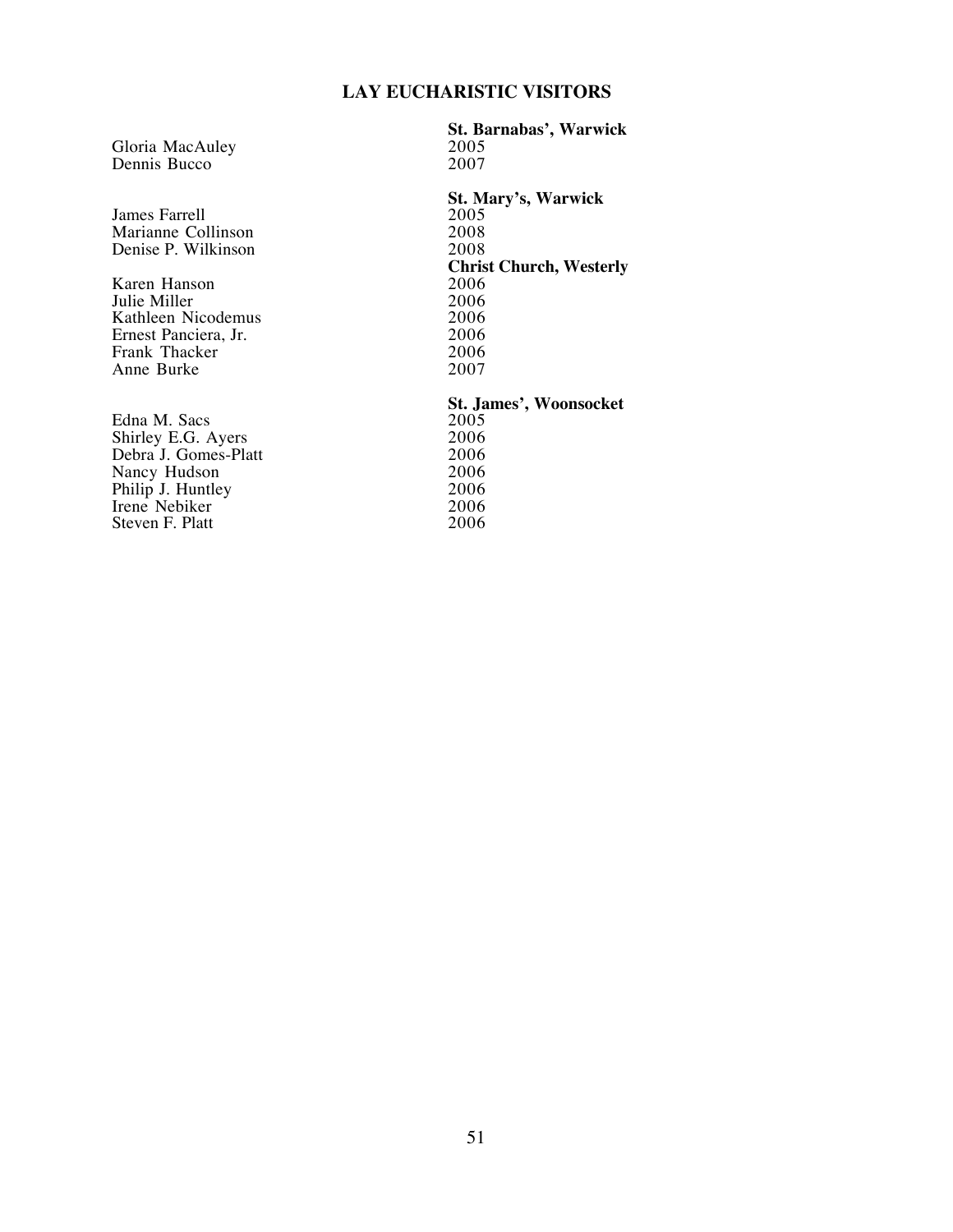#### **PLANT ASSETS – PROPERTIES OWNED**

December 31, 2004

#### Description Location

Mission Churches;<br>St. Thomas, Church St. Thomas, Church Carolina-Bradford Rd., Alton<br>St. Ann's-by-the-Sea Spring St., New Shorham St. Ann's-by-the-Sea Spring St., New Shorham<br>St. Elizabeth's Church Canonchet Rd., Hope Vall Church of the Holy Spirit and Post Rd., Charlestown<br>Vacant Land 2 lots adjacent to Ch Christ Church Peckham Lane, Coventry Center St. Matthias Church & Vicarage Nooseneck Hill Rd., Coventry St. Augustine's Chapel, Canterbury House, and Vicarage Lower College Rd., Kingston Church of the Holy Cross<br>
Calvary Church and Vicarage Broad St., Pascoag Calvary Church and Vicarage<br>Vacant Land

Cathedral Close:<br>Cathedral House and Annex Hallworth House<br>
Hallworth House Parking Lot<br>
Star St., Providence<br>
Star St., Providence Hallworth House Parking Lot. Edwards Fund Homes 62, 74, 78, 80, 84, 88 Benefit

Old Narragansett Church: The Greenway **Access** to the church<br>
Burial Ground **Burial Shermantown Rd.**, N

Miscellaneous Properties: Episcopal Conference Center Reservoir Road, Pascoag Parking Lot 65 Benefit St., Providence.

Canonchet Rd., Hope Valley 2 lots adjacent to Church

Hope Valley

275 North Main St., Providence Street, Providence

Old Narragansett Church North Side of Main St., North Kingstown<br>The Greenway Access to the church Burial Ground<br>
Fowler Property<br>
Shermantown Rd., No. Kingstown<br>
Vacant land, Fowler St., North King Fowler Property<br>
Baker Property<br>
Vacant land, new Fowler St.<br>
Vacant land, new Fowler St. Vacant land, new Fowler St.

May Cottage **Cold Spring Lane, No. Kingstown** 

 This is to certify that the above are Diocesan-owned properties. The Rev. James P. Frink, Secretary

> INSTITUTIONS In the Diocese of Rhode Island

St. Andrew's School St. Elizabeth's Home<br>St. Mary's Home for Children Seamen's Church Institute St. Mary's Home for Children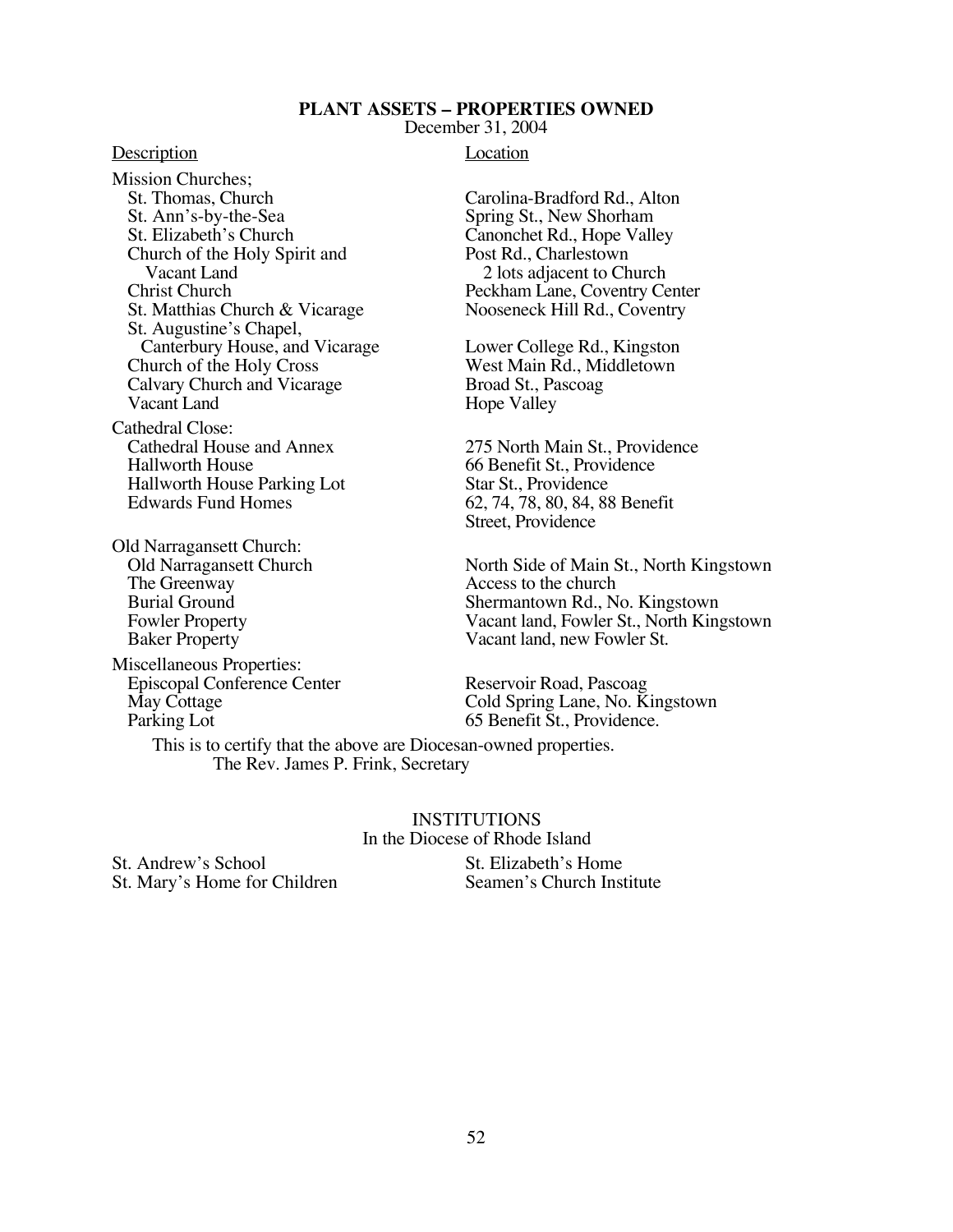Henry F. Anthony, II Retired 727 Hampton Woods Lane, SW Vero Beach, FL 32962-1234

William S. Anthony Retired 360 Mt. Auburn St., #10 Cambridge, MA 02138

35C West Castle Way Charlestown, RI 02813

37 Shepard Avenue Providence, RI 02904

Portsmouth, RI 02871

Janet Broadhead Retired 44 Grinnell Street Jamestown, RI 02835

Woonsocket, RI 02895

James Carey Retired 314 Pawtucket Avenue Pawtucket, RI 02860

1201 Capella South Newport, RI 02840

37 WinnisimmetSt., #1R Chelsea, MA 02150

A. Royston Cochran Retired 32 Lawnwood Road North Kingstown, RI 02852

Washington, DC 20016

11 WG/HC Bolling AFB Washington, DC 20332

Jean Barry Executive Director of Homeless Shelter

Donald F. Belt Spiritual direction services, N. Bay Manor

Hébert Bolles<br>
45 DeArruda Terrace<br>
145 DeArruda Terrace<br>
145 DeArruda Terrace<br>
145 DeArruda Terrace<br>
146 DeArruda Terrace<br>
146 DeArruda Terrace<br>
146 DeArruda Terrace<br>
146 DeArruda Terrace<br>
146 DeArruda Terrace<br>
146 DeArru needed at St. Columba's, Middletown

Douglas C. Burger Supply, St. John's in Millville, MA; Chaplain 214 Oakley Road Mt. St. Francis Health Ctr and the Ballou Hon Mt. St. Francis Health Ctr and the Ballou Home<br>both of Woonsocket

George M. Chaplin Supply, nursing homes Eucharists

Randall Chase, Jr. Executive Secretary, Province I

Ronald P. Conner Clergy Team St. Stephen's & The Incarnation 4430 Grant Road, NW Priest Associate – Washington, DC Priest Associate – Washington, DC

N. Desorsiers, Jr. Episcopal Chaplain, United States Air Force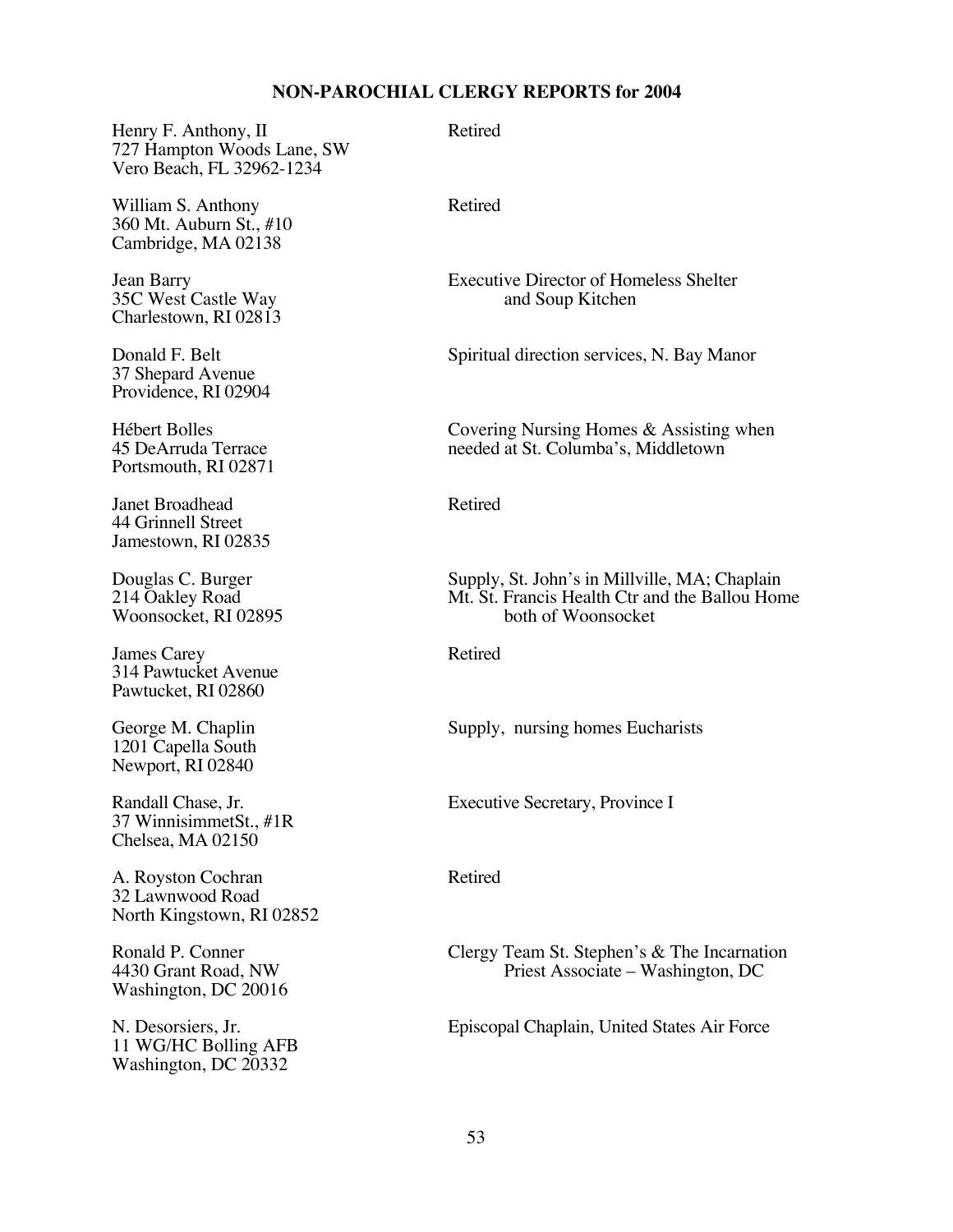Joseph S.Dickson Retired 2986 Meadow Brook Blvd. Cleveland Heights, OH 44118

Henry Fairman Supply 73 Touisset Avenue Swansea, MA 02777

3A Grouse Trail Smithfield, RI 02917

Rochester, VT 05767

Bend, OR 97701

Everett H. Greene Retired, Supply 1117 Capella South Newport, RI 02840

Reinhart B. Gutmann Retired 11255 Woodbank Way Tuscaloosa, AL 35405

Donald L. Hastings **Occasional Supply** 1529 Main Street Readfield, ME 04355

Augustus L. Hemenway Retired 175 Lloyd Avenue Providence, RI 02906

Brooksville, ME 04617

245 Moll Drive Windsor, CA 95492

Frederick K. Jellison Retired 5 Wake Robin Road #201 Lincoln, RI 02865

Bisbee,  $AZ 85603$ 

James P. Frink Retired, Long-term Supply

David M. Gillespie Retired; Supply in Vermont;<br>2206 N. Hollow Road Assisting, St. Philips Assisting, St. Philips', Tucson, AZ

Roy D. Green<br>1940 N.W. Montery Pines #8<br>1940 N.W. Montery Pines #8<br>1940 N.W. Montery Pines #8 teaching and pastoral support to staff

Granville V. Henthorne<br>
74 Evangeline Drive<br>
27 Evangeline Drive<br>
27 Evangeline Drive<br>
28 Evangeline Drive<br>
28 Evangeline Drive<br>
28 Evangeline Drive<br>
28 Evangeline Drive<br>
28 Evangeline Drive<br>
28 Evangeline Drive<br>
28 Evange Studies, Brooksville, ME

George N. Hunt Supply priest in Northern California

Ida R. Johnson<br>614 Arizona Street Free Clinic Az/Mex border and<br>Free Clinic Az/Mex border and Free Clinic Az/Mex border and<br>study groups.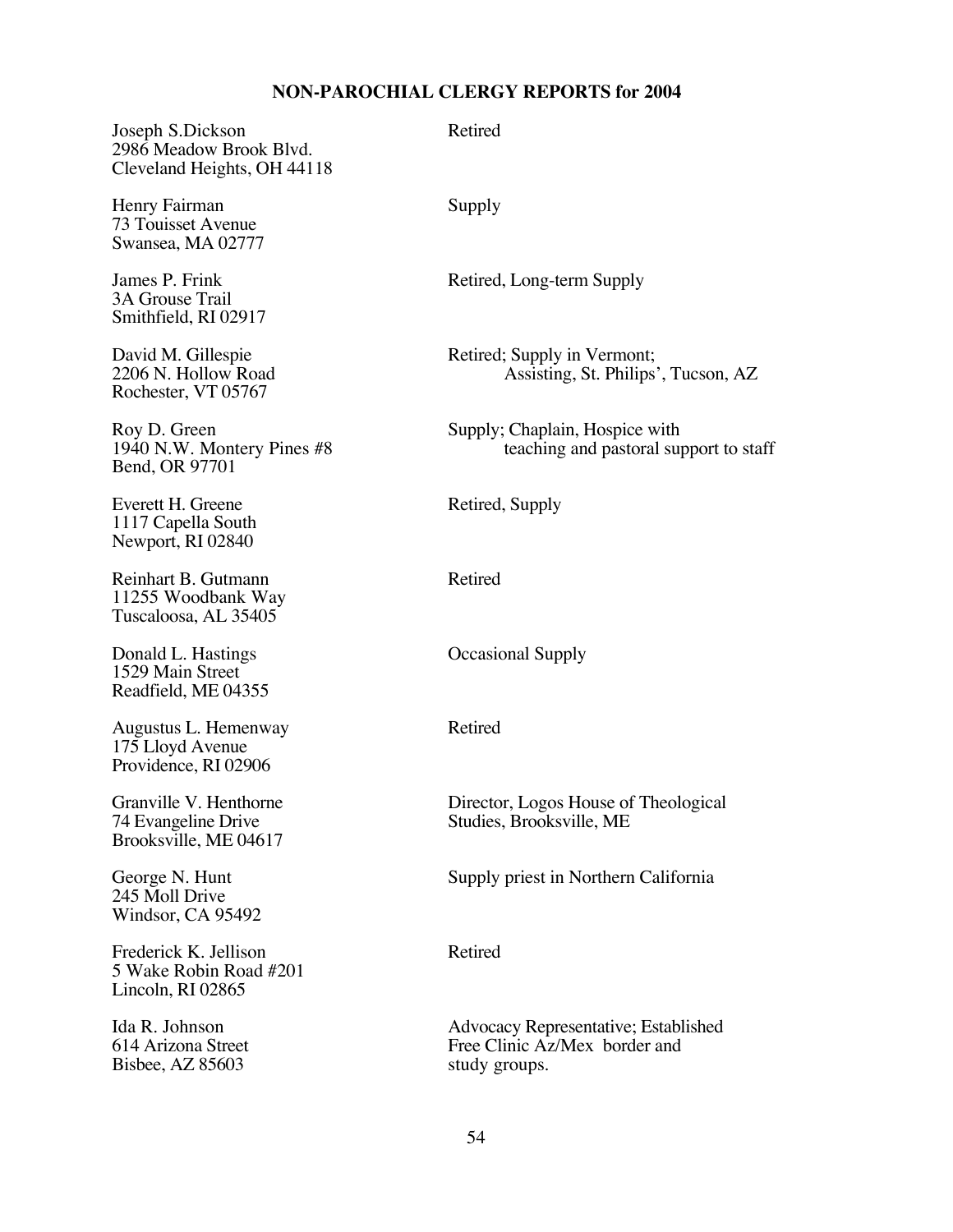| H. August Kuehl<br>40 Bagy Wrinkle cove<br>Warren, RI 02885                                  | Occasional Counseling, Hospital visitations,<br>Occasional Sunday services for vacationing<br>clergy        |
|----------------------------------------------------------------------------------------------|-------------------------------------------------------------------------------------------------------------|
| Sean Manchester<br>19 Trinity Parkway<br>Providence, RI 02908                                | Chaplain, Eleanor Slater Hospital                                                                           |
| <b>Steele Martin</b><br>125 Prospect Street<br>Providence, RI 02908                          | Retired                                                                                                     |
| Edward F. Mason<br>Box 770584<br>Lakewood, OH 44107                                          | Retired                                                                                                     |
| <b>James Patrick Mauney</b><br>PO Box 1236<br>Sagamore Beach, MA 02562                       | Staff, Presiding Bishop in NY, NY                                                                           |
| Livingston T. Merchant<br>Robert College of Istanbul 34345<br>Arnavutkoy<br>Istanbul, TURKEY | Head of Turkish School                                                                                      |
| Peter R. Michaelson<br>2 Gaspee Point Drive<br>Warwick, RI 02888                             | Staff, North American Maritime Ministry Assn.;<br>supply liturgy service                                    |
| Lorraine Mills-Curran<br>7 Kimball Road<br>Westboro, MA 01581                                | Director, Christian Ed. St. Paul's, Natick, MA                                                              |
| Elizabeth M. Nestor, M.D.<br>57 South Road<br>Wakefield, RI 02879                            | <b>Emergency Medicine</b>                                                                                   |
| Janet W. Nunley<br>815 Second Avenue<br>New York, NY 10017                                   | Deputy Director, Episcopal News Service;<br>Priest-Assoc. St. Peter's Peekskill; supply in<br>Diocese of NY |
| Pamela Rannenberg<br>442 Wickford Point Road<br>North Kingstown, RI 02852                    | Director, Spiritual Care Butler Hospital                                                                    |
| Ann Holmes Redding<br>1245 10th Avenue East<br>Seattle, WA 98102                             | St. Mark's Cathedral, Seattle, WA                                                                           |
| David G. Robinson<br>5820 Haven Court<br>Rock Hall, MD 21661                                 | Supply, Diocese of Easton; Chaplain,<br>Canterbury Fellowship, Washington College                           |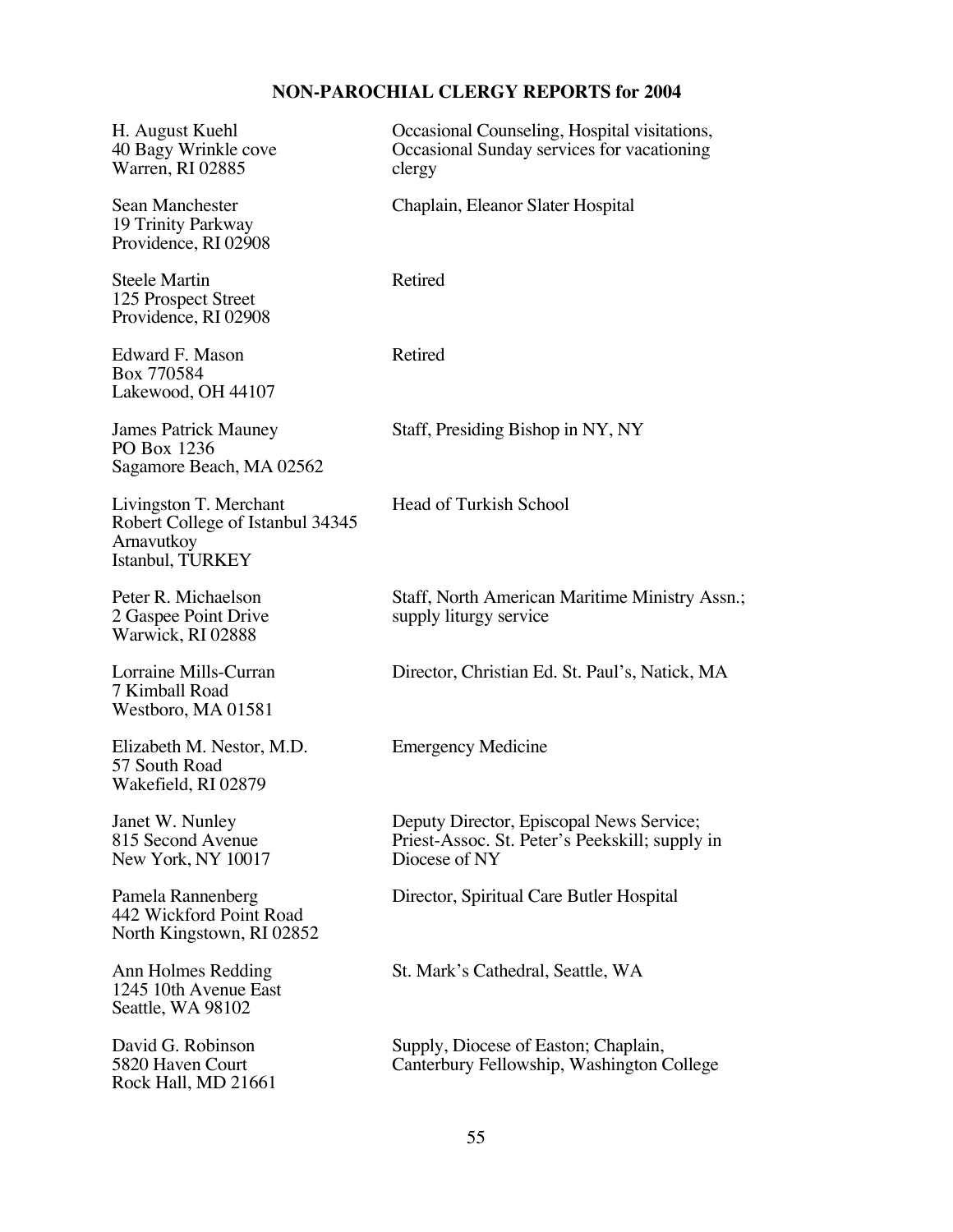| David A. Ryan<br>87 Governor's Hill<br>West Warwick, RI 02893           | Supply, as needed                                                                                                                                                                                                                                                                       |
|-------------------------------------------------------------------------|-----------------------------------------------------------------------------------------------------------------------------------------------------------------------------------------------------------------------------------------------------------------------------------------|
| M.P. Schneider<br>175 Ninth Avenue Box 285<br>New York, NY 10011        | Deacon                                                                                                                                                                                                                                                                                  |
| Keith E. Scott<br>103 Union Ave., South<br>Delmar, NY 12054             | Vicar, Grace & Holy Innocents, Albany NY                                                                                                                                                                                                                                                |
| Gardiner H. Shattuck, Jr.<br>190 North Street<br>Warwick, RI 02886      | Priest Associate, St. Stephens, Providence;<br>Summer Celebrant All Saints', Warwick;<br>Eucharist, St. Elizabeth's Home; Supply Priest<br>All Saints' Memorial, Providence; Trinity, N.<br>Scituate and Messiah in Providence. Church<br>Historian of the Episcopal Church and writer. |
| Robert L. Shearer<br>156-20 Riverside Drive #13-I<br>New York, NY 10032 | Interim Vicar Diocese of New Jersey; Search<br>Consultant for Diocese of New Jersey.                                                                                                                                                                                                    |
| Richard C. Shippee<br>29 11th Street<br>Providence, RI 02906            | Retired                                                                                                                                                                                                                                                                                 |
| William N. Shumaker<br>66-A Nipmuc Trail<br>North Providence, RI 02904  | Retired                                                                                                                                                                                                                                                                                 |
| Marlene J. Simonian<br>1759 Nuremberg Blvd<br>Punta Gorda, FL 33983     | Weekly teaching Sundays to Teens, St. James'<br>in Charlotte, FL                                                                                                                                                                                                                        |
| Gordon J. Stenning<br>36 Brant Road<br>Portsmouth, RI 02871             | Retired; Nursing Home Services and Master<br>Gardner Vets' Home in Bristol, RI                                                                                                                                                                                                          |
| Linda C. Strahan<br>103 Kay Street<br>Newport, RI 02840                 | Teaching and Counseling                                                                                                                                                                                                                                                                 |
| Henry Turnbull<br><b>PO</b> Box 266<br>Youngtown, AZ 85363              | Retired                                                                                                                                                                                                                                                                                 |
| Hannah Ulanowski<br>70 Crescent Avenue<br>Scituate, MA 02066            | Bible Study; visits to shut-ins                                                                                                                                                                                                                                                         |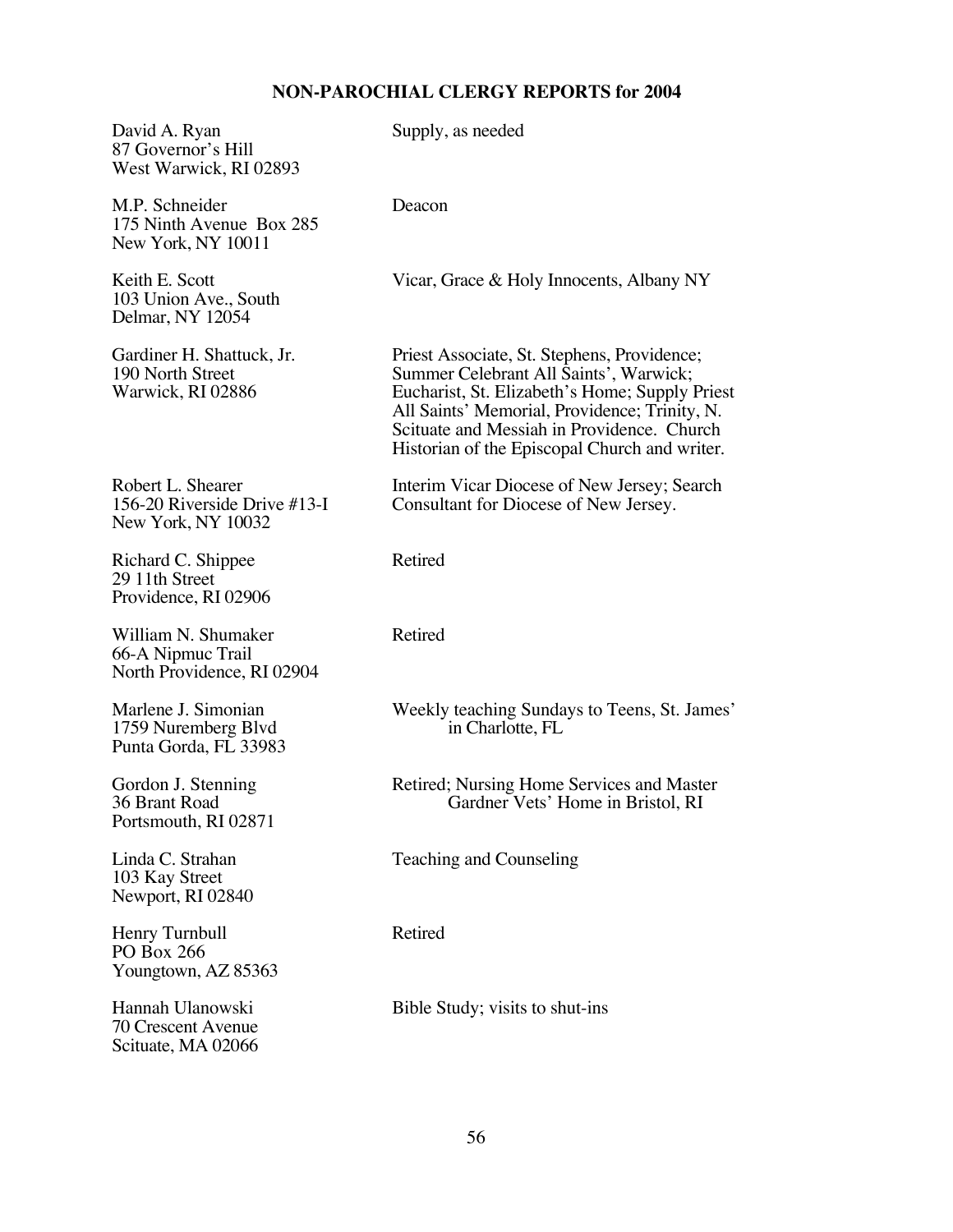James L. Verber Long term Supply 146 Chatworth Road North Kingstown, RI 02852

Peter H.G. Westhorp Retired; Office Professional 2574 Creve Coeur Mill Road Maryland Heights, MO 63043

11761 Papershell Drive St. John's in Newport. Fort Myers, FL 33908

Edward S. Winsor<br>
St. Peter's, Narragansett; Healing Mass at<br>
11761 Papershell Drive<br>
St. John's in Newport.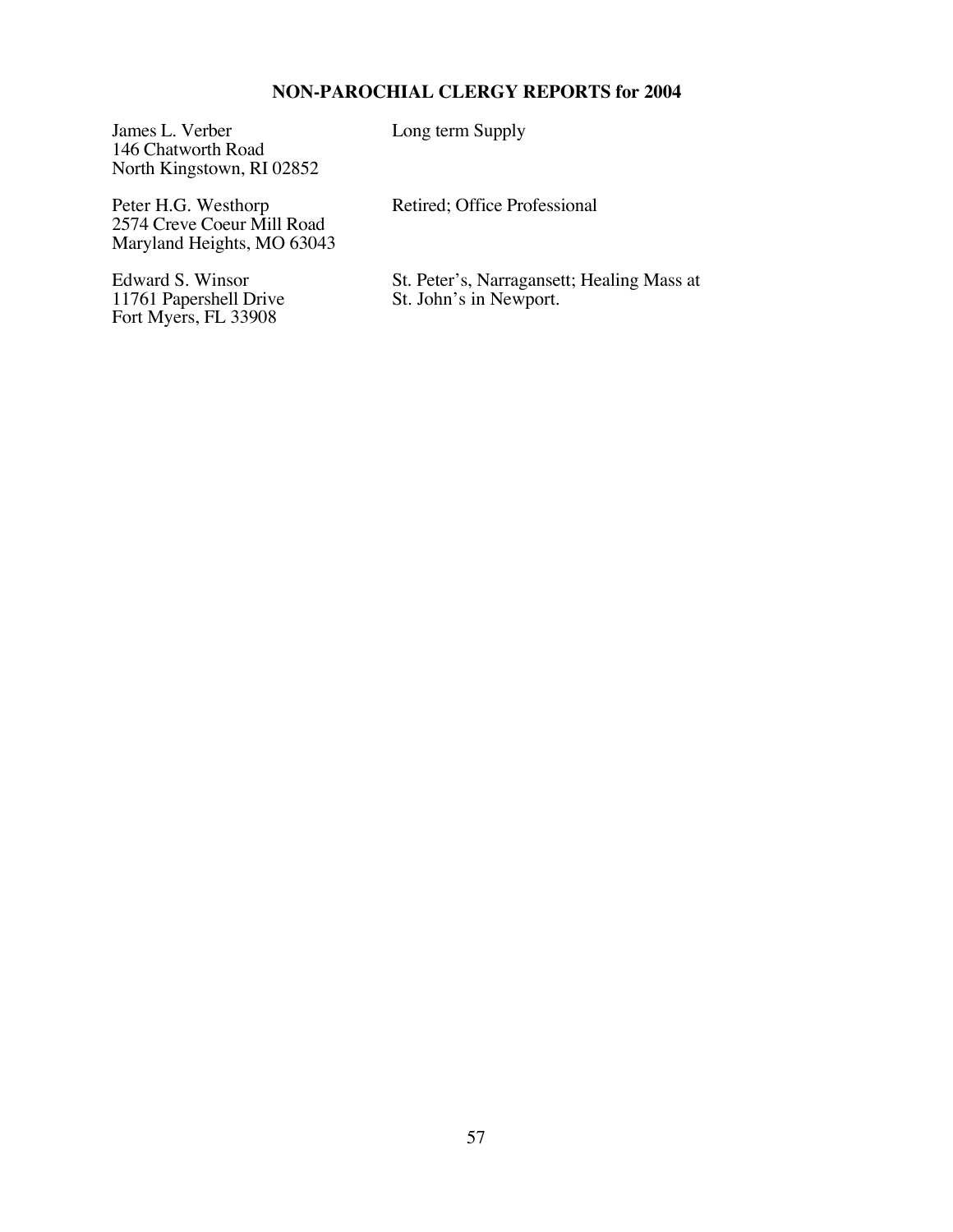| Alexander, John D.                                                                                                                                                                                                                                                                      | Nov 6, 2000                                                                                                                                                                                              | New York                                                                                                                                                                                                                     |
|-----------------------------------------------------------------------------------------------------------------------------------------------------------------------------------------------------------------------------------------------------------------------------------------|----------------------------------------------------------------------------------------------------------------------------------------------------------------------------------------------------------|------------------------------------------------------------------------------------------------------------------------------------------------------------------------------------------------------------------------------|
| Almon, Austin A. Jr                                                                                                                                                                                                                                                                     | Jul 13, 1985                                                                                                                                                                                             | Rhode Island                                                                                                                                                                                                                 |
| Ames, David A.                                                                                                                                                                                                                                                                          | Feb 1, 1969                                                                                                                                                                                              | Southern Ohio                                                                                                                                                                                                                |
| Anderson, Evangeline                                                                                                                                                                                                                                                                    | Jun 18, 1994                                                                                                                                                                                             | Rhode Island                                                                                                                                                                                                                 |
| Andrews, Nigel L.                                                                                                                                                                                                                                                                       | Aug 21, 1979                                                                                                                                                                                             | <b>Massachuestts</b>                                                                                                                                                                                                         |
| Anthony, Henry F., II                                                                                                                                                                                                                                                                   | Jul 1, 1994                                                                                                                                                                                              | <b>East Tennessee</b>                                                                                                                                                                                                        |
| Anthony, Robert W.                                                                                                                                                                                                                                                                      | Jun 1, 1988                                                                                                                                                                                              | W. Massachuestts                                                                                                                                                                                                             |
| Anthony, William S.                                                                                                                                                                                                                                                                     | Mar 28, 1968                                                                                                                                                                                             | Kansas                                                                                                                                                                                                                       |
| Bailey, Patricia A.<br>Bardusch, Richard E., Jr.<br>Barnaby, Alcide, Jr.<br>Barry, Jean<br>Belt, Donald F.<br>Besier, Bettine E.<br>Blair, Rebecca H.<br>Bocchino, James R.<br>Bolles, Hébert W.<br>Bradner, Lawrence H.<br>Broadhead, Janet<br>Brooks, Robert T.<br>Burger, Douglas C. | Jun 24, 1995<br>Sep 12, 2002<br>Jun 24, 1968<br>Jul 13, 1985<br>Sep 7, 1967<br>Aug 1, 1997<br>Nov 21, 1995<br>Jun 23, 1984<br>Dec 21, 1976<br>Mar 7, 1977<br>Jul 13, 1985<br>Mar 7, 2000<br>Jan 24, 1995 | Rhode Island<br><b>Newark</b><br>Rhode Island<br>Rhode Island<br>Central New York<br>Connecticut<br>Massachuestts<br>Rhode Island<br>Indianapolis<br>South Dakota<br>Rhode Island<br>Ohio<br>Special List<br>Secy Hse of Bps |
| Burke, J. Daniel                                                                                                                                                                                                                                                                        | Feb 19, 1978                                                                                                                                                                                             | Michigan                                                                                                                                                                                                                     |
| Burlington, R. Craig                                                                                                                                                                                                                                                                    | Mar 4, 1992                                                                                                                                                                                              | Newark                                                                                                                                                                                                                       |
| Burton, Christine H.                                                                                                                                                                                                                                                                    | Mar 28, 1992                                                                                                                                                                                             | Rhode Island                                                                                                                                                                                                                 |
| Canavan, Mary A.                                                                                                                                                                                                                                                                        | Aug 12, 2002                                                                                                                                                                                             | Oregon                                                                                                                                                                                                                       |
| Cappers, Linda F.                                                                                                                                                                                                                                                                       | Jun 24, 1995                                                                                                                                                                                             | Rhode Island                                                                                                                                                                                                                 |
| Carey, James                                                                                                                                                                                                                                                                            | Jan 13, 1984                                                                                                                                                                                             | Massachuestts                                                                                                                                                                                                                |
| Cargill, David C.                                                                                                                                                                                                                                                                       | Nov 21, 1979                                                                                                                                                                                             | New Hampshire                                                                                                                                                                                                                |
| Chadwick, Loring W.                                                                                                                                                                                                                                                                     | Jun 15, 1957                                                                                                                                                                                             | Rhode Island                                                                                                                                                                                                                 |
| Chaplin, George M.                                                                                                                                                                                                                                                                      | Mar 8, 1969                                                                                                                                                                                              | Rhode Island                                                                                                                                                                                                                 |
| Coburn, Michael C.                                                                                                                                                                                                                                                                      | Aug 18, 1998                                                                                                                                                                                             | Connecticut                                                                                                                                                                                                                  |
| Cochran, A. Royston                                                                                                                                                                                                                                                                     | Sep 20, 1973                                                                                                                                                                                             | Massachuestts                                                                                                                                                                                                                |
| Cole, Elaine A.                                                                                                                                                                                                                                                                         | Jun 26, 1993                                                                                                                                                                                             | Rhode Island                                                                                                                                                                                                                 |
| Cole, Gregory A. M.                                                                                                                                                                                                                                                                     | Dec 6, 1995                                                                                                                                                                                              | <b>Newark</b>                                                                                                                                                                                                                |
| Collins, Judith T.                                                                                                                                                                                                                                                                      | Jun 20, 1992                                                                                                                                                                                             | Rhode Island                                                                                                                                                                                                                 |
| Conner, Ronald P.                                                                                                                                                                                                                                                                       | Sep 14, 1981                                                                                                                                                                                             | Washington                                                                                                                                                                                                                   |
| Cranston, John A.                                                                                                                                                                                                                                                                       | May 12, 1964                                                                                                                                                                                             | Connecticut                                                                                                                                                                                                                  |
| Crowninshield, Susie C.                                                                                                                                                                                                                                                                 | Jun 20, 1992                                                                                                                                                                                             | Rhode Island                                                                                                                                                                                                                 |
| Cummings, Robert C.                                                                                                                                                                                                                                                                     | May 16, 1983                                                                                                                                                                                             | Connecticut                                                                                                                                                                                                                  |
| Daniel, Clifton 3rd                                                                                                                                                                                                                                                                     | Aug 10, 1984                                                                                                                                                                                             | Southern Ohio                                                                                                                                                                                                                |
| DeCarvalo, Maria E. A.                                                                                                                                                                                                                                                                  | Jun 23, 1990                                                                                                                                                                                             | Rhode Island                                                                                                                                                                                                                 |
| DePetrillo, Michael J.                                                                                                                                                                                                                                                                  | Jun 18, 1994                                                                                                                                                                                             | Rhode Island                                                                                                                                                                                                                 |
| Desrosiers, Norman                                                                                                                                                                                                                                                                      | Jun 14, 1980                                                                                                                                                                                             | Rhode Island                                                                                                                                                                                                                 |
| Devens, Philip                                                                                                                                                                                                                                                                          | Feb 26, 1987                                                                                                                                                                                             | <b>Massachuestts</b>                                                                                                                                                                                                         |
| Dickson, Joseph S.                                                                                                                                                                                                                                                                      | Jun 26, 1973                                                                                                                                                                                             | Chicago                                                                                                                                                                                                                      |
| Dolan, Mary Ellen T.                                                                                                                                                                                                                                                                    | Jun 24, 1995                                                                                                                                                                                             | Rhode Island                                                                                                                                                                                                                 |
| Drake, Jo-Ann J.                                                                                                                                                                                                                                                                        | Feb 1, 1993                                                                                                                                                                                              | Pennsylvania                                                                                                                                                                                                                 |
| Duffy, Robert D.                                                                                                                                                                                                                                                                        | Nov 1, 1966                                                                                                                                                                                              | New York                                                                                                                                                                                                                     |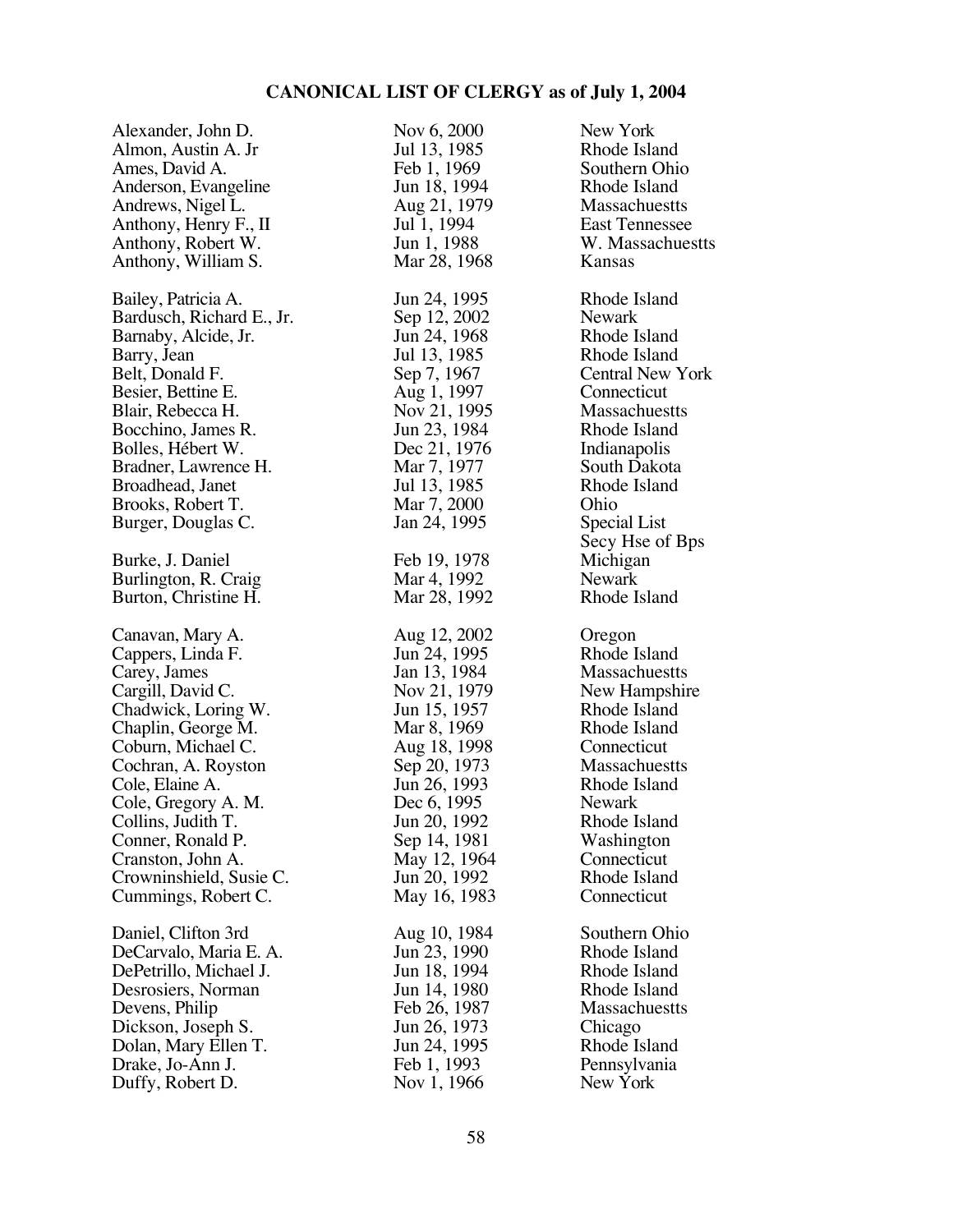| Elin, Darren               | Jun 26, 2003 | Massachusetts         |
|----------------------------|--------------|-----------------------|
| Fairman, Henry             | Feb 2, 1982  | <b>Bethlehem</b>      |
| Field, Robert W.           | Feb 4, 1989  | Rhode Island          |
| Fraatz, William F.         | Dec 5, 2000  | Arizona               |
| Fraioli, Karen A.          | Jun 18, 1994 | Rhode Island          |
| Franklin, Kenneth R.       | Feb 1, 1969  | Connecticut           |
| Frink, James P.            | Jun 20, 1959 | Rhode Island          |
| Galloway, Mark R.          | Dec 10, 1994 | Rhode Island          |
| Gillespie, David M.        | Feb 1, 1987  | California            |
| Goldsborough, C. Neal      | Nov 1, 2001  | Virginia              |
| Gordon, Harrington M.      | Jun 24, 1955 | Rhode Island          |
| Green, Roy                 | Aug 19, 1994 | Olympia               |
| Greene, Everett H.         | Sep 13, 1960 | Rochester             |
| Gregory, Pamela            | Mar 24, 1998 | Chicago               |
| Grinnell, Janice L.        | Mar 16, 1991 | Rhode Island          |
| Gutmann, Reinhart B.       | Mar 3, 1977  | Washington            |
| Hagerman, Steven           | Jun 16, 1995 | West Missouri         |
| Haines-Murdocco, Sandra P. | Sep 21, 1994 | Maryland              |
| Hallenbeck, Edwin          | Jul 13, 1985 | Rhode Island          |
| Harris, Marsue             | Feb 18, 1983 | California            |
| Hastings, Donald L.        | Sep 8, 1975  | New York              |
| Hemenway, Augustus L.      | Oct 23, 1961 | <b>Massachuestts</b>  |
| Henthorne, Granville V.    | Jan 23, 1974 | Connecticut           |
| Hickox, Jean W.            | Apr 5, 1986  | Rhode Island          |
| Higbie, Margaret C. F.     | Jun 23, 1990 | Rhode Island          |
| Hitt, Mary L.              | Apr 13, 1995 | Rhode Island          |
| Hunt, Bishop George N.     | Mar 1, 1980  | California            |
| Jellison, Frederick K.     | Feb 15, 1955 | Michigan              |
| Jencks, Jeffrey A.         | Apr 5, 1986  | Rhode Island          |
| Johnson, Ida R.            | Jul 13, 1985 | Rhode Island          |
| Johnson, Michaela M.       | Dec 1, 1992  | Western Massachusetts |
| Koumrian, Paul S.          | Jan 2, 1992  | <b>Massachuestts</b>  |
| Kuehl, H. August           | Sep 17, 1973 | Rochester             |
| Laremore, Richard T.       | Jun 20, 1954 | Rhode Island          |
| Lavallee, Donald A.        | Jun 19, 1965 | Rhode Island          |
| Lawrence, John E.          | Sep 10, 2000 | Southern Ohio         |
| Lemery, Gary C.            | Aug 19, 1983 | California            |
| Lemons, Michael W.         | Oct 16, 1998 | Nebraska              |
| Lesieur, Betsy             | Jul 13, 1985 | Rhode Island          |
| Locke, William R.          | Dec 27, 1993 | Rhode Island          |
| Manchester, Sean           | Nov 16, 1992 | Rio Grande            |
| Martin, Steele W.          | Sep 25, 1989 | Massachuestts         |
| Mason, Edward F.           | Feb 1, 1957  | Ohio                  |
| Matott, Michele            | Nov 22, 1992 | Rhode Island          |
| Mauney, James Patrick      | Apr 27, 1982 | Sul Central Brazil    |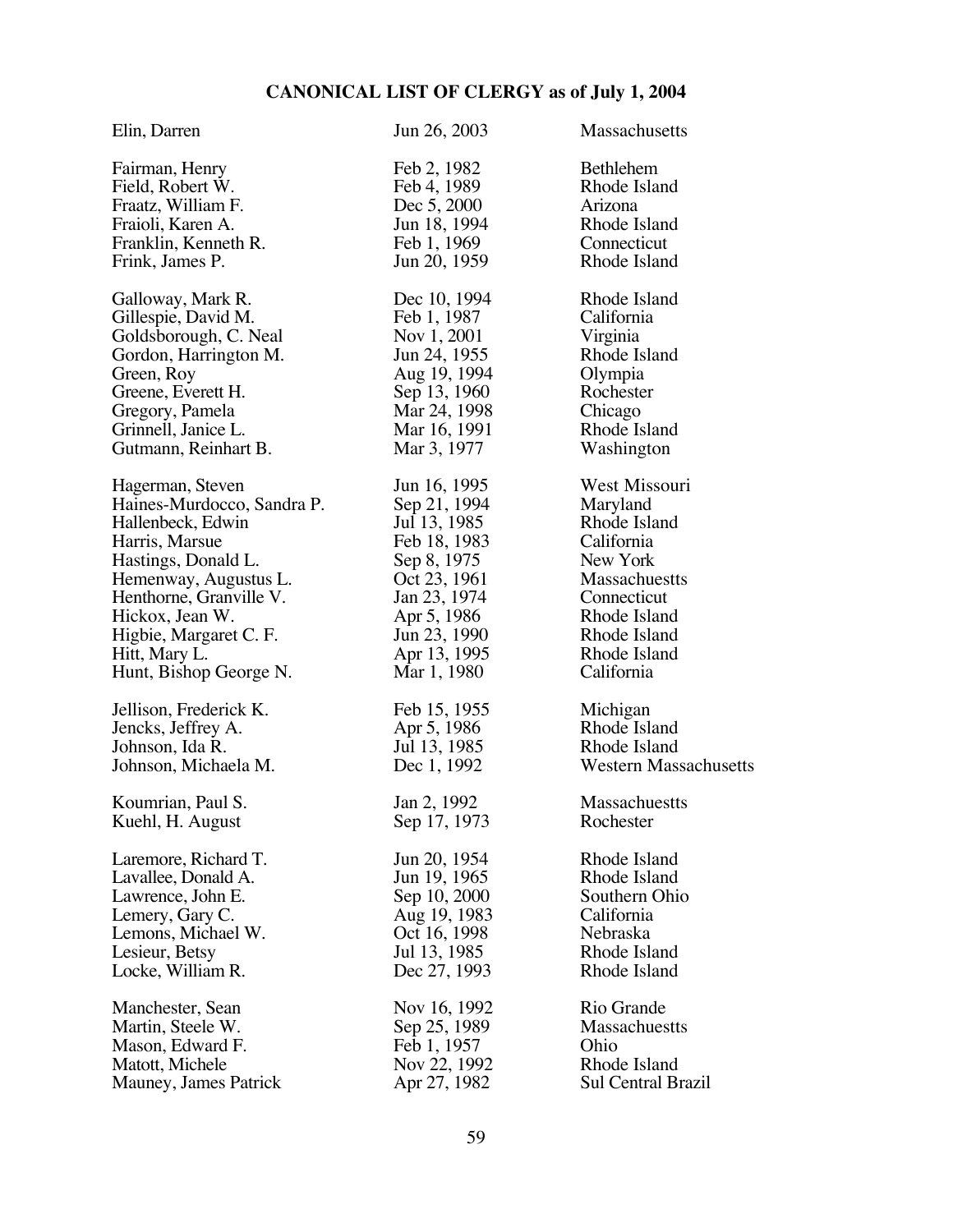| Maynard, Alan P.           | May 8, 1975  | Maine                |
|----------------------------|--------------|----------------------|
| Mays-Stock, Barbara L.     | Mar 20, 1994 | Rhode Island         |
| McShane, Joan Lyon         | Apr 8, 1984  | Rhode Island         |
| Mello, Iris E.             | Jul 13, 1985 | Rhode Island         |
| Merchant, Livingston T.    | May 10, 1977 | Dallas               |
| Miller, Nancy F.           | Jun 24, 1995 | Rhode Island         |
| Millette, Carol L.         | Apr 5, 1986  | Rhode Island         |
| Mills-Curran, Lorraine M.  | Sep 1, 1991  | Rio Grande           |
| Mitchell, Judith N.        | Jun 26, 1993 | Rhode Island         |
| Morgan, Richard            | Jan 5, 1994  | Virginia             |
| Neale, Alan Jr.            | Aug 1, 1991  | South Dakota         |
| Neale, Hedwig B.           | Jun 23, 1990 | Rhode Island         |
| Neilsen, Eloise S.         | Feb 4, 1989  | Rhode Island         |
| Nestor, Elizabeth M.       | Jun 29, 1979 | Rhode Island         |
| North, Susan G.            | Mar 16, 1991 | Rhode Island         |
| Nunley, Janet W.           | Dec 10, 1994 | Rhode Island         |
| Olmsted, Nancy K. Y.       | Dec 19, 1994 | New Hampshire        |
| Ostman, Jonathan J. D.     | Sep 17, 1991 | <b>Massachuestts</b> |
| Payton, William R.         | Nov 10, 1995 | Atlanta              |
| Peckham, Ashley H.         | Jun 27, 1970 | Rhode Island         |
| Pedrick, Jennifer L.       | Jun 13, 1998 | Rhode Island         |
| Pelletier, Ann D.          | Jun 23, 1990 | Rhode Island         |
| Penfield, Joyce            | Jun 27, 2002 | New Jersey           |
| Perry, Cecilia C.          | Jan 27, 1996 | Rhode Island         |
| Phillips, Jennifer M.      | Jun 20, 2000 | Missouri             |
| Pickens, Paul G.           | Jun 18, 1977 | Rhode Island         |
| Prior, John Gregory        | Apr 10, 2002 | South Carolina       |
| Rannenberg, Pamela L.      | Dec 16, 1999 | Virginia             |
| Redding, Ann Holmes        | Jun 18, 1983 | Rhode Island         |
| Rice, Marshall T.          | Feb 9, 1996  | Newark               |
| Robinson, David G.         | Jun 21, 1986 | Rhode Island         |
| Rogers, John S.            | Feb 21, 1984 | Maine                |
| Ruffino, Russell G.        | Oct 27, 1990 | Rhode Island         |
| Runner, P. Wayne           | Aug 26, 1996 | New Jersey           |
| Ryan, David A.             | Jun 18, 1960 | Rhode Island         |
| Schneider, M. P.           | Mar 28, 1992 | Rhode Island         |
| Schweinsburg, Jr., Richard | May 20, 1998 | Albany               |
| Scott, Keith E.            | Jun 28, 1965 | Southern Ohio        |
| Sessions, Marcia A.        | Aug 1, 1994  | Virginia             |
| Shattuck, Gardiner H.      | Jul 15, 1986 | <b>Massachuestts</b> |
| Shearer, Robert L.         | Nov 1, 1981  | California           |
| Shepherd, Patricia         | Feb 29, 2004 | Ohio                 |
| Sherman, Elizabeth         | Jun 30, 1999 | New York             |
| Shippee, Richard C.        | Jun 14, 1975 | Rhode Island         |
| Shoemaker, H. Stephanie C. | Mar 16, 1991 | Rhode Island         |
| Shumaker, William N.       | Oct 27, 1951 | Rhode Island         |
| Simonian, Marlene          | Jun 23, 1990 | Rhode Island         |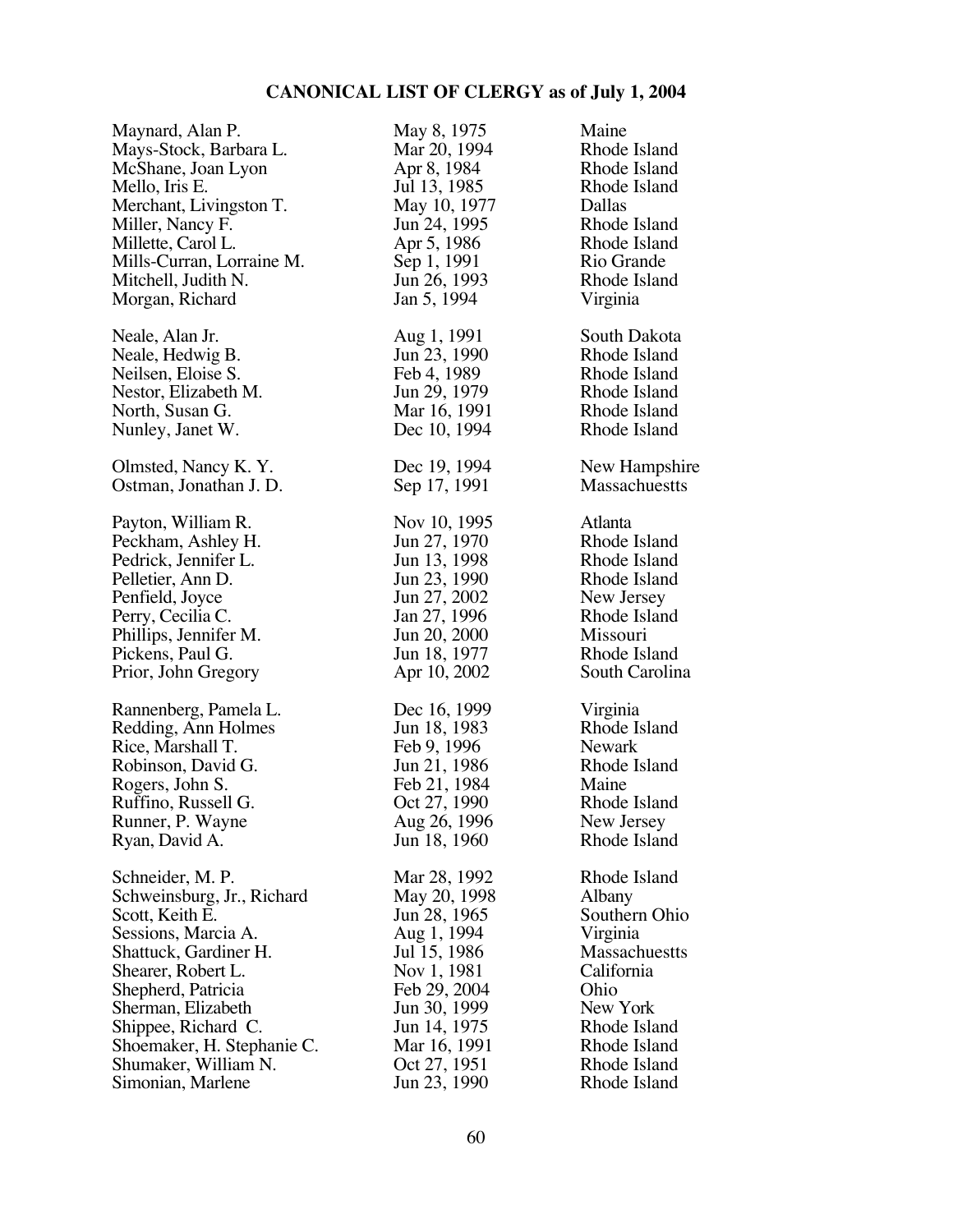| Simpson, Richard R.      | Aug 26, 1997 | Western Kansas  |
|--------------------------|--------------|-----------------|
| Spencer, Peter L.        | Jun 19, 1965 | Rhode Island    |
| Spulnik, Frederick J.    | Jun 26, 1984 | Massachuestts   |
| Stahl, Daryl W.          | Aug 15, 1990 | Iowa            |
| Stenning, Gordon J.      | Jun 24, 1955 | Rhode Island    |
| Stiles, Susan            | Jan 27, 1996 | Rhode Island    |
| Strahan, Linda C.        | Feb 21, 1984 | Virginia        |
| Tarrant, Paul            | Feb 23, 1995 | Massachuestts   |
| Trafford, Edward J.      | Apr 5, 1986  | Rhode Island    |
| Turnbull, Henry G.       | Jun 23, 1956 | Rhode Island    |
| Twelves, Paul D.         | Dec 17, 1996 | <b>Newark</b>   |
| Ulanowski, Paula H.      | Apr 17, 1983 | Rhode Island    |
| Van Siclen, John         | Sep 9, 1999  | Vermont         |
| Vanderau, Robert J., Jr. | Mar 17, 1994 | Central Florida |
| Verber, James L.         | Jul 13, 1985 | Rhode Island    |
| Westhorp, Peter H. G.    | Jun 24, 1968 | Rhode Island    |
| Wheelock, L. Gail        | Feb 4, 1989  | Rhode Island    |
| Willis, Nancy A.         | Jun 15, 1996 | Rhode Island    |
| Winsor, Edward S.        | Jun 7, 1958  | Rhode Island    |
| Wright, Elizabeth L.     | Feb 4, 1989  | Rhode Island    |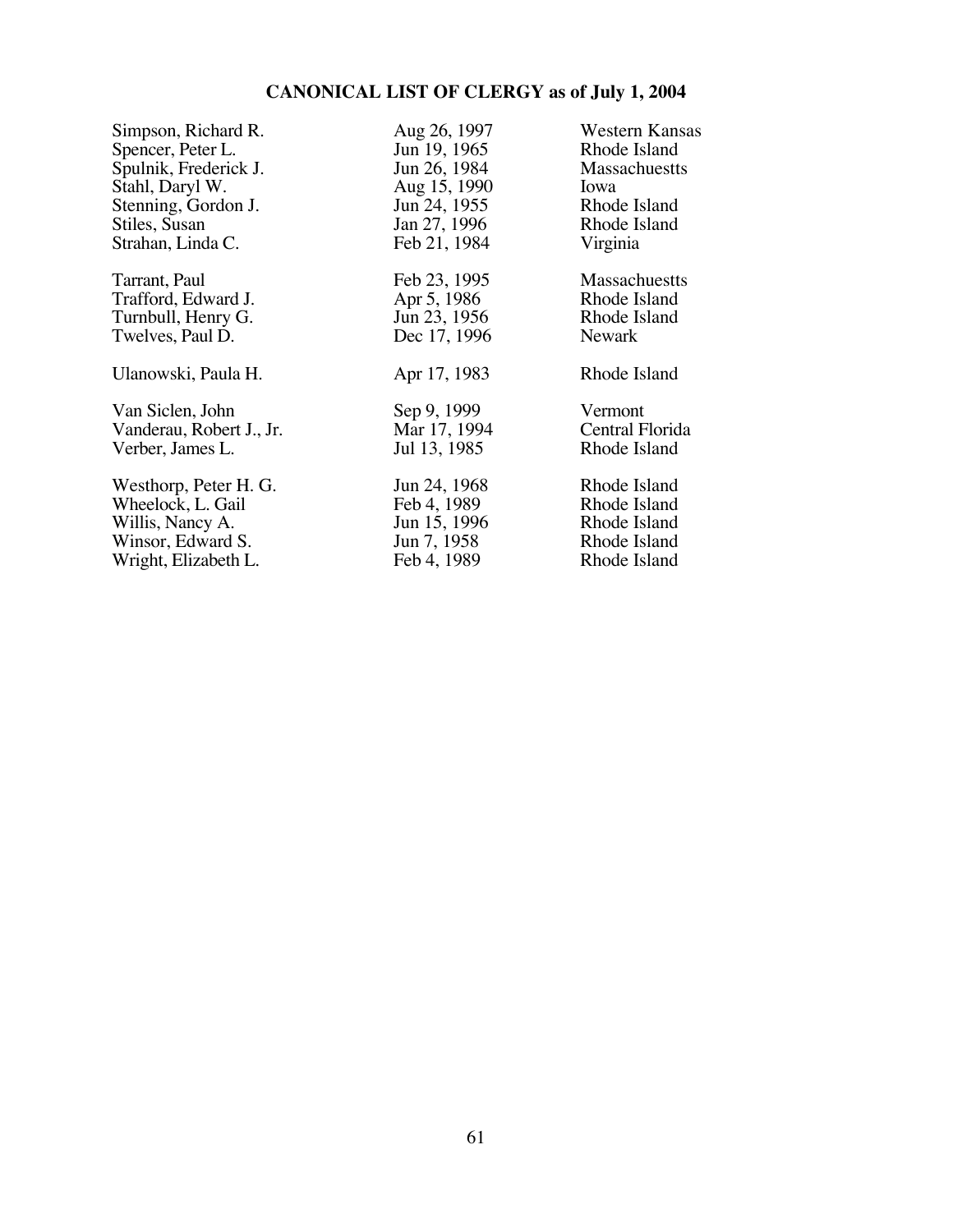| Oct 27, 1951                                               | Shumaker, William N.                                                                        | Rhode Island                                          |
|------------------------------------------------------------|---------------------------------------------------------------------------------------------|-------------------------------------------------------|
| Jun 20, 1954                                               | Laremore, Richard T.                                                                        | Rhode Island                                          |
| Feb 15, 1955<br>Jun 24, 1955<br>Jun 24, 1955               | Jellison, Frederick K.<br>Gordon, Harrington M.<br>Stenning, Gordon J.                      | Michigan<br>Rhode Island<br>Rhode Island              |
| Jun 23, 1956                                               | Turnbull, Henry G.                                                                          | Rhode Island                                          |
| Feb 1, 1957<br>Jun 15, 1957                                | Mason, Edward F.<br>Chadwick, Loring W.                                                     | Ohio<br>Rhode Island                                  |
| Jun 7, 1958                                                | Winsor, Edward S.                                                                           | Rhode Island                                          |
| Jun 20, 1959                                               | Frink, James P.                                                                             | Rhode Island                                          |
| Jun 18, 1960                                               | Ryan, David A.                                                                              | Rhode Island                                          |
| Sep 13, 1960                                               | Greene, Everett H.                                                                          | Rochester                                             |
| Oct 23, 1961                                               | Hemenway, Augustus L.                                                                       | <b>Massachuestts</b>                                  |
| May 12, 1964                                               | Cranston, John A.                                                                           | Connecticut                                           |
| Jun 19, 1965<br>Jun 19, 1965<br>Jun 28, 1965               | Lavallee, Donald A.<br>Spencer, Peter L.<br>Scott, Keith E.                                 | Rhode Island<br>Rhode Island<br>Southern Ohio         |
| Nov 1, 1966                                                | Duffy, Robert D.                                                                            | New York                                              |
| Sep 7, 1967                                                | Belt, Donald F.                                                                             | <b>Central New York</b>                               |
| Mar 28, 1968<br>Jun 24, 1968<br>Jun 24, 1968               | Anthony, William S.<br>Barnaby, Alcide, Jr.<br>Westhorp, Peter H. G.                        | Kansas<br>Rhode Island<br>Rhode Island                |
| Feb 1, 1969<br>Feb 1, 1969<br>Mar 8, 1969                  | Ames, David A.<br>Franklin, Kenneth R.<br>Chaplin, George M.                                | Southern Ohio<br>Connecticut<br>Rhode Island          |
| Jun 27, 1970                                               | Peckham, Ashley H.                                                                          | Rhode Island                                          |
| Jun 26, 1973<br>Sep 17, 1973<br>Sep 20, 1973               | Dickson, Joseph S.<br>Kuehl, H. August<br>Cochran, A. Royston                               | Chicago<br>Rochester<br><b>Massachuestts</b>          |
| Jan 23, 1974                                               | Henthorne, Granville V.                                                                     | Connecticut                                           |
| May 8, 1975<br>Jun 14, 1975<br>Sep 8, 1975                 | Maynard, Alan P.<br>Shippee, Richard C.<br>Hastings, Donald L.                              | Maine<br>Rhode Island<br>New York                     |
| Dec 21, 1976                                               | Bolles, Hébert W.                                                                           | Indianapolis                                          |
| Mar 3, 1977<br>Mar 7, 1977<br>May 10, 1977<br>Jun 18, 1977 | Gutmann, Reinhart B.<br>Bradner, Lawrence H.<br>Merchant, Livingston T.<br>Pickens, Paul G. | Washington<br>South Dakota<br>Dallas<br>Rhode Island  |
| Feb 19, 1978                                               | Burke, J. Daniel                                                                            | Michigan                                              |
| Jun 29, 1979<br>Aug 21, 1979<br>Nov 21, 1979               | Nestor, Elizabeth M.<br>Andrews, Nigel L.<br>Cargill, David C.                              | Rhode Island<br><b>Massachuestts</b><br>New Hampshire |
| Mar 1, 1980                                                | Hunt, Bishop George N.                                                                      | California                                            |
|                                                            |                                                                                             |                                                       |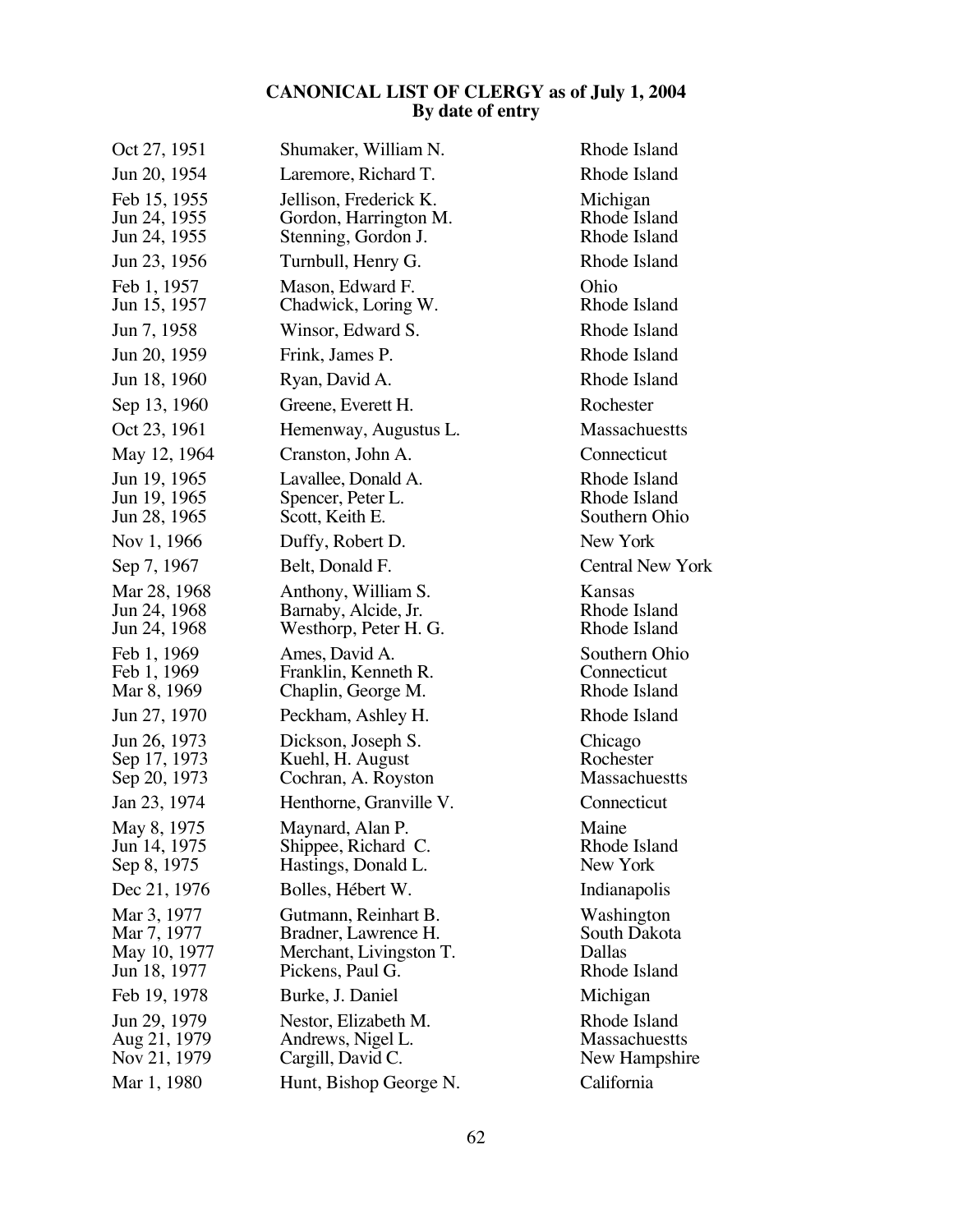| Jun 14, 1980 | Desrosiers, Norman     | Rhode Island              |
|--------------|------------------------|---------------------------|
| Sep 14, 1981 | Conner, Ronald P.      | Washington                |
| Nov 1, 1981  | Shearer, Robert L.     | California                |
| Feb 2, 1982  | Fairman, Henry         | Bethlehem                 |
| Apr 27, 1982 | Mauney, James Patrick  | <b>Sul Central Brazil</b> |
| Feb 18, 1983 | Harris, Marsue         | California                |
| Apr 17, 1983 | Ulanowski, Paula H.    | Rhode Island              |
| May 16, 1983 | Cummings, Robert C.    | Connecticut               |
| Jun 18, 1983 | Redding, Ann Holmes    | Rhode Island              |
| Aug 19, 1983 | Lemery, Gary C.        | California                |
| Jan 13, 1984 | Carey, James           | Massachuestts             |
| Feb 21, 1984 | Rogers, John S.        | Maine                     |
| Feb 21, 1984 | Strahan, Linda C.      | Virginia                  |
| Apr 8, 1984  | McShane, Joan Lyon     | Rhode Island              |
| Jun 23, 1984 | Bocchino, James R.     | Rhode Island              |
| Jun 26, 1984 | Spulnik, Frederick J.  | <b>Massachuestts</b>      |
| Aug 10, 1984 | Daniel, Clifton 3rd    | Southern Ohio             |
| Jul 13, 1985 | Almon, Austin A. Jr    | Rhode Island              |
| Jul 13, 1985 | Barry, Jean            | Rhode Island              |
| Jul 13, 1985 | Broadhead, Janet       | Rhode Island              |
| Jul 13, 1985 | Hallenbeck, Edwin      | Rhode Island              |
| Jul 13, 1985 | Johnson, Ida R.        | Rhode Island              |
| Jul 13, 1985 | Lesieur, Betsy         | Rhode Island              |
| Jul 13, 1985 | Mello, Iris E.         | Rhode Island              |
| Jul 13, 1985 | Verber, James L.       | Rhode Island              |
| Apr 5, 1986  | Hickox, Jean W.        | Rhode Island              |
| Apr 5, 1986  | Jencks, Jeffrey A.     | Rhode Island              |
| Apr 5, 1986  | Millette, Carol L.     | Rhode Island              |
| Apr 5, 1986  | Trafford, Edward J.    | Rhode Island              |
| Jun 21, 1986 | Robinson, David G.     | Rhode Island              |
| Jul 15, 1986 | Shattuck, Gardiner H.  | Massachuestts             |
| Feb 1, 1987  | Gillespie, David M.    | California                |
| Feb 26, 1987 | Devens, Philip         | Massachuestts             |
| Jun 1, 1988  | Anthony, Robert W.     | W. Massachuestts          |
| Feb 4, 1989  | Field, Robert W.       | Rhode Island              |
| Feb 4, 1989  | Neilsen, Eloise S.     | Rhode Island              |
| Feb 4, 1989  | Wheelock, L. Gail      | Rhode Island              |
| Feb 4, 1989  | Wright, Elizabeth L.   | Rhode Island              |
| Sep 25, 1989 | Martin, Steele W.      | <b>Massachuestts</b>      |
| Jun 23, 1990 | DeCarvalo, Maria E. A. | Rhode Island              |
| Jun 23, 1990 | Higbie, Margaret C. F. | Rhode Island              |
| Jun 23, 1990 | Neale, Hedwig B.       | Rhode Island              |
| Jun 23, 1990 | Pelletier, Ann D.      | Rhode Island              |
| Jun 23, 1990 | Simonian, Marlene      | Rhode Island              |
| Aug 15, 1990 | Stahl, Daryl W.        | Iowa                      |
| Oct 27, 1990 | Ruffino, Russell G.    | Rhode Island              |
| Mar 16, 1991 | Grinnell, Janice L.    | Rhode Island              |
| Mar 16, 1991 | North, Susan G.        | Rhode Island              |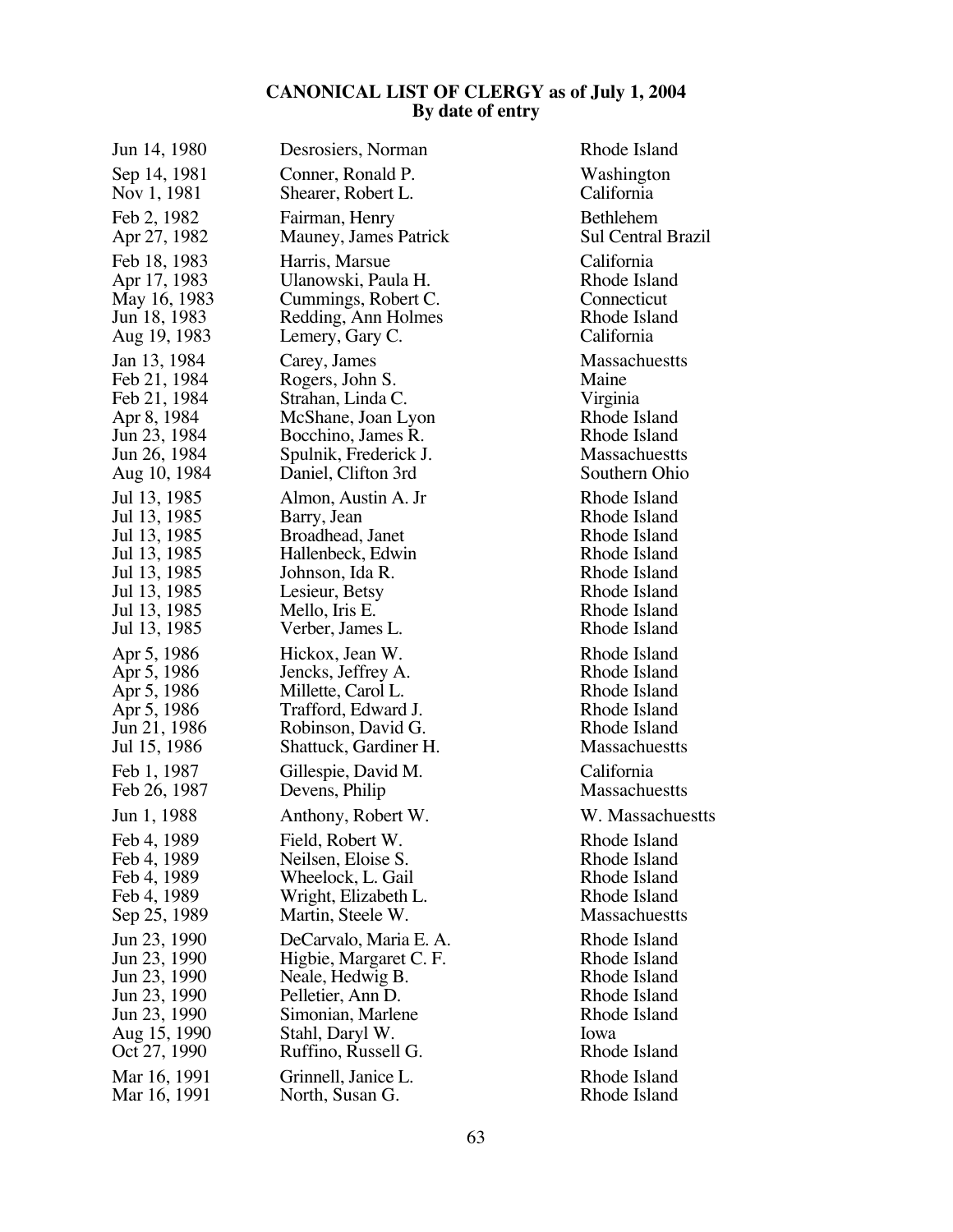| Mar 16, 1991                                                                                                                                                                | Shoemaker, H. Stephanie C.                                                                                                                                                                                                         | Rhode Island                                                                                                                                                                                   |
|-----------------------------------------------------------------------------------------------------------------------------------------------------------------------------|------------------------------------------------------------------------------------------------------------------------------------------------------------------------------------------------------------------------------------|------------------------------------------------------------------------------------------------------------------------------------------------------------------------------------------------|
| Aug 1, 1991                                                                                                                                                                 | Neale, Alan Jr.                                                                                                                                                                                                                    | South Dakota                                                                                                                                                                                   |
| Sep 1, 1991                                                                                                                                                                 | Mills-Curran, Lorraine M.                                                                                                                                                                                                          | Rio Grande                                                                                                                                                                                     |
| Sep 17, 1991                                                                                                                                                                | Ostman, Jonathan J. D.                                                                                                                                                                                                             | Massachuestts                                                                                                                                                                                  |
| Jan 2, 1992                                                                                                                                                                 | Koumrian, Paul S.                                                                                                                                                                                                                  | Massachuestts                                                                                                                                                                                  |
| Mar 4, 1992                                                                                                                                                                 | Burlington, R. Craig                                                                                                                                                                                                               | <b>Newark</b>                                                                                                                                                                                  |
| Mar 28, 1992                                                                                                                                                                | Burton, Christine H.                                                                                                                                                                                                               | Rhode Island                                                                                                                                                                                   |
| Mar 28, 1992                                                                                                                                                                | Schneider, M. P.                                                                                                                                                                                                                   | Rhode Island                                                                                                                                                                                   |
| Jun 20, 1992                                                                                                                                                                | Collins, Judith T.                                                                                                                                                                                                                 | Rhode Island                                                                                                                                                                                   |
| Jun 20, 1992                                                                                                                                                                | Crowninshield, Susie C.                                                                                                                                                                                                            | Rhode Island                                                                                                                                                                                   |
| Nov 16, 1992                                                                                                                                                                | Manchester, Sean                                                                                                                                                                                                                   | Rio Grande                                                                                                                                                                                     |
| Nov 22, 1992                                                                                                                                                                | Matott, Michele                                                                                                                                                                                                                    | Rhode Island                                                                                                                                                                                   |
| Dec 1, 1992                                                                                                                                                                 | Johnson, Michaela M.                                                                                                                                                                                                               | <b>Western Massachusetts</b>                                                                                                                                                                   |
| Feb 1, 1993                                                                                                                                                                 | Drake, Jo-Ann J.                                                                                                                                                                                                                   | Pennsylvania                                                                                                                                                                                   |
| Jun 26, 1993                                                                                                                                                                | Cole, Elaine A.                                                                                                                                                                                                                    | Rhode Island                                                                                                                                                                                   |
| Jun 26, 1993                                                                                                                                                                | Mitchell, Judith N.                                                                                                                                                                                                                | Rhode Island                                                                                                                                                                                   |
| Dec 27, 1993                                                                                                                                                                | Locke, William R.                                                                                                                                                                                                                  | Rhode Island                                                                                                                                                                                   |
| Jan 5, 1994                                                                                                                                                                 | Morgan, Richard                                                                                                                                                                                                                    | Virginia                                                                                                                                                                                       |
| Mar 17, 1994                                                                                                                                                                | Vanderau, Robert J., Jr.                                                                                                                                                                                                           | Central Florida                                                                                                                                                                                |
| Mar 20, 1994                                                                                                                                                                | Mays-Stock, Barbara L.                                                                                                                                                                                                             | Rhode Island                                                                                                                                                                                   |
| Jun 18, 1994                                                                                                                                                                | Anderson, Evangeline                                                                                                                                                                                                               | Rhode Island                                                                                                                                                                                   |
| Jun 18, 1994                                                                                                                                                                | DePetrillo, Michael J.                                                                                                                                                                                                             | Rhode Island                                                                                                                                                                                   |
| Jun 18, 1994                                                                                                                                                                | Fraioli, Karen A.                                                                                                                                                                                                                  | Rhode Island                                                                                                                                                                                   |
| Jul 1, 1994                                                                                                                                                                 | Anthony, Henry F., II                                                                                                                                                                                                              | <b>East Tennessee</b>                                                                                                                                                                          |
| Aug 1, 1994                                                                                                                                                                 | Sessions, Marcia A.                                                                                                                                                                                                                | Virginia                                                                                                                                                                                       |
| Aug 19, 1994                                                                                                                                                                | Green, Roy                                                                                                                                                                                                                         | Olympia                                                                                                                                                                                        |
| Sep 21, 1994                                                                                                                                                                | Haines-Murdocco, Sandra P.                                                                                                                                                                                                         | Maryland                                                                                                                                                                                       |
| Dec 10, 1994                                                                                                                                                                | Galloway, Mark R.                                                                                                                                                                                                                  | Rhode Island                                                                                                                                                                                   |
| Dec 10, 1994                                                                                                                                                                | Nunley, Janet W.                                                                                                                                                                                                                   | Rhode Island                                                                                                                                                                                   |
| Dec 19, 1994                                                                                                                                                                | Olmsted, Nancy K. Y.                                                                                                                                                                                                               | New Hampshire                                                                                                                                                                                  |
| Jan 24, 1995<br>Feb 23, 1995<br>Apr 13, 1995<br>Jun 16, 1995<br>Jun 24, 1995<br>Jun 24, 1995<br>Jun 24, 1995<br>Jun 24, 1995<br>Nov 10, 1995<br>Nov 21, 1995<br>Dec 6, 1995 | Burger, Douglas C.<br>Tarrant, Paul<br>Hitt, Mary L.<br>Hagerman, Steven<br>Bailey, Patricia A.<br>Cappers, Linda F.<br>Dolan, Mary Ellen T.<br>Miller, Nancy F.<br>Payton, William R.<br>Blair, Rebecca H.<br>Cole, Gregory A. M. | Special List<br>Secy Hse of Bps<br>Massachuestts<br>Rhode Island<br>West Missouri<br>Rhode Island<br>Rhode Island<br>Rhode Island<br>Rhode Island<br>Atlanta<br>Massachuestts<br><b>Newark</b> |
| Jan 27, 1996                                                                                                                                                                | Perry, Cecilia C.                                                                                                                                                                                                                  | Rhode Island                                                                                                                                                                                   |
| Jan 27, 1996                                                                                                                                                                | Stiles, Susan                                                                                                                                                                                                                      | Rhode Island                                                                                                                                                                                   |
| Feb 9, 1996                                                                                                                                                                 | Rice, Marshall T.                                                                                                                                                                                                                  | Newark                                                                                                                                                                                         |
| Jun 15, 1996                                                                                                                                                                | Willis, Nancy A.                                                                                                                                                                                                                   | Rhode Island                                                                                                                                                                                   |
| Aug 26, 1996                                                                                                                                                                | Runner, P. Wayne                                                                                                                                                                                                                   | New Jersey                                                                                                                                                                                     |
| Dec 17, 1996                                                                                                                                                                | Twelves, Paul D.                                                                                                                                                                                                                   | Newark                                                                                                                                                                                         |
| Aug 1, 1997                                                                                                                                                                 | Besier, Bettine E.                                                                                                                                                                                                                 | Connecticut                                                                                                                                                                                    |
|                                                                                                                                                                             |                                                                                                                                                                                                                                    |                                                                                                                                                                                                |